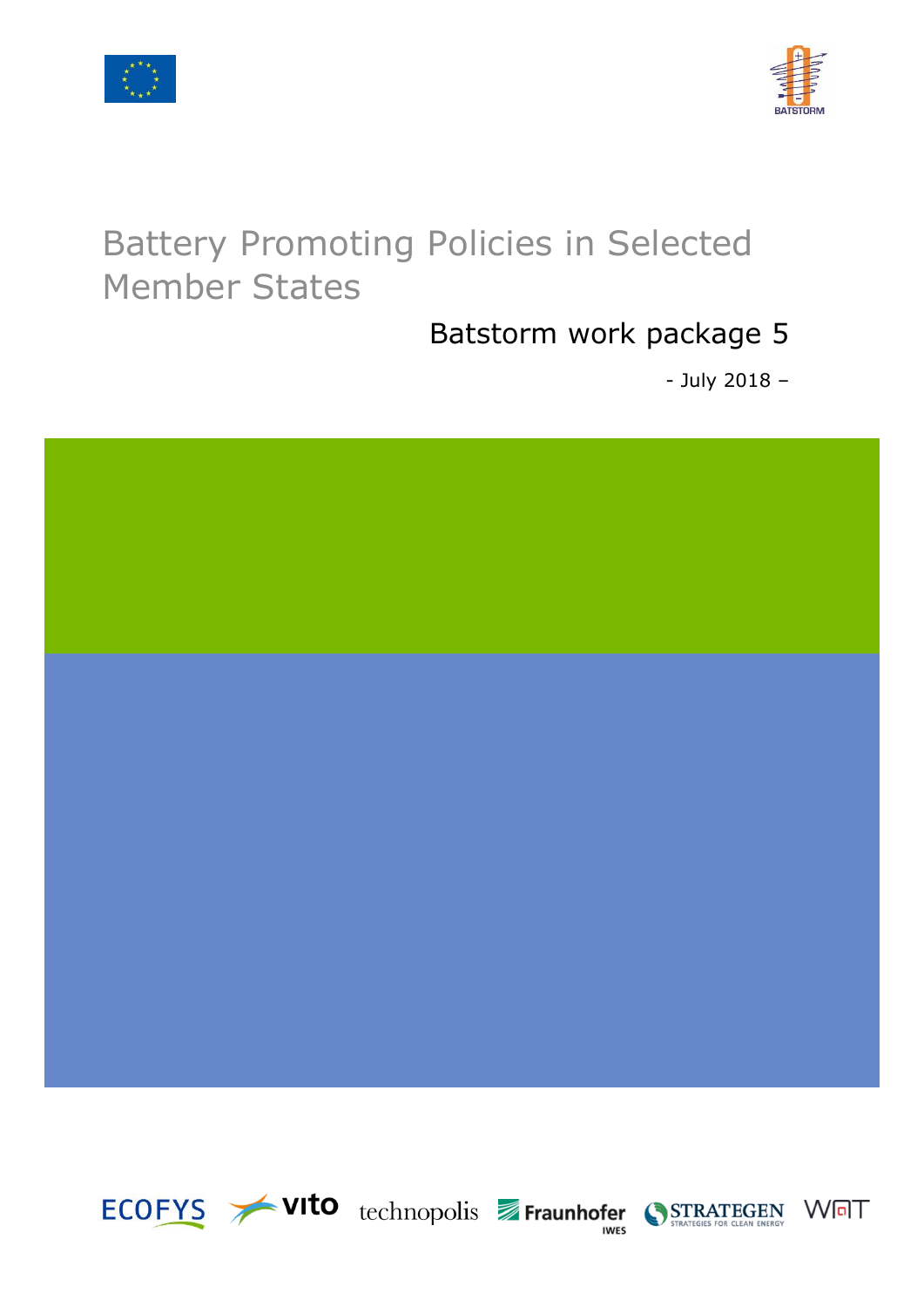



# Battery Promoting Policies in Selected Member States

# Batstorm work package 5

**By: Xavier Potau, Samuel Leistner and George Morrison**

**Date: June 2018 Project number: POWNL16059** Reviewer: Andreas Ligtvoet and Michèle Koper

**The content of this report does not reflect the official opinion of the European Union. Responsibility for the information and views expressed therein lies with the authors.**

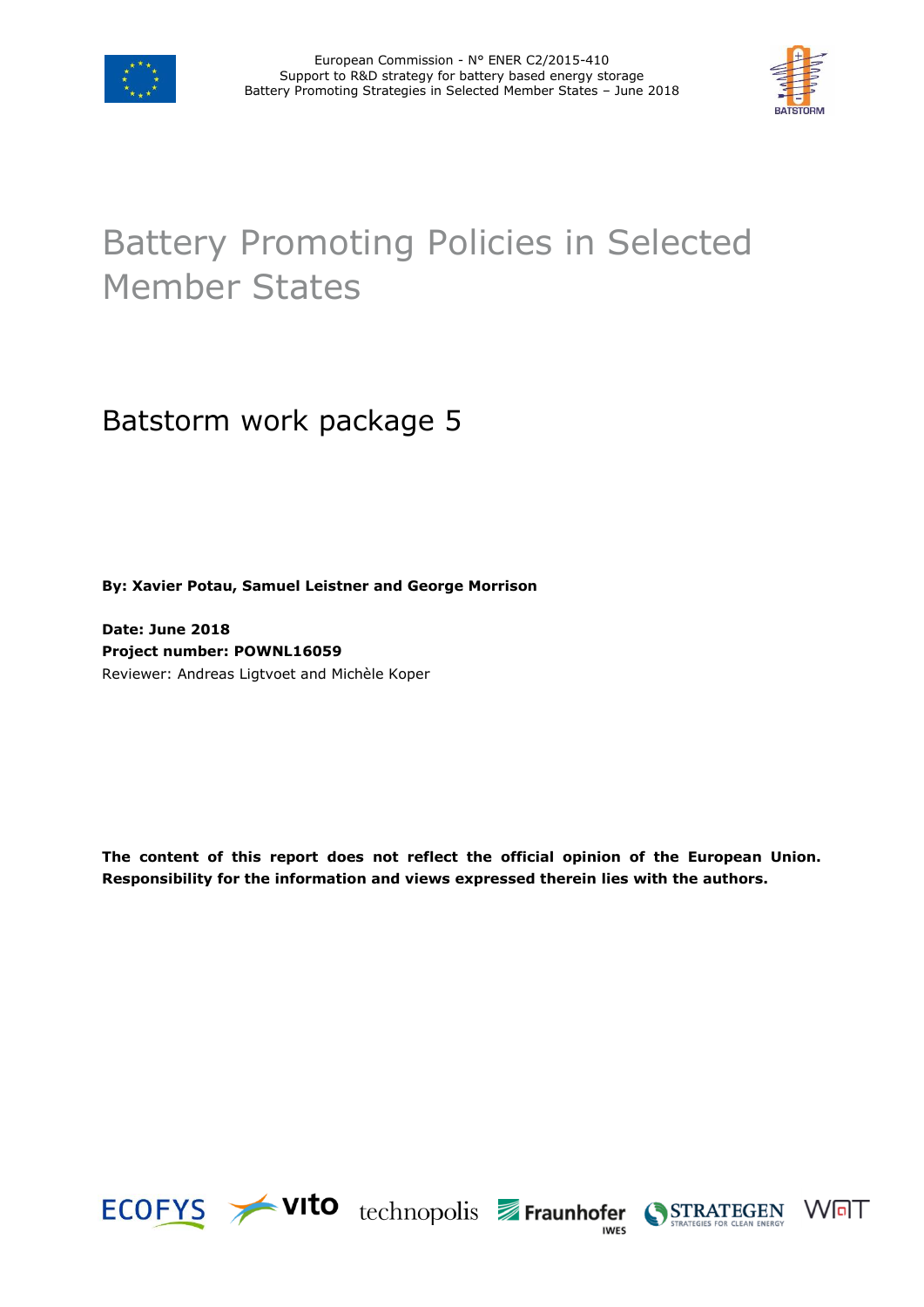



# Table of contents

| <b>Executive summary: Battery Promoting Policies in Selected Member States</b><br>DOs and DON'Ts in Battery Storage Policy |    |
|----------------------------------------------------------------------------------------------------------------------------|----|
|                                                                                                                            |    |
| <b>Appendix A1: Country studies</b>                                                                                        | 8  |
| A1.1 United Kingdom                                                                                                        | 8  |
| A1.2 Germany                                                                                                               | 14 |
| A1.3 the Netherlands                                                                                                       | 18 |
| A1.4 Italy                                                                                                                 | 22 |
| A1.5 Spain                                                                                                                 | 25 |
| <b>Appendix A2: References</b>                                                                                             | 28 |
| <b>Appendix A3: Interviewees</b>                                                                                           |    |

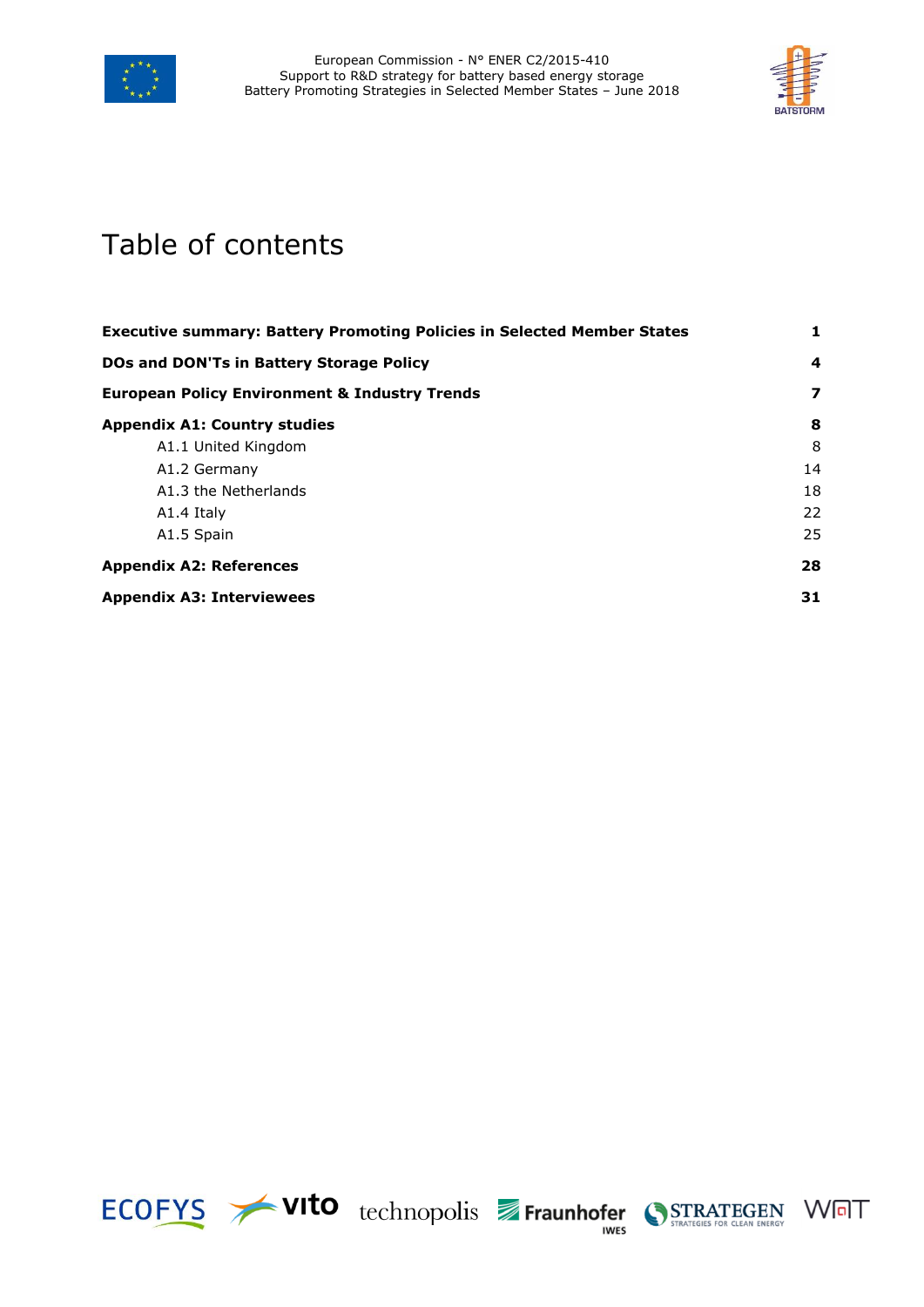



## <span id="page-3-0"></span>Executive summary: Battery Promoting Policies in Selected Member States

This report provides an overview of policies that support the rollout of battery technologies in selected EU Member States – notably UK, Germany, Netherlands, Italy and Spain. In addition to this executive summary of the case studies, this report presents a list of Do's and Don'ts for national policies and the overall supporting EU environment.

National policies can have a strong positive influence on making electricity storage more or less attractive. While most countries do not have specific policies promoting battery storage, some of their **general renewable energy support schemes have a positive spill-over effect on the uptake of energy storage technologies**.

**Countries with relatively weaker interconnection capacity have a larger need for the deployment of energy storage solutions** to cope with variations in supply and demand. This is partially the case in UK which has a number of interconnections with closest EU countries, but is not as well interconnected as centrally placed "continental" EU Member States. The situation is opposite in countries with large interconnection capacity, such as the Netherlands.

**The prospect of increasing grid congestion during peak-load periods also drives up demand for storage**. E.g. the Netherlands are aware that national grids will hardly cope with future demand without any mitigating measures being taken.

**Storage deployment is accelerating most remarkably in selected countries such as Germany and the UK over recent years**. While in a number of other countries deployment is still stalling due to a lack of focus on storage, pilot projects are signalling that this is an issue that it is at least being taken seriously by network operators and electricity producers.

General positive conditions for the deployment and uptake of battery storage, be it through renewables support schemes, market design rules or otherwise, are clearly important for industrial competitiveness in the EU. Indeed, demand for batteries/storage implies increased demand for power electronics, software, assembly and a number of other services where EU is competitive. Demand for storage also creates demand for battery cells: this business sector is still to be developed in the EU as no mass production currently exists.

Conversely, any regulatory barriers and ill-constructed Renewable Energy Sources (RES) support schemes can negatively affect battery deployment.

There are a number of pilots and support schemes which can be identified as innovative and best practice. For the uptake of battery storage several countries have schemes in place which give an incentive for installing battery storage in-front of meters and at the residential level. For example, the **German government and its development bank KfW provide low-interest loans and repayment bonuses for batteries in conjunction with photovoltaic systems** (at least 50% selfconsumption is required). Furthermore, **Germany now gives levy and grid tariff exemptions to** 



STRATEGEN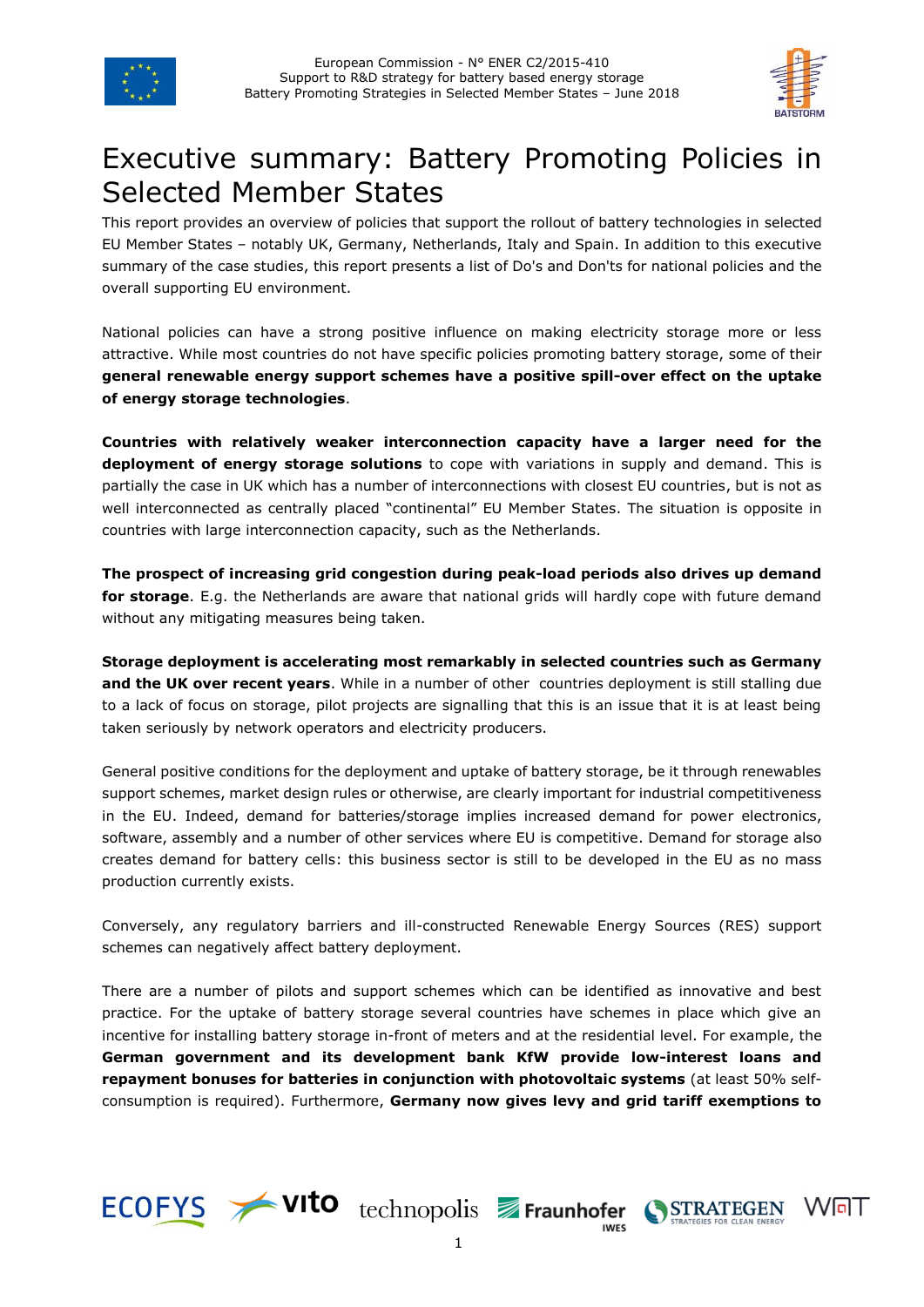



WaT

STRATEGEN

**grid-connected electricity storage facilities** and recently also introduced levy exemptions for selfsupply of storage and even the net consumption of energy related to round-trip losses of energy<sup>1</sup>.

Some countries stopped paying preferential tariffs for feeding RES electricity into the grid, which can make storage more attractive. At the same time, in some countries where feed-in tariffs still exist, addition of storage to RES installations may lead to decreasing support. This works as disincentive for storage uptake.

Regarding the grid, the integration of storage systems into conventional and smart grids is an area where all countries could collaborate through sharing of data and experiences. Innovative approaches are demonstrated e.g. by the Netherlands, which has some **innovative projects to promote storing solar energy in the batteries of electric vehicles, projects involving 2nd use of EV batteries or collective batteries for PV electricity storage in the neighbourhood. The Netherlands also allow Electricity Law Experiments** - exemptions to stakeholders necessary to participate in pilots.

**Some countries also include battery storage in their capacity auctions which accelerated deployment.** However, the de-rating of short-term battery storage capacity in energy auctions (a recent example from the UK), can lead to less capacity installed until batteries that provide energy for more than 1 hour in times of outages are more widely available.

**Some countries already have considerable targeted R&D funding for development of battery storage technologies**, not only schemes facilitating (innovative) deployment techniques. E.g. the **British Faraday Challenge** comprises an investment of £246m to help the UK to become a worldleader in the design, development and manufacturing of batteries for the electrification of vehicles<sup>2</sup>. Also, **the German Battery 2020 programme** provides co-funding for projects concerning the advancement of battery storage system technology<sup>3</sup>.

Regarding the public perception of battery storage there is currently an insufficient public understanding of battery storage and its related benefits, and overall consumer scepticism concerning smart meters and data security which leads to avoidance of decentralised solutions (including battery storage). Furthermore, due to the novelty of the technology there are a number of concerns about the safety, reliability and economic viability of battery storage facilities. From the industry perspective, naturally, established market players resist changes in the makeup of energy markets. In addition, there isn't always a strong enough business case for the uptake of storage facilities. Large companies are ready to pilot new solutions, but they may be wary to embrace new business models until regulation and market opportunities are clearer. In terms of technology development, the main concerns of people consulted were related to system integration, application design, design of battery systems and materials research. Action in these areas would be advised particularly through pilot projects and R&D efforts.

While these are rather soft barriers there are also some concrete regulatory issues which partly block the uptake of battery storage. **Liability, ownership issues and business models are still to be developed/improved. Moreover, electricity storage can be subject to discriminatory grid** 

<sup>3</sup> <https://www.bmbf.de/foerderungen/bekanntmachung-1146.html>



ł



<sup>1</sup> [https://www.gesetze-im-internet.de/eeg\\_2014/BJNR106610014.html](https://www.gesetze-im-internet.de/eeg_2014/BJNR106610014.html)

<sup>2</sup> <https://www.gov.uk/government/news/business-secretary-announces-industrial-strategy-challenge-fund-investments>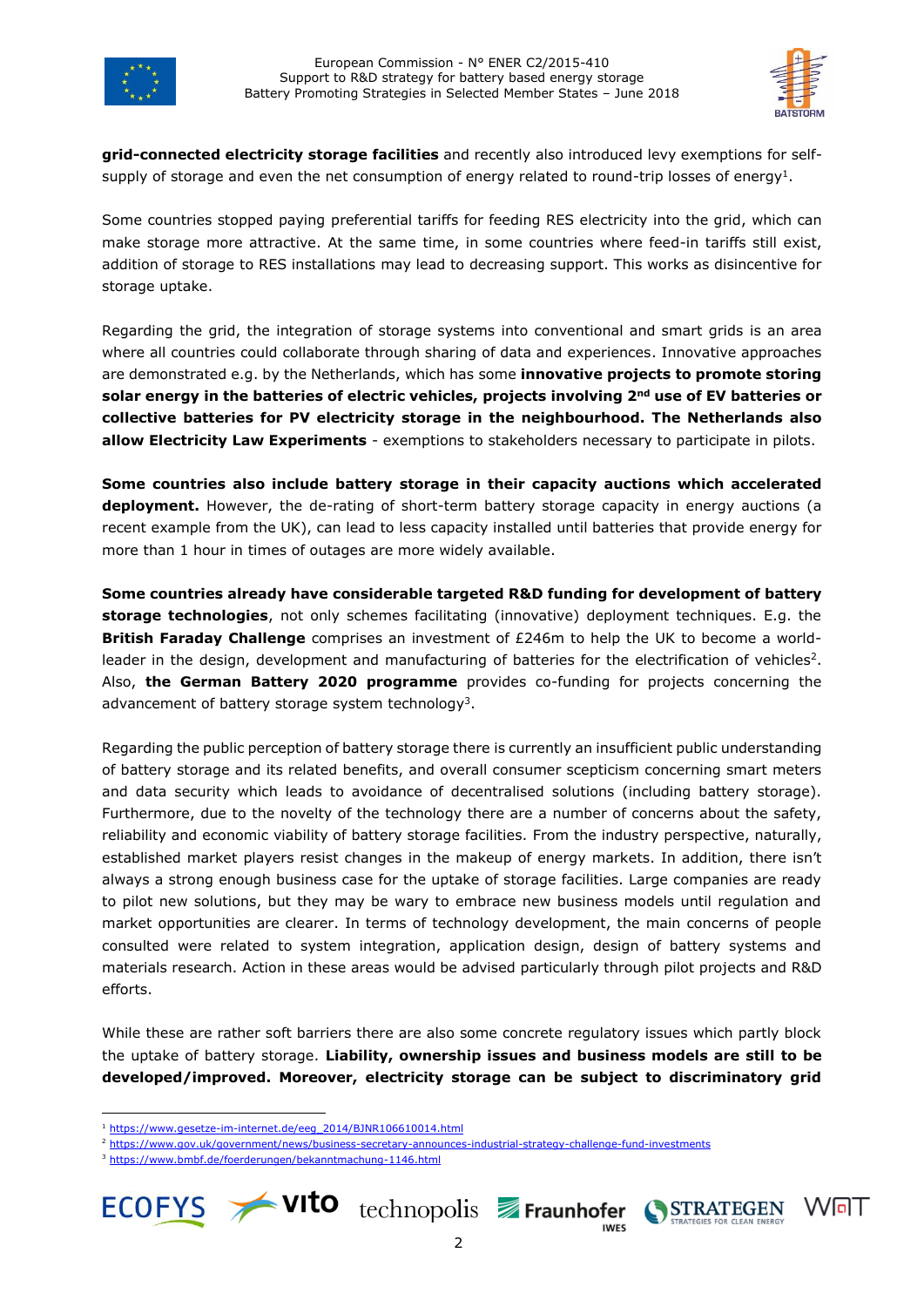



**STRATEGEN** 

**tariffs in which battery storage is counted double** (grid fees have to be paid during generation and consumption) which makes it expensive. In Germany, this has been legislated against as explained above. Also, the UK grid regulator OFGEM identified this as a problem and proposed to avoid 'double counting'. The new electricity market design rules under the Clean Energy Package will ensure the relevant issue is properly addressed throughout the EU.

**Some barriers are also created through renewable energy support in a way unfavourable for battery storage**, including priority dispatch rules, curtailment compensations, as well as subsidies during times of negative prices impact battery deployment<sup>4</sup>. Also net metering, which allows consumers to use some of their produced energy at any point in time, makes storage solutions on the residential level redundant and can be seen as very harmful for the uptake of battery storage at the residential level.

Similarly, **national support for** other, non-renewable, forms of energy production such as **coal or nuclear power plants** (introduced on the grounds of safeguarding capacity adequacy or ensuring security of supply) **can also seriously hamper the uptake of energy storage**.

In terms of raw material supply and production costs, **stronger environmental norms through revision of the Battery Directive could boost battery recycling** (where the EU is already strong), **and possibly also the battery production in the EU**. Currently recycling norms for LI-ion batteries have the potential to be considerably strengthened (they fall in the category of "other batteries" implying that only 50% of weight should be recycled; such indicator can be achieved without recycling Lithium, which is currently not economic).

<sup>4</sup> A comprehensive overview of curtailment policies is available at the European Commission RES Legal Database. Available at [http://www.res](http://www.res-legal.eu/home/)[legal.eu/home/](http://www.res-legal.eu/home/)

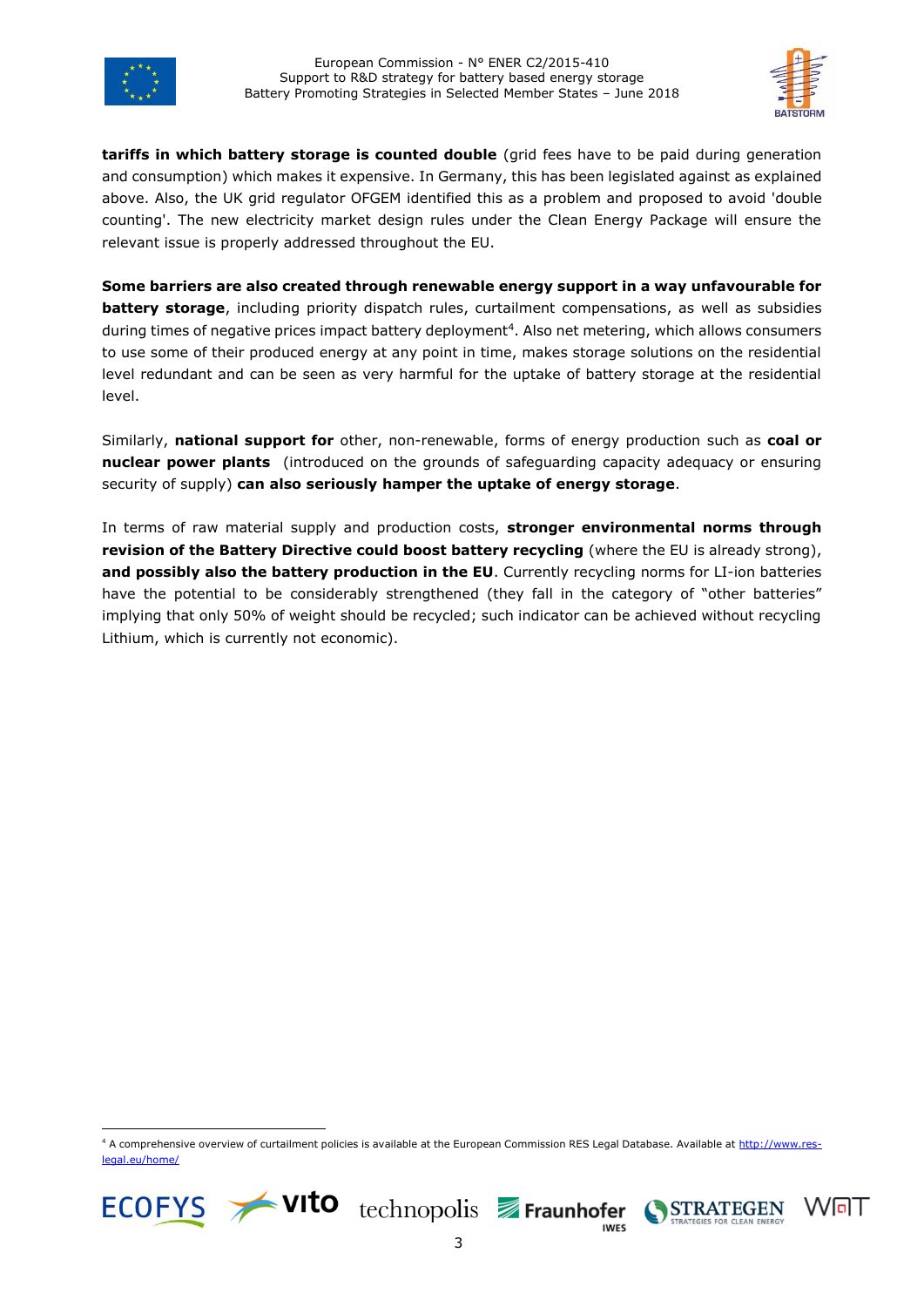



STRATEGEN

**IWES** 

# <span id="page-6-0"></span>DOs and DON'Ts in Battery Storage Policy

Based on country level analysis of Germany, Italy, Spain, the Netherlands, and the United Kingdom a number of DOs and DON'Ts could be derived. Some of these address the uptake of RES storage in a general way and others address research into innovative storage solutions.

#### **R&I DOs**

- **Exploring new options of storage uptake & use**: E.g. in the Vehicle2Grid scheme of the Amsterdam Smart City Project <sup>5</sup>, participants will produce energy locally (e.g. from solar panels) and the excess that can't be used will be stored in the battery of an electric vehicle, with participants having the option to sell stored energy back into the grid. A similar initiative exists in the city of Delft<sup>6</sup>. This is without prejudice to the need to further develop storage solutions not based on EV use: country fiches enclosed include a number of good examples.
- **Battery R&I Support & Incentives:** An example of targeted storage R&I funding is the British Faraday Challenge – an investment of £246m to help the UK become a worldleader in the design, development and manufacture of batteries for the electrification of vehicles<sup>7</sup> . Also the German the German Battery 2020 programme provides co-funding for projects concerning the advancement of battery storage system technology<sup>8</sup>.

The Danish successful experience with development of the wind turbine industry shows that accompanying measures are also important. In Denmark a positive role was played by enforcement of a Danish Wind Turbine Certification. This was needed to ensure the safety, capacity, and quality-related requirements of wind turbines and to win consumer confidence. In batteries field different kinds of certification and testing standards may prove to be even more important.

### **Policy DOs**

ł

- **No preferential remuneration for feeding into the grid PV generated electricity by households:** In Germany suppliers with self-consumption, using facilities below 100kW, can feed excess energy into the grid but without preferential remuneration<sup>9</sup>. This incentivises the use of storage for self-produced energy.
- **Policy support schemes for combining electricity storage with renewable energy:** The government-owned development bank KfW, on behalf of the German Federal Ministry for Economic Affairs and Energy, rolled out a loan and subsidy scheme for energy-storage batteries in conjunction with photovoltaic systems linked to the electricity grid. The supported photovoltaic systems are limited to feed a maximum of

<sup>9</sup> <https://www.iea.org/policiesandmeasures/pams/spain/>



<sup>5</sup> <http://www.smart-circle.org/portfolios/vehicle2grid/>

<sup>6</sup> <https://www.delft.nl/content.jsp?objectid=66492>

<sup>7</sup> <https://www.gov.uk/government/news/business-secretary-announces-industrial-strategy-challenge-fund-investments>

<sup>8</sup> <https://www.bmbf.de/foerderungen/bekanntmachung-1146.html>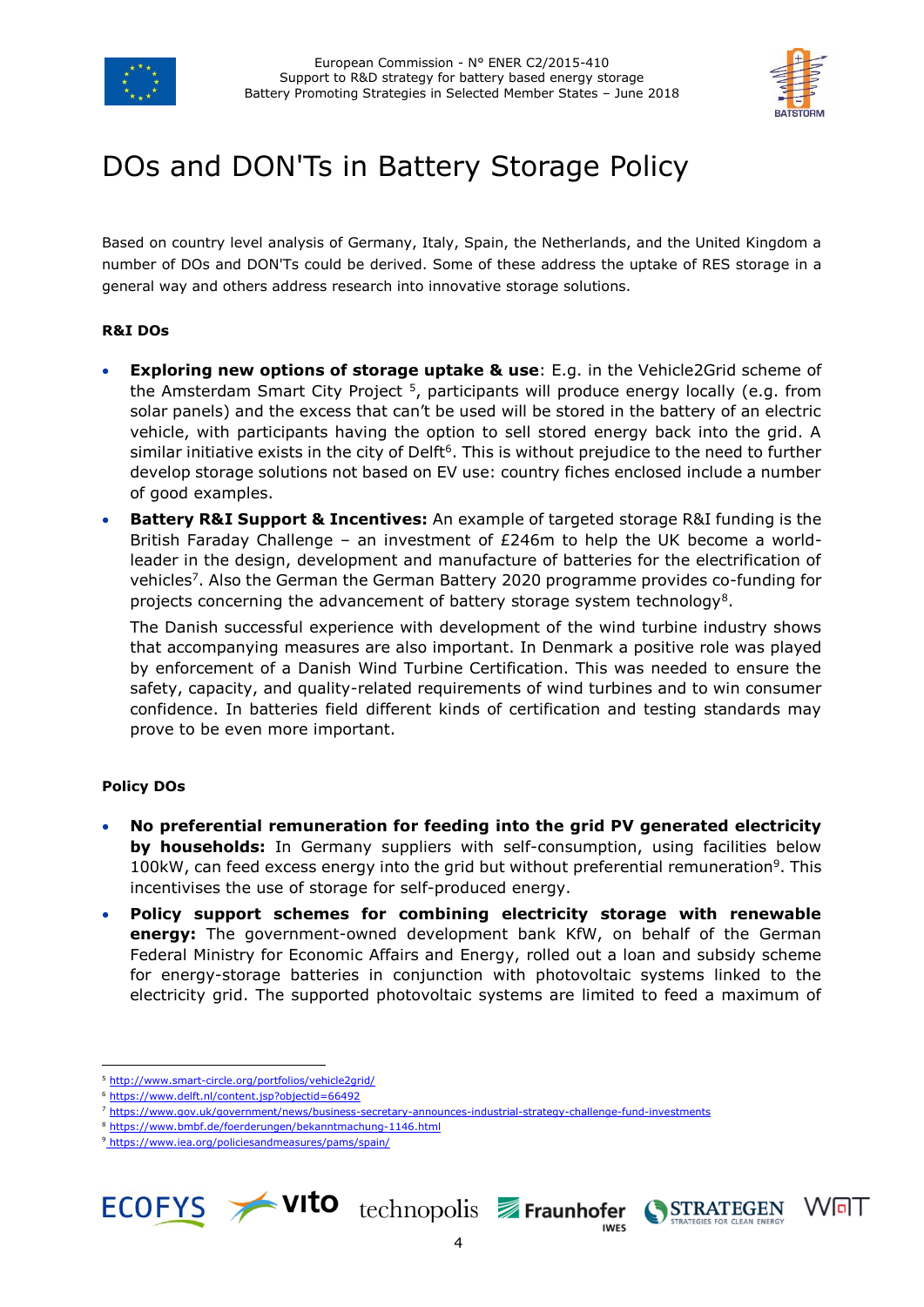



STRATEGEN

**IWES** 

50% of their generated capacity into the power grid $10$ . The scheme works through two channels, KfW provides low-interest loans and the Ministry provides repayment bonuses.

- **Regulatory exemptions:** In 2015, the Dutch Government launched a temporary regulation that allows **Electricity Law Experiments<sup>11</sup> ,** which could potentially change the production and distribution of electricity in The Netherlands. Batteries and the promotion of smart grids are among the primary points of investigation of this scheme. This can be a good practice if it happens in line with the Clean Energy Package.
- **No double counting of electricity used by storage (and possibly even complete exemptions from grid charges)**. Levies for use of the network should apply only once, if at all. Currently often a levy applies while taking electricity from the grid and again after distributing energy from the storage. This was recently addressed by German and British regulation.
	- The German EEG does incentivise grid connected in-front-of-meters electric storage facilities, by giving them exemptions to levies and grid tariffs, but only if the stored energy is fed back into the grid. The 2017 update of the EEG expanded this, §61k allows now levy exemptions for self-supply of storage as well as for the loss of energy<sup>12</sup>.
	- In the UK it was argued that final consumption levies (levies paid by final consumers to support key policies such as the Capacity Market and renewable generation schemes) should not apply for storage, since grid connected storage facilities are rarely 'final consumers' of electricity.
- **Limit to the minimum RES subsidies in times of negative prices**: German legislation -  $\S51(1)$  of the EEG (formerly  $\S24$ ) – provides that renewable energy subsidies can continue for up to 6 hours of negative prices<sup>13</sup>. This can have negative implications on storage development. Maintaining subsidies during negative price periods gives no incentive to install or develop storage capacity, but rather to rely on an oversupply of renewable energy.
- **Good access to ancillary services:** The UK National Grid is running a service called Enhanced Frequency Response**<sup>14</sup>**, which has the goal of achieving 100% active power output at a maximum of one second after registering a frequency deviation. The current best case for such a response is around 10 seconds. As part of this service, 8 companies are involved, all of which provide storage solutions to the grid. The total cost of tenders is just short of £66m. [18].
- **Domestic charge points for electric vehicles**: An initiative in Scotland<sup>15</sup>, launched by Transport Scotland, the Energy Saving Trust (EST) and the Office for Low Emission Vehicles (OLEV), aims to introduce domestic charge points for electric vehicles. As an incentive, the initiative will fund £1,000 of the approximate £1,400 cost of installing a charge point at home. Furthermore, charging at home is expected to reduce charging time by 30-60 percent. Given that charging can be done overnight, this looks like an attractive policy which might further encourage the uptake of electric vehicles in this part of the UK.

<sup>15</sup> <http://www.energysavingtrust.org.uk/scotland/grants-loans/domestic-charge-point-funding>



ł

<sup>10</sup> [https://www.kfw.de/KfW-Group/Newsroom/Aktuelles/Pressemitteilungen/Pressemitteilungen-Details\\_341696.html](https://www.kfw.de/KfW-Group/Newsroom/Aktuelles/Pressemitteilungen/Pressemitteilungen-Details_341696.html)

<sup>11</sup> <http://www.batstorm-project.eu/electricity-law-experiments-netherlands>

<sup>12</sup> [https://www.gesetze-im-internet.de/eeg\\_2014/BJNR106610014.html](https://www.gesetze-im-internet.de/eeg_2014/BJNR106610014.html)

<sup>13</sup> [https://www.gesetze-im-internet.de/eeg\\_2014/BJNR106610014.html](https://www.gesetze-im-internet.de/eeg_2014/BJNR106610014.html)

<sup>14</sup> <http://www2.nationalgrid.com/Enhanced-Frequency-Response.aspx>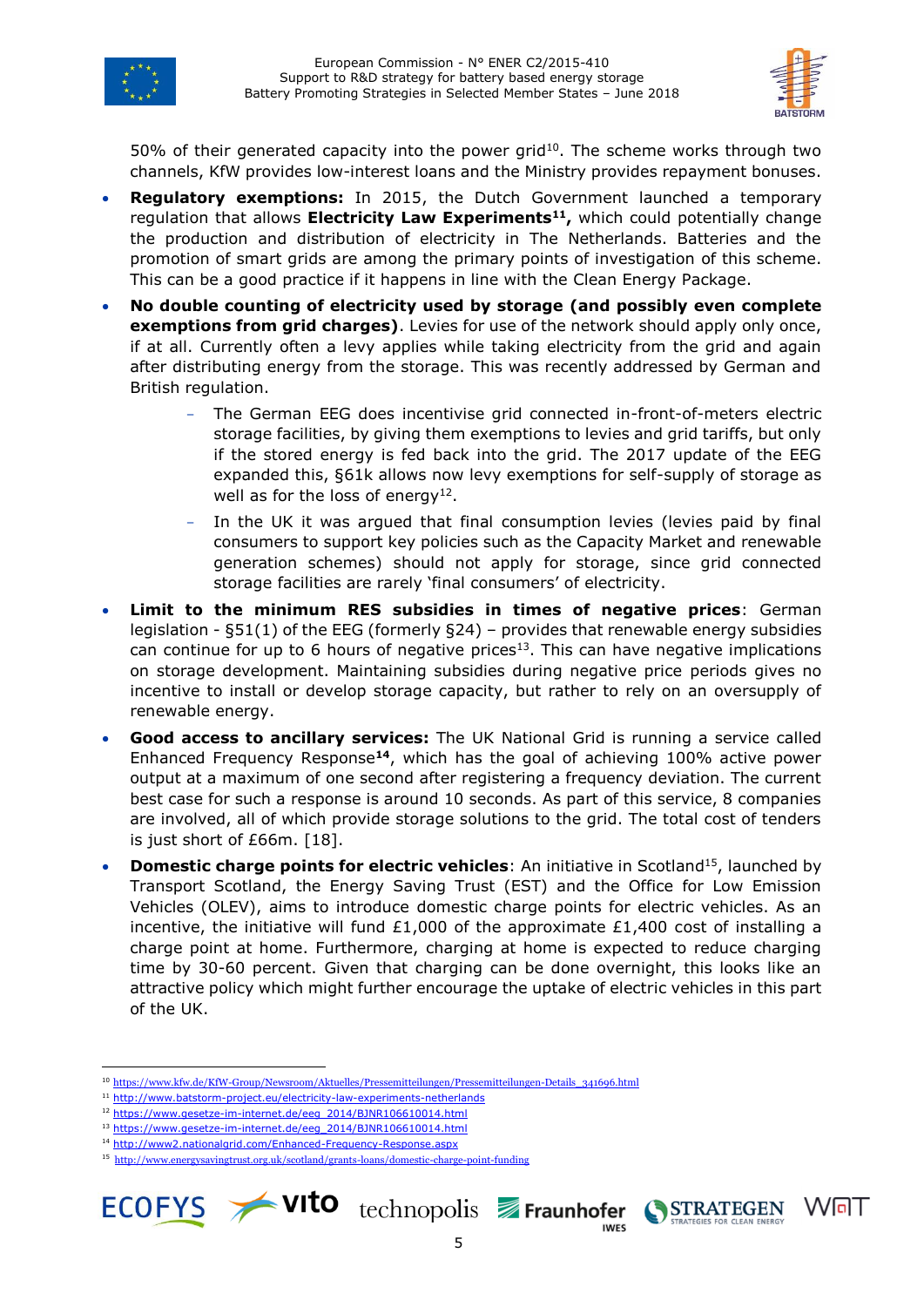



STRATEGEN

**IWES** 

**Lower tax rates for energy clubs:** Lower energy tax rates for people who locally club together to generate energy from sustainable resources are worth considering. While this needs to be in line with state-aid rules it can incentivise the shared purchase of energy storage solutions for communities.

#### **Policy DON'Ts**

- **Subsidies and incentives for conventional energy generation** (e.g. support to nuclear power plants in UK and support to coal based generation in Spain). While such measures may exceptionally be allowed under State aid or internal market rules for reasons of ensuring capacity adequacy or security of supply, they have to be scrutinised by the Commission to limit such subsidies and respect the objective of gradual withdrawal of environmentally harmful subsidies.
- **Net metering:** In some countries, for example the Netherlands, net metering is offered which allows to feed electricity into the grid and receive the same amount back at a later point in time. While this might incentivise residential renewable energy generation, it discourages investments in energy storage.
- **Unclear licences:** In Spain electricity storage is not separately regulated amongst Spanish legislature and counts as generation. Thus, storage projects must hold separate licenses (e.g. for photovoltaic power), which places different regulations and obligations on the license holder.<sup>16</sup>.
- **De-rating of storage in capacity market auctions:** While including battery storage in capacity auctions can boost storage uptake, de-rating the capacity of batteries with a capacity to provide electricity up to 1 hour, without leaving enough time to develop new batteries which last longer, can send out the wrong signals to the developers. Hence, leading to fewer participants in capacity market auctions.
- **Unstable policies and abrupt changes in the policy environment:** Experience from the Solar-PV and Wind market has shown that countries should avoid unexpected abrupt changes in their policy set.

<sup>16</sup> <http://www.lexology.com/library/detail.aspx?g=e64deba5-e559-4732-b6b8-6dcf28446fc0>



-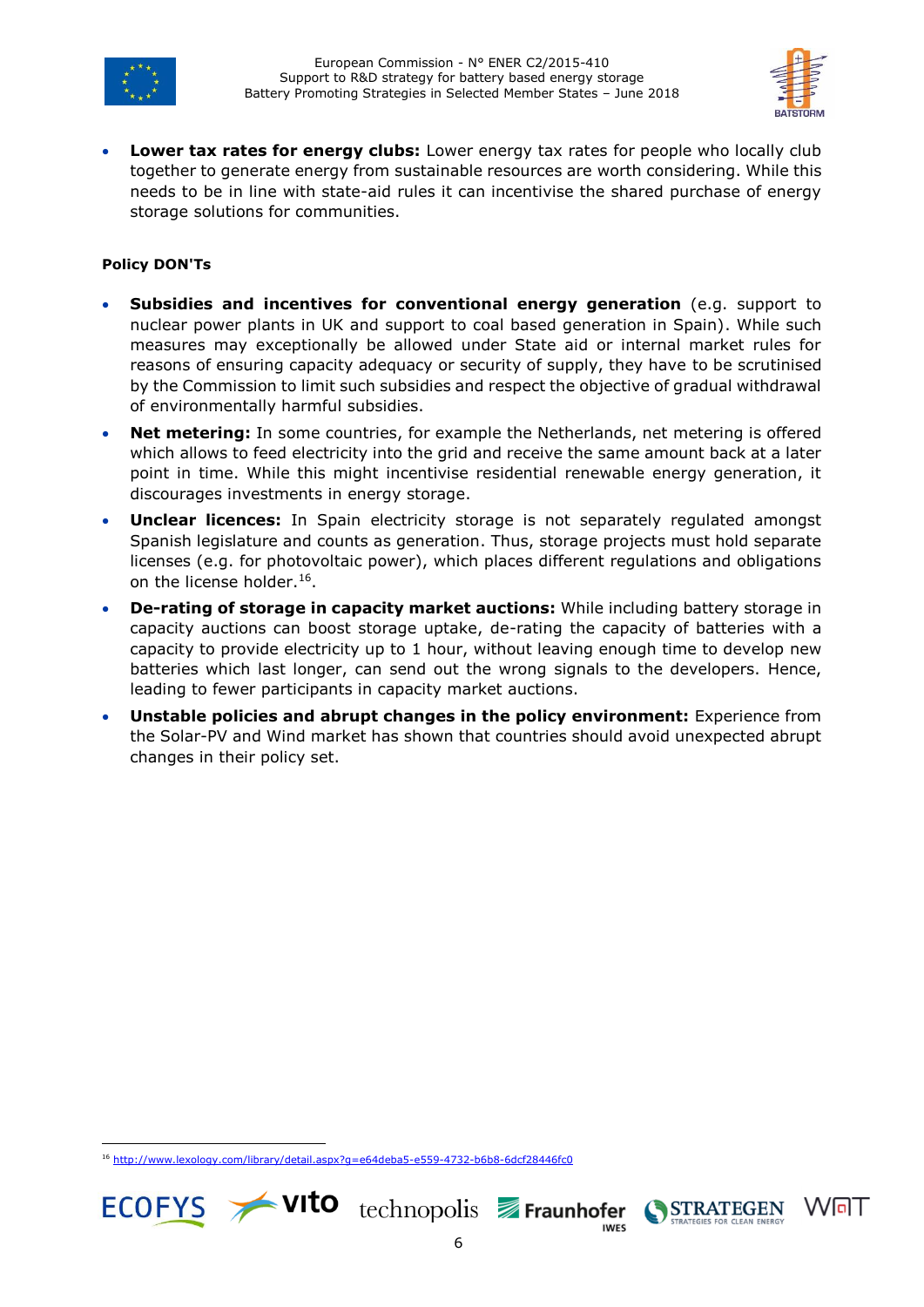



# <span id="page-9-0"></span>European Policy Environment & Industry Trends

On the European level some regulatory and perception issues around storage are starting to be addressed by the Clean energy package. This *inter alia* includes the formalisation of the definition of energy storage and clarification around issues of ownership, increase of price volatility (no price caps), prohibition of discriminatory grid charges for storage, access to dynamic price contracts, small minimum size of balancing products, and markets closure near the time of delivery. Also, the conclusions of the work carried out in the elaboration of new roadmaps from the European Association for Storage of Energy (EASE) and the European Energy Research Alliance (EERA) should be considered<sup>17</sup>. The main features of these roadmaps tackle inhibitive legislation, a description of the technologies available and anticipated, and market adaptations, all much in line with the findings in this report. More recently, the Battery Alliance established in October 2017 under leadership of Vice-President Šefčovič plays increasing role in creation of holistic eco-system for battery production, deployment and recycling.

In general, policies that support the development of an internal European market for all hybrid and electric vehicles should be encouraged further. The industry is now at a turning point in terms of technical feasibility, popularity and consumer appetite. Price and energy-density of batteries is improving rapidly and there are EU-wide activities that strongly support the rollout of electric vehicles (CO2 norms as well as legislation and financing with respect to alternative fuel infrastructure). This could be the catalyst for wider, industrial-scale battery storage solutions being accepted and implemented across Europe. As a matter of fact, electric vehicle batteries and stationary storage solutions share parts of the same supply chain. In line with the EU's ambition to promote recycling and a circular economy, in principle batteries are to be collected and recycled at end-of-life [11]. However, in practice, under the current Battery Directive Lithium batteries are treated as "other batteries" and it is enough to recycle 50% of the weight of the battery. This low recycling ratio, in turn, doesn't necessitate recycling of lithium which is currently non-economic (the ration can be met with recycling other materials/elements).

In terms of wider technology development, the main concerns of people consulted were related to system integration, application design, design of battery systems and materials research. Action in these areas would be advised particularly through pilot projects and R&D efforts. The SET-Plan Batteries' Implementation Plan<sup>18</sup> is the key reference document for the needed battery R&I and is usefully complemented by the Batstorm roadmap. H2020 Smart Grid and Storage projects can play an important role in improving the cooperation in grid issues. Overall, there are a number of European initiatives with a positive impact on the uptake of battery storage. EUROBAT<sup>19</sup> mentions the Horizon 2020 European Green Vehicles Initiative as an effective measure which stimulated Lihium-Ion battery development [24]. Moreover, the Knowledge and Innovation Community (KIC) Inno-Energy scheme, set up by the European Institute of Technology (EIT) funding innovation and start-up businesses across EU member states, in the thematic area of new energy solutions<sup>20</sup>, plays a positive role.

<sup>20</sup> <http://www.innoenergy.com/innovationproject/thematic-area/energy-storage2/>



ł

STRATEGEN

WoT

<sup>17</sup> http://ease-storage.eu/ease-eera-storage-technology-development-roadmap-2017-hr/

<sup>18</sup> [https://setis.ec.europa.eu/sites/default/files/set\\_plan\\_batteries\\_implementation\\_plan.pdf](https://setis.ec.europa.eu/sites/default/files/set_plan_batteries_implementation_plan.pdf)

<sup>&</sup>lt;sup>19</sup> The association of European automotive and industrial battery manufacturers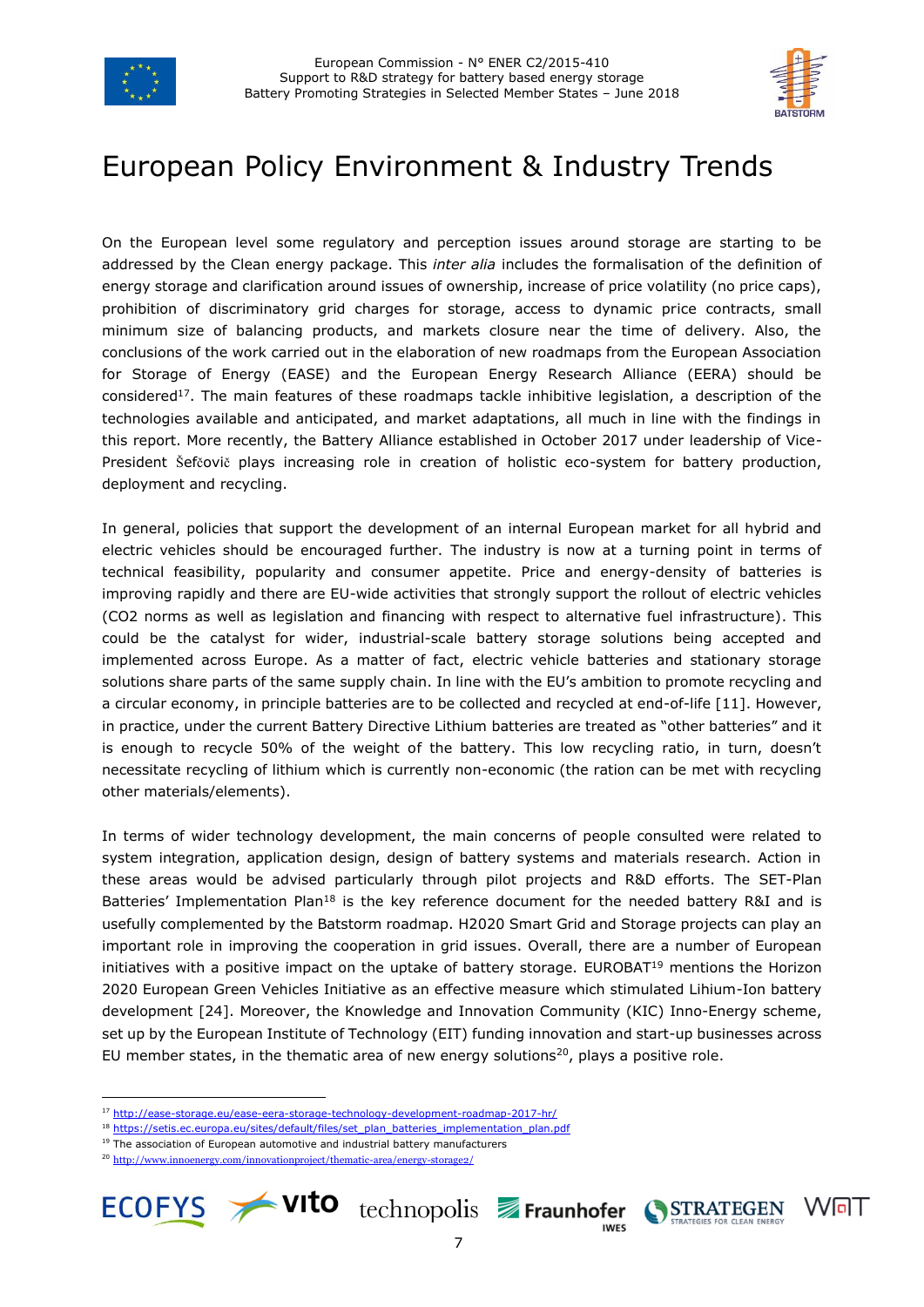



STRATEGEN

# <span id="page-10-0"></span>Appendix A1: Country studies

## <span id="page-10-1"></span>A1.1 United Kingdom

### **A1.1.1 Overarching policy framework**

The United Kingdom is committed to decarbonisation. In 2008, the **Climate Change Act** set a target of an 80% reduction in greenhouse gas emissions by 2050, against a 1990 baseline. In the same year, the Department for Energy and Climate Change (DECC), now incorporated into the Department for Business, Energy and Industrial Strategy (BEIS), set out the goal of security and affordability of energy supply, along with decarbonisation as part of its focus on the **Energy Trilemma<sup>21</sup>.** The UK is still rather dependent on fossil fuels, but the incorporation of wind energy is leading the way in the country's energy transition. Moreover, installed photovoltaic power units have experienced a five-fold increase between 2011 and 2014 [4]. In addition to its own national targets the UK is also subject to legislation from the EU (Emissions Trading System, 20:20:20 package and the UN (Paris agreement). The transition to a green energy solution is further incentivised by the recognition that it is a driver for the creation of jobs and economic growth [13].

Battery storage in the UK benefits from the support schemes for renewable energy which increase the profitability of renewable energy installation. Mechanisms active in the UK are a feed-in tariff system with fixed rates for plants with capacity below 5MW, a quota system for suppliers above 5MW capacity which obliges them to supply a proportion of renewables from their total supply, a Contracts for Difference scheme which pays a low-carbon energy generator the difference between a low-carbon cost adjusted price and average UK market energy prices. Taxation on fossil fuel use for commercial and industrial users (Carbon Price Floor) also incentivises the use of renewable energy<sup>22,23</sup>. Furthermore, the UK government uses carbon prices for appraisal and internal evaluation [27]. There is no priority dispatch available for renewable energy in the UK.

The main stakeholders in energy policy in the UK are the UK Government, the independent regulator Ofgem, the system operator National Grid and the 'Big Six' energy companies (EDF, E.ON, SSE, British Gas, Scottish Power, N-Power). In general, the British public supports climate change mitigation and green energy policies, but they represent a stakeholder with little influence compared to the 'Big Six' energy companies. A 'liberal market economy' ideology has meant that the UK government has tended to adopt technology neutral instruments and has resulted in a preference for close-to-market technologies. Energy policy over the last generation has focused on market competitiveness. The UK Government does not provide direct subsidies for the deployment of storage systems (either large facilities or behind-the-meter devices). However, the Government is working to remove a range of regulatory and policy barriers for energy storage, with the aim of creating a sustainable energy system and an energy storage industry not reliant on subsidy. The UK Government has also made significant funding available to support innovation and R&D focused on energy storage, and particularly battery technologies. Other less influential stakeholders include think tanks, consumer groups, green

<sup>22</sup><https://www.gov.uk/government/publications/contracts-for-difference/contract-for-difference>

<sup>23</sup> <http://www.res-legal.eu/search-by-country/united-kingdom/summary/c/united-kingdom/s/res-e/sum/204/lpid/203/>



<sup>&</sup>lt;sup>21</sup> The 'energy policy trilemma' is a common expression in UK energy policy circles that refers to the difficulty of striking a balance between affordability, decarbonisation, and security of supply.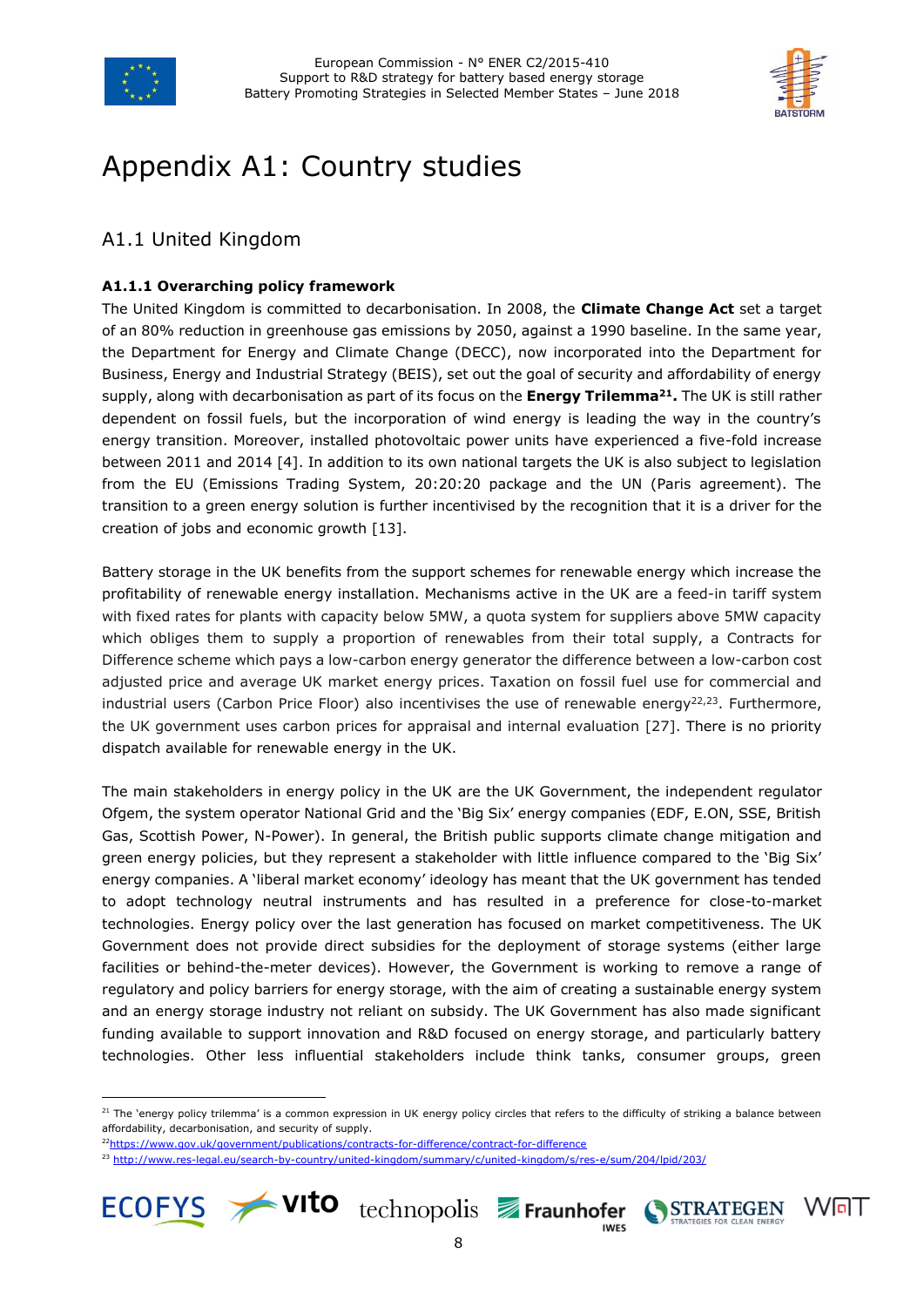



organizations and new entrants, all of whom could represent the interest of battery companies and the uptake of electrical storage.

In 2014 the UK Department of Energy & Climate Change estimated that up to £100bn of investment is required for the period between 2014-2020 in the country's networks and plants, to accommodate the UK network to cope with expected supply and demand pressures[28]. This allows some scope for the potential introduction of battery storage facilities in the national grid, since they can increase flexibility and capacity of the current grid arrangements.

The effects of regulation aimed on energy security can be illustrated by the example of battery storage as a part of capacity auctions in the UK. Since the end of 2017 long-duration storage capacity is being incentivised over short-duration storage capacity to achieve higher levels of energy security. In 2016, T-4 capacity auctions, for capacity delivered by 2020/21, saw around 500MW of new capacity in battery storage of the total 3.2GW in storage capacity awarded [29]. In December 2017 the UK government, following a consultation, set new rules regarding the de-rating of storage capacity for future UK capacity auctions. De-rating in a capacity auction means that a technology has an assigned de-rating factor which indicates the real forecasted capacity of the technology. For example, a de-rating of 50% leads to only 50% payments for this capacity, the rationale for this is to provide enough energy security in times of short capacity. The new UK rules are likely to have a strong impact on future battery storage auctions. The de-rating of storage is now divided by duration i.e. the amount of time for which a storage capacity market unit can generate at its full connection capacity without recharging. Short-term battery can receive a low rating factor because it cannot provide enough capacity if an outage lasts longer than the batter capacity. This has significant impacts on battery storage which often has short durations. While previously de-rating was at 96.11% for all battery storage capacity, this does now only apply for batteries with a duration over 4 hours. For the T-1 auctions 2018/19 and the T-4 auctions for 2021/22 the most impacted class will be storage with a duration between 0.5 and 1 hour which has now a derating down to 21.34%. While pre-qualifications for the next T4 auctions show around 6GW of battery storage capacity, it is likely that the final outcome will be negatively influenced by these new regulations. The UK Government reasons that short duration battery storage does not deliver sufficient energy security and estimated £50 to £500 million pound of additional costs from awarding more battery storage with the old de-rating levels to guarantee energy security [30]. The new levels of derating give an incentive to focus more on battery storage with higher duration in the long-term. However, since these changes do not happen gradually they could also cause a negative impact in the short term.

#### **A1.1.2 Instruments to foster the uptake of battery storage**

#### **Instruments to support the implementation of storage into the grid**

The **Electricity Market Reform**<sup>24</sup> was an appendix to the **Energy Act** of 2013, which introduced a number of instruments to encourage investment in renewable and nuclear energy, essentially to encourage the transition away from fossil fuels, which consisted mostly of economic incentives. Although battery storage is not mentioned in the legislation, the energy landscape has changed since the inception of the bill and this could provide instruments to encourage the uptake of battery storage solutions.

<sup>24</sup>[https://www.gov.uk/government/publications/2010-to-2015-government-policy-uk-energy-security/2010-to-2015-government-policy-uk](https://www.gov.uk/government/publications/2010-to-2015-government-policy-uk-energy-security/2010-to-2015-government-policy-uk-energy-security#appendix-5-electricity-market-reform-emr)[energy-security#appendix-5-electricity-market-reform-emr](https://www.gov.uk/government/publications/2010-to-2015-government-policy-uk-energy-security/2010-to-2015-government-policy-uk-energy-security#appendix-5-electricity-market-reform-emr)





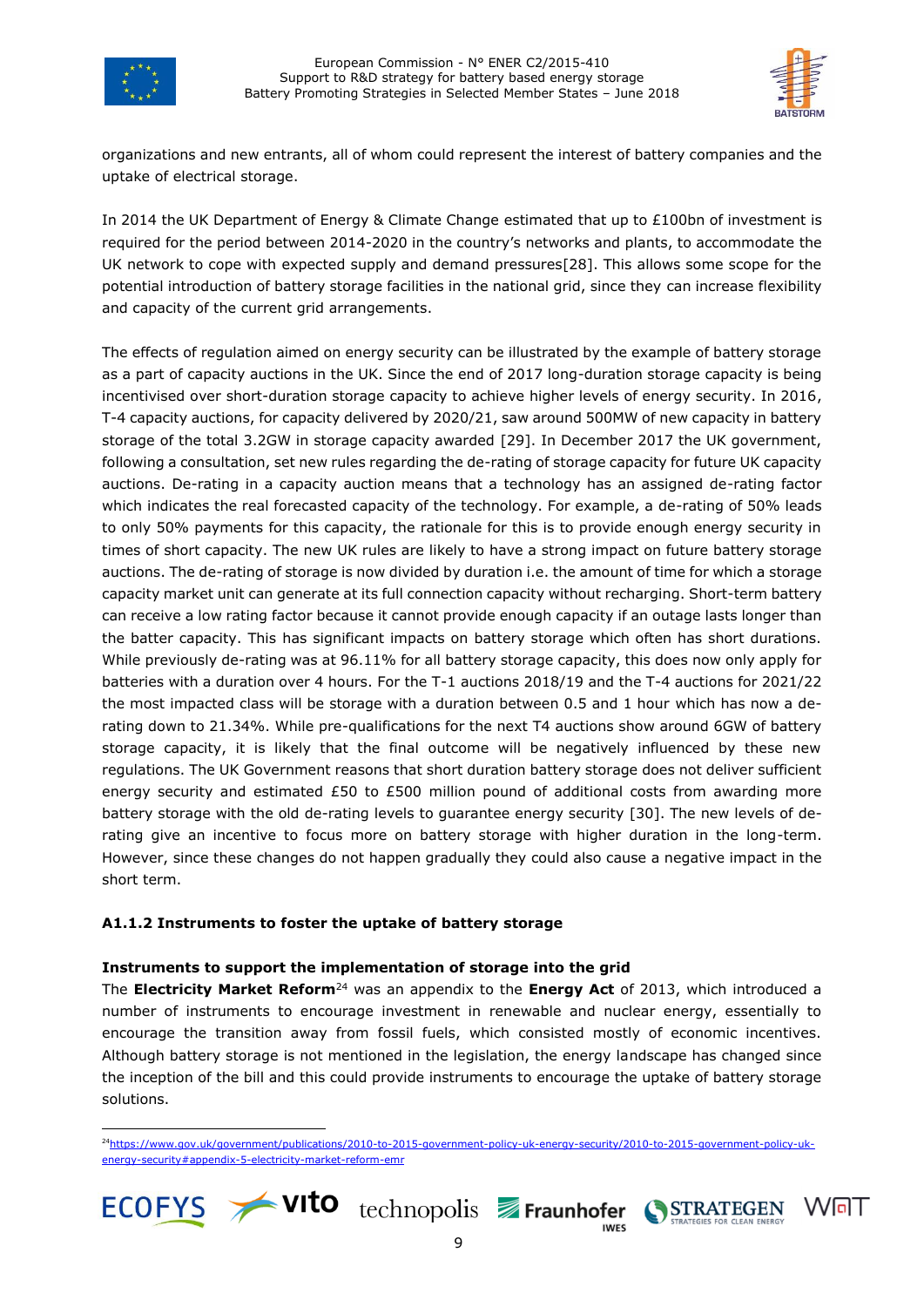



STRATEGEN

The National Grid is running a service called **Enhanced Frequency Response<sup>25</sup>**, which has the goal of achieving 100% active power output at a maximum of one second after registering a frequency deviation. The current best case for such a response is around 10 seconds. As part of this service, 8 companies are involved, all of which provide storage solutions to the grid. The total cost of tenders is just short of £66m. [18].

With the advent of electric and hybrid vehicles, the transport industry has made great strides in the implementation of electrical storage. At the end of 2011 there were 2,441 licensed plug-in vehicles (cars, vans and quadricycles) in the UK. By the end of 2016 this figure had risen to  $84,884^{26}$ . The use of electric vehicles in the UK is anticipated to rise further, so much so that the project **My Electric Avenue<sup>27</sup>** (MEA) has been set up to pre-empt the additional stress on the electricity distribution network. The project also wants to quicken the uptake of electric vehicles and reduce their cost.

Another initiative in Scotland<sup>28</sup>, launched by Transport Scotland, the Energy Saving Trust (EST) and the Office for Low Emission Vehicles (OLEV), aims to introduce domestic charge points for electric vehicles. As an incentive, the initiative will fund £1,000 of the approximate £1,400 cost of installing a charge point at home. Furthermore, charging at home is expected to reduce charging time by 30-60 percent. Given that charging can be done overnight, this looks like an attractive policy which might further encourage the uptake of electric vehicles in this part of the UK.

<span id="page-12-0"></span>Away from transport there are other policies in motion regarding electricity storage. The **Smart Network Storage** project<sup>29</sup> has £18.7m in funding, £13.2 from the regulator Ofgem, and has one test site in the UK which uses lithium-manganese battery cell technology, with the objective of storing energy created from renewable sources and to be used to help supply the distribution network at peak times. It is also hoped this will reduce electricity bills for consumers. As of 2016, there were a further 23 operational battery facilities in the UK, with a maximum of 10MW power output capacity, Most of these are considered 'proof of concept' projects, to illustrate that the technology is in place for a larger uptake  $[4]$ . The 10MW units in Cumbria<sup>30</sup> and in the the Kilroot Power Station project in Northern Ireland are good showcases of storage projects in the UK, with the latter expecting to increase the capacity of its storage array to 100MW in the near future $31$ .

Other battery-based projects are in operation or have been recently announced in the UK, largely exploiting lithium-ion or lead-ion battery technology [19]. The purpose of these projects is primarily to test different storage configurations and to increase the support and flexibility on the national grid to accommodate the demand at peak times. Smart Network Storage in Leighton Buzzard (Bedfordshire) has one of the highest capacities amongst battery-based projects with 6MW rated power. According to the Research Energy Association (REA) report [19] there were 26 operational battery storage facilities operational in the UK, as of May 2015. Other projects in the former Roosecote coal and gas-fired power station in Cumbria and in the West Burton gas plan in Nottinghamshire are expected to go online in

<sup>31</sup> <http://aesenergystorage.com/2016/01/07/aes-announces-completion-of-the-uks-biggest-battery-energy-storage-array/>



<sup>25</sup> <http://www2.nationalgrid.com/Enhanced-Frequency-Response.aspx>

<sup>&</sup>lt;sup>26</sup> Department for Transport (DfT)<https://www.gov.uk/government/collections/vehicles-statistics>

<sup>27</sup> [http://myelectricavenue.info](http://myelectricavenue.info/)

<sup>28</sup> <http://www.energysavingtrust.org.uk/scotland/grants-loans/domestic-charge-point-funding>

<sup>29</sup> [http://innovation.ukpowernetworks.co.uk/innovation/en/Projects/tier-2-projects/Smarter-Network-Storage-\(SNS\)/](http://innovation.ukpowernetworks.co.uk/innovation/en/Projects/tier-2-projects/Smarter-Network-Storage-(SNS)/)

<sup>30</sup> <https://www.green-growth.org.uk/article/cumbria-set-large-scale-battery-storage-facility>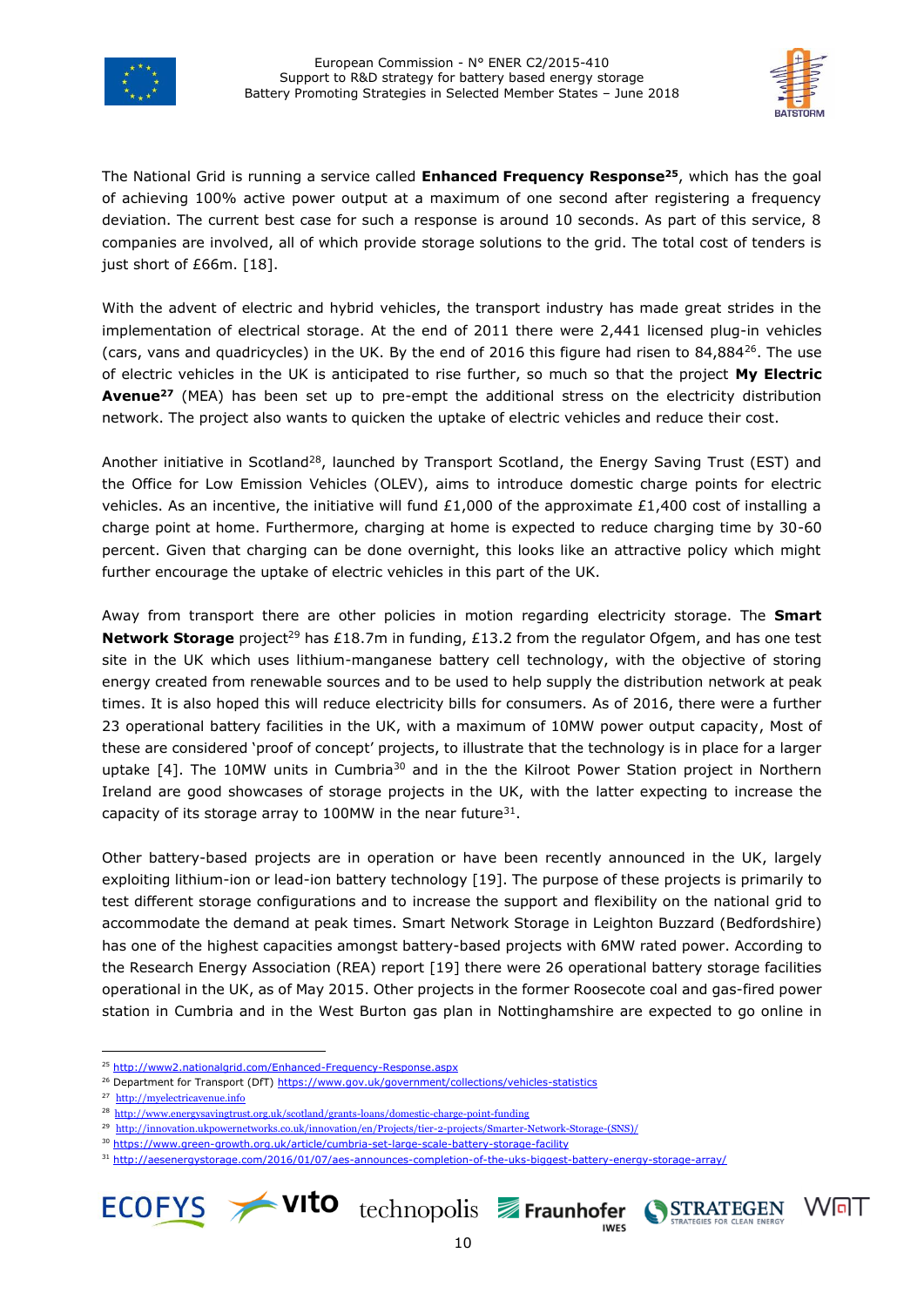



2018, with a projected capacity of 49MW each. These of course differ in capacity and varying degrees of interconnectivity with the national grid or large power stations, but this study does confirm that the relevant technology is ready and available in the UK to see a larger uptake in battery-based energy storage solutions.

Between November 2016 and January 2017 BEIS, together with regulator Ofgem, organised a Call for Evidence [7], consulting on a proposed approach for managing the transition to a smart, flexible energy system. The document identified six main policy and regulatory barriers discouraging the uptake of storage solutions, that are to be tackled by BEIS and Ofgem. BEIS are charged with dealing with regulatory issues (e.g. unclear definition of energy storage), planning consents (establishing that storage facilities should be treated as generation facilities for planning purposes) and final consumption levies (levies paid by final consumers to support key policies such as the Capacity Market and renewable generation schemes) – this final point being an issue as storage facilities are rarely 'final consumers' of electricity, so many stakeholders believe they should not face these charges. Currently the regulations can result in 'double counting' where both the storage provider and the consumer pay the levies. regulator Ofgem leads on issues around securing network connections for storage facilities, network charging and the use of storage by established network operators. BEIS and Ofgem are soon due to publish a **Smart Systems and Flexibility Plan** in response to the Call for Evidence, which will clarify the measures that will be undertaken to address these barriers, and timescales for doing so. It is expected that appropriate action to address these issues will significantly facilitate the incorporation of energy storage in the UK energy system.

#### **Instruments to support R&I in battery storage**

The UK also has funding in place in the context of competitions, to encourage R&I in the area of new technologies in energy distribution. Ofgem offers up to £81m per year available for the "*development, demonstration, commercial arrangements and operation of new technologies*". Electric storage is one of the main areas of interest for this competition, and projects in the field have been beneficiaries in the recent past. Moreover, the UK Government (via BEIS) is making significant funding available for energy storage and innovation projects. In the Spring 2017 Budget, the Government committed at least £50 million to support innovation in smart energy technologies, including energy storage. As part of this commitment, in January 2017, two competitions were launched, with up to  $E9$  million available to reduce the costs for energy storage technologies and a further £600,000 to support feasibility studies for a potential first-of-a-kind, large scale future storage demonstrator. Meanwhile, as part of its Industrial Strategy the Government has unveiled the **Faraday Challenge** – an investment of £246m to help the UK becomes a world-leader in the design, development and manufacture of batteries for the electrification of vehicles<sup>32</sup>. It has been noted (see [4]) that these R&I funding structures seem to be taking priority over actual projects concerning battery storage.

<sup>32</sup> <https://www.gov.uk/government/news/business-secretary-announces-industrial-strategy-challenge-fund-investments>



-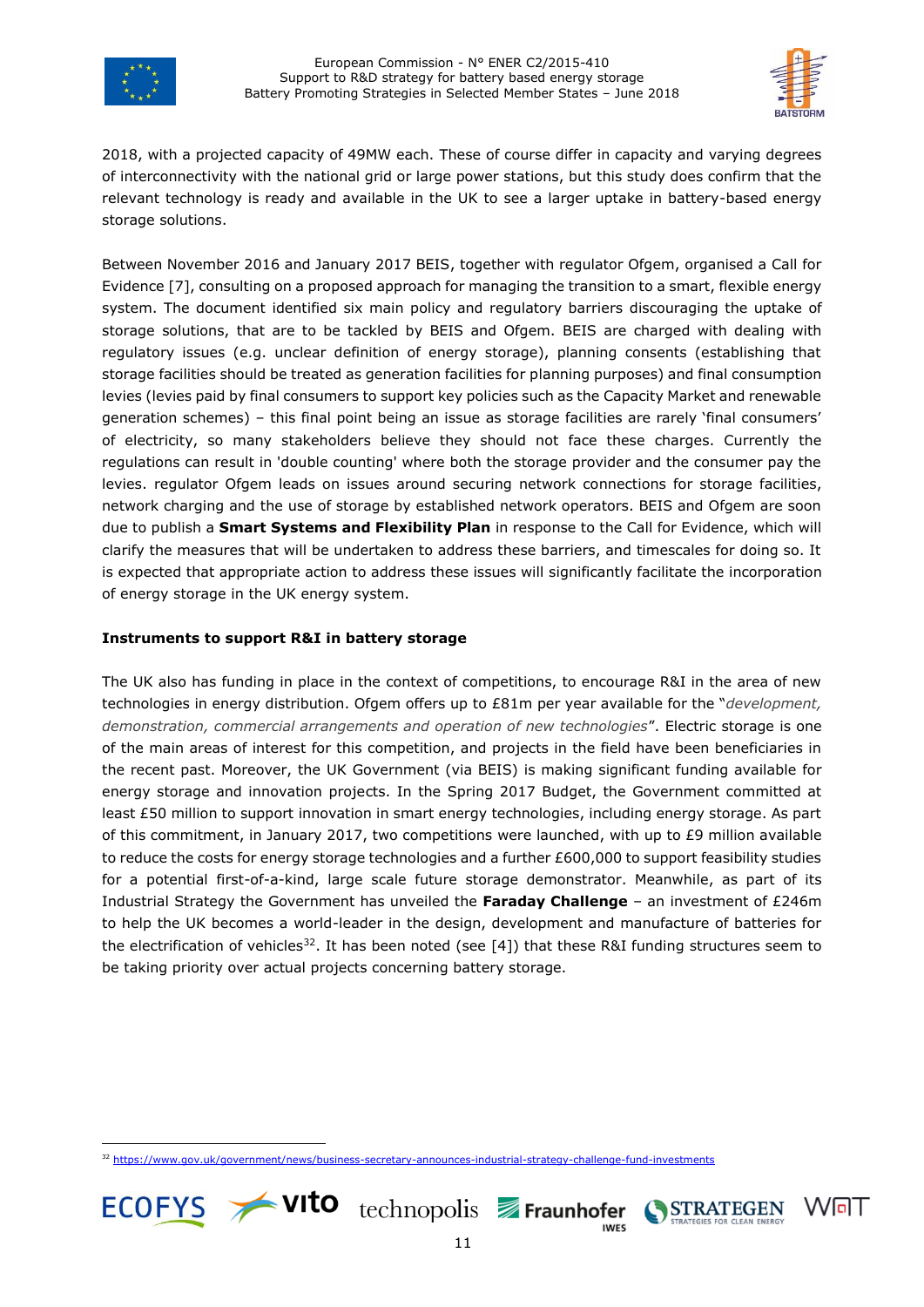



### **A1.1.3 Country profile: United Kingdom**

| <b>Policy</b><br><b>Framework</b>                                  | In 2008, the <b>Climate Change Act</b> set a target of an 80% reduction in<br>greenhouse gas emissions by 2050, against a 1990 baseline. In the same<br>year, the Department for Business, Energy and Industrial Strategy (BEIS)<br>set out the goal of security and affordability of energy supply, along with<br>decarbonisation<br>Several RES-favouring schemes in place such as: Feed-In Tariffs for small<br>$\bullet$<br>generators up to 5MW, Quota System, Contracts for Difference System,<br>Fossil Fuel Taxation (Carbon Price Floor), Carbon Pricing in public<br>procurement,                                                                                                                                                                                                  |
|--------------------------------------------------------------------|----------------------------------------------------------------------------------------------------------------------------------------------------------------------------------------------------------------------------------------------------------------------------------------------------------------------------------------------------------------------------------------------------------------------------------------------------------------------------------------------------------------------------------------------------------------------------------------------------------------------------------------------------------------------------------------------------------------------------------------------------------------------------------------------|
| <b>Main</b><br><b>Stakeholders</b>                                 | Independent regulator Ofgem<br>$\bullet$<br>System operator National Grid<br>'Big Six' energy companies EDF, E.ON, SSE, British Gas, Scottish Power,<br>N-Power.<br>In general, the British public supports climate change mitigation and green<br>energy policies, but they represent a stakeholder with little influence<br>compared to the 'Big Six' energy companies.                                                                                                                                                                                                                                                                                                                                                                                                                    |
| <b>Battery</b><br>specific<br><b>Support</b><br><b>Instruments</b> | The Government is working to remove a range of regulatory and policy<br>$\bullet$<br>barriers for energy storage, with the aim of creating a sustainable energy<br>system and an energy storage industry not reliant on subsidy.<br>Approach towards capacity subsidies through Enhanced Frequency<br>$\bullet$<br>Response service.<br>The UK Government has made significant funding available to support<br>innovation and R&D focused on energy storage, and particularly battery<br>technologies.<br>In the Spring 2017 Budget, the Government committed at least £50<br>million to support innovation in smart energy technologies, including<br>energy storage.                                                                                                                       |
| <b>Barriers</b>                                                    | A 'liberal market economy' ideology has meant that the UK government<br>$\bullet$<br>has tended to adopt technology neutral instruments and has resulted in a<br>preference for close-to-market technologies.<br>The UK Government does not provide subsidies specifically aimed at the<br>deployment of storage systems. At the same time it is one of the first<br>countries where batteries could enjoy subsidies under capacity adequacy<br>scheme.<br>BEIS Department, together with Ofgem, identified six main policy and<br>regulatory barriers discouraging the uptake of storage solutions. These are<br>regulatory issues, planning consents, final consumption levies, secure<br>network connections, network charging and uptake of storage by<br>established network operators. |

ECOFYS VITO technopolis Fraunhofer STRATEGEN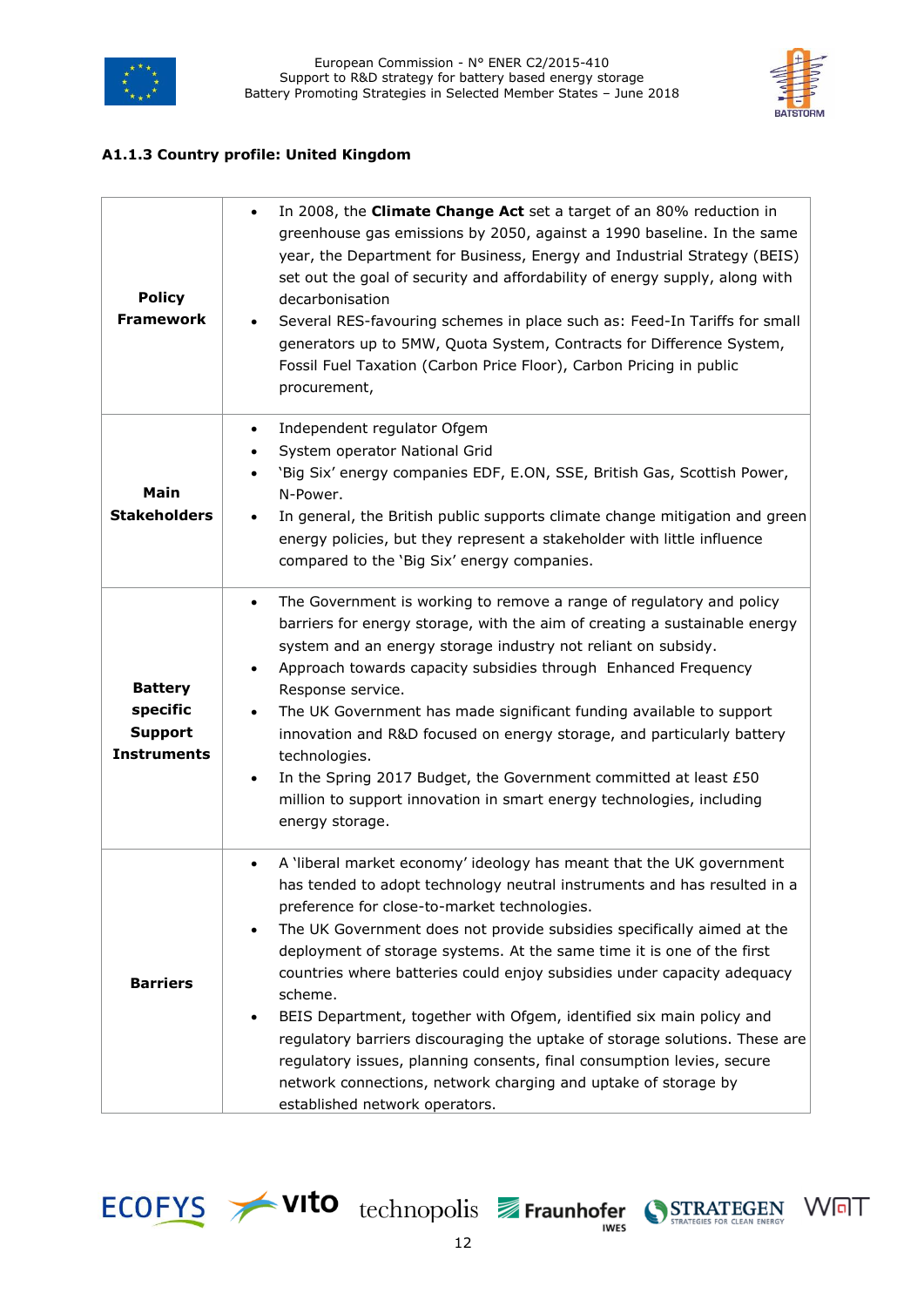



|                                                        | The UK still supports the building of nuclear power plants which has a<br>$\bullet$<br>negative effect on the uptake of storage.                                                                                                                                                                                                                                                                                                                                                                                                                                                                                           |
|--------------------------------------------------------|----------------------------------------------------------------------------------------------------------------------------------------------------------------------------------------------------------------------------------------------------------------------------------------------------------------------------------------------------------------------------------------------------------------------------------------------------------------------------------------------------------------------------------------------------------------------------------------------------------------------------|
| <b>Innovative</b><br><b>Storage</b><br><b>Examples</b> | The <b>Smart Network Storage</b> <sup>29</sup> project has £18.7m in funding, £13.2<br>from the regulator Ofgem, and has one test site in the UK which uses<br>lithium-manganese battery cell technology, with the objective of storing<br>energy created from renewable sources and to be used to help supplying<br>the distribution network at peak times. It is also hoped this will reduce<br>electricity bills for consumers.<br>According to the Research Energy Association (REA) report of 2015 there<br>$\bullet$<br>were 26 operational battery storage facilities of varying capacity<br>operational in the UK. |



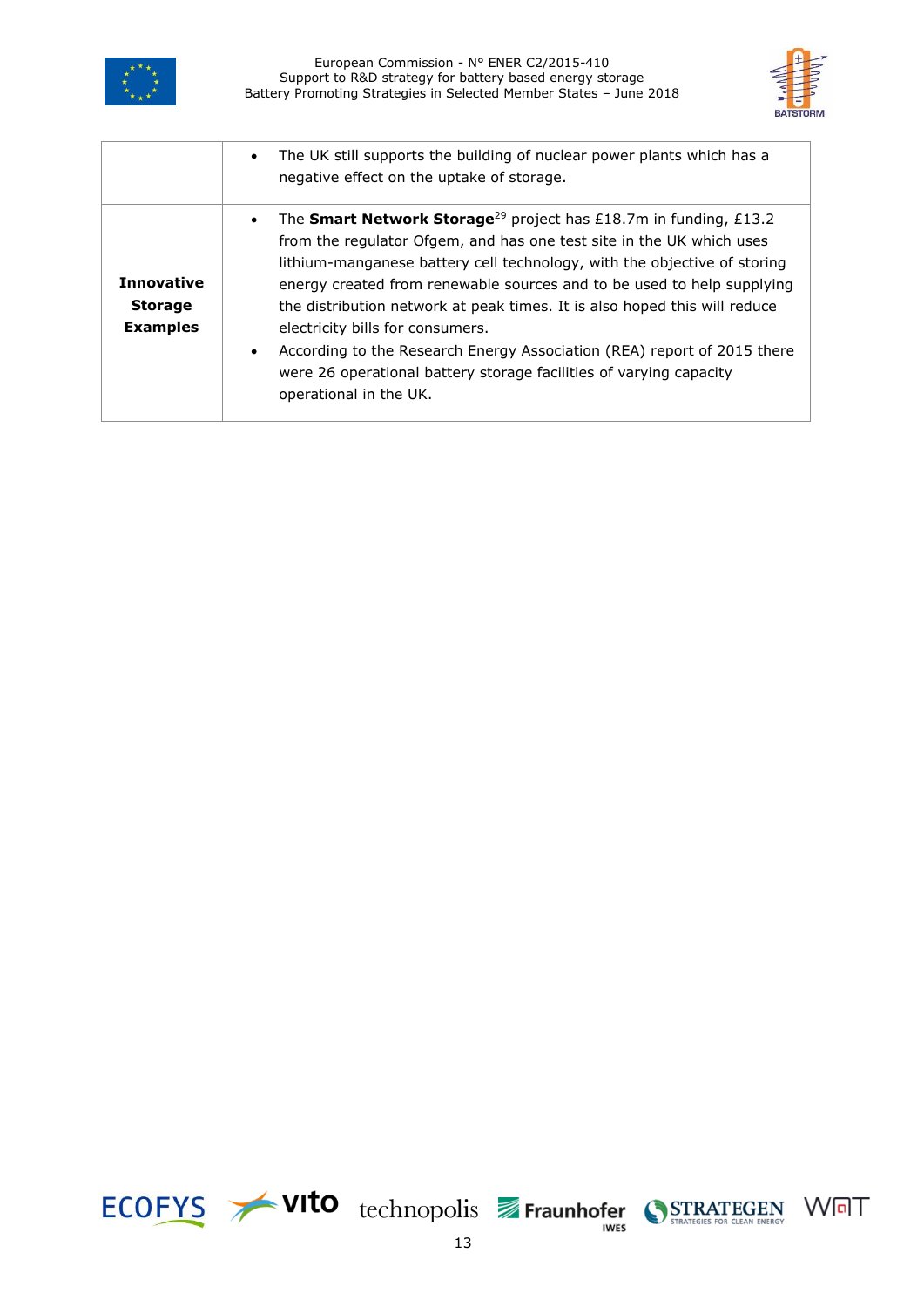



STRATEGEN

### <span id="page-16-0"></span>A1.2 Germany

### **A1.2.1 Overarching policy framework**

The main policy concept in current and future energy production in Germany is the Energiewende, or energy turnaround, which outlines the transition away from nuclear energy and fossil fuels and towards renewable energy sources. Batteries and energy storage solutions are recognised as an important part of the future of energy in Germany, as they are indispensable to accommodate the increasing supply from renewable sources. A feature of German energy policy is the commitment to phase out nuclear energy entirely by 2022 [22].

The renewables era in Germany started in 2000 with the passage of the **Renewable Energy Act** (EEG). Since then, there has been a big uptake in solar, wind, hydro and bio-based energy. Despite a supportive popular opinion with regards to renewable energy, there are sectors of the population with strong objections to wind farms and photovoltaic plants spoiling the rural landscape of the country. The Government (nationally and locally) has been subject to lobbying against the instalment of these renewable energy sources.

Germany has a wide range of support mechanisms in place both for mass-production but also on the residential level. However, recent forecasting estimates that Germany will miss its 2020 target of 18% renewable energy by 2%, and is likely to reach only 16% by 2020 [31]. The main instrument is a tender based market premium system (EEG-Umlage) [33]. Moreover, a feed-in tariff is in place as regards smaller installations or under "grandfathering" rules, as well as several investment support programmes operated by the government-owned development bank  $KfW^{33}$ .

Priority dispatch is applied for renewable energy and curtailment only happens to guarantee the safety of the grid.

German legislation - §51(1) of the EEG (formerly §24) – provides that renewable energy subsidies can continue for up to 6 hours of negative prices $34$ . This can have negative implications on storage development. Maintaining subsidies during negative prices gives no incentive to install or develop storage capacity, but rather to rely on an oversupply of renewable energy.

The major stakeholders in Germany's energy policy - the 'Big Four' utilities : E.ON, RWE, EnBW, and Vattenfall which hold together around two-thirds of the German power market - are now also acknowledging the importance of RES as a part of their business and improving their involvement in RES<sup>35</sup>. However, in the first years of the Energiewende they had very small shares of renewables. In 2012 they owned less than 5% of renewable energy capacity in Germany. The majority of capacity in Germany is owned by private shareholders/households [32].

### **A1.2.2 Instruments to foster the uptake of battery storage**

It appears that the biggest instrument in future German energy policy is a raft of subsidies for the use of renewable energy schemes, brought in with the EEG. The EEG does incentivise electric storage

<sup>35</sup> <https://www.pv-tech.org/news/renewables-on-the-rise-for-germanys-big-four-utilities-conventional-generat>



ł



<sup>33</sup> <http://www.res-legal.eu/search-by-country/germany/tools-list/c/germany/s/res-e/t/promotion/sum/136/lpid/135/>

<sup>34</sup> https://www.gesetze-im-internet.de/eeg\_2014/BJNR106610014.html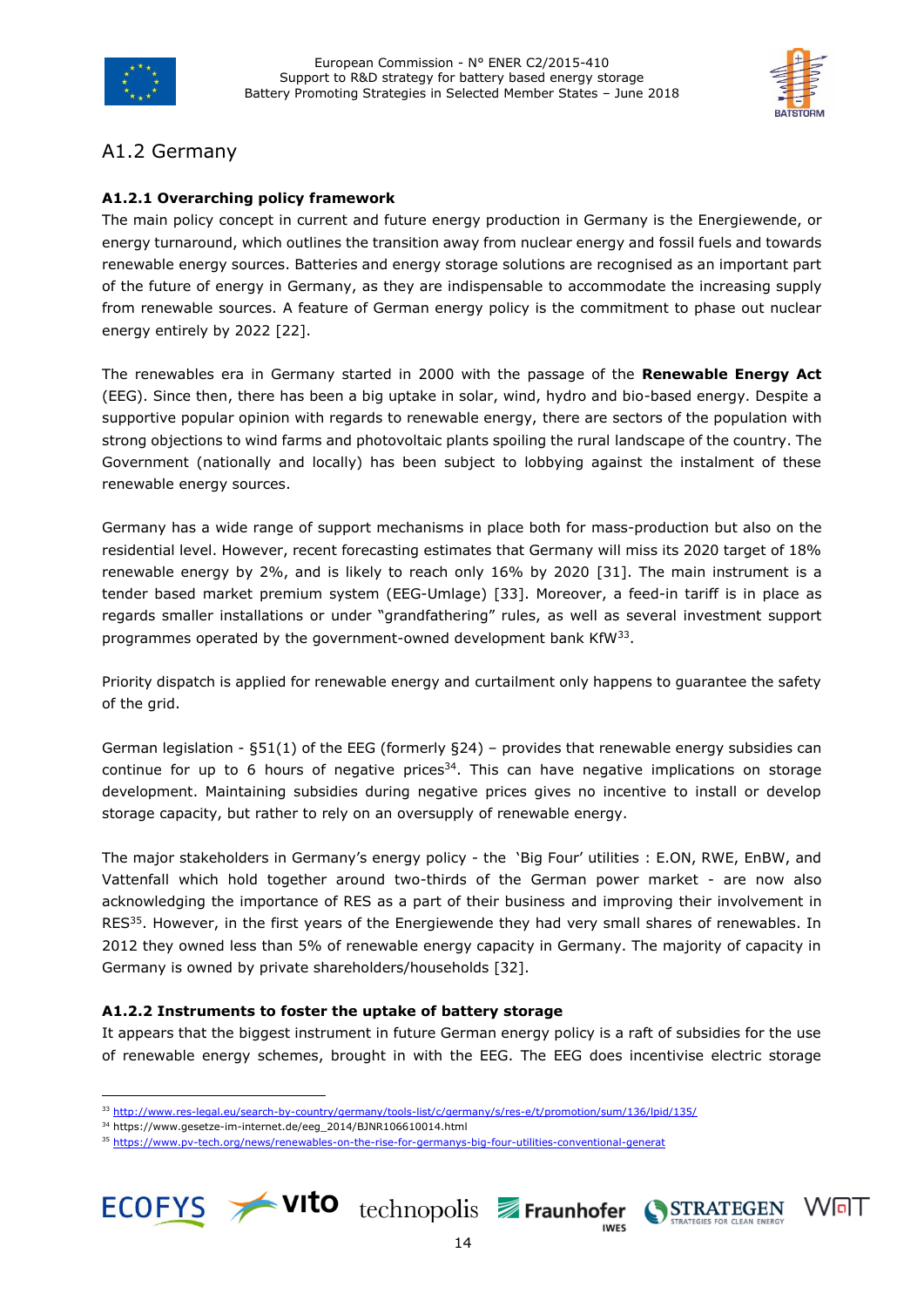



STRATEGEN

facilities, by giving them exemptions to levies and grid tariffs, but only if the stored energy is fed back into the grid i.e. targeting grid-connected batteries in front of meters. The 2017 update of the EEG expanded this, §61k allows now further levy exemptions for self-supply of storage as well as for the loss of energy<sup>36</sup>.

There are some government initiatives and policies aimed at fostering the development of pilot projects combining electricity storage with renewable energy. For example, the government-owned development bank KfW, on behalf of the German Federal Ministry for Economic Affairs and Energy, are rolling out a loan and subsidy scheme for energy-storage batteries in conjunction with photovoltaic systems linked to the electricity grid. The supported photovoltaic systems are limited to feed a maximum of 50% of their generated capacity into the power grid<sup>37</sup>. The scheme works through two channels, KfW provides low-interest loans and the Ministry provides repayment bonuses. The program is available for companies and private persons which feed their generated electricity into the grid. Beside providing support for new instalments, the scheme also allows to retrofit PV power stations installed after 2012. Only instalments which do not exceed 30kWp are eligible. The overarching aim is to improve the integration of small and medium PV power stations into the grid [34].

This is an example of conjoining batteries and the boom in renewable energy sources seen in Germany. Furthermore, **Battery 2020<sup>38</sup>** is a government-funded programme with the goal of increasing the provision of renewable energy and electro mobility. The programme provides grant funding up to 50% of research project costs of projects concerning material and process technology for Lithium-Ion-Systems, materials for secondary high-energy and high-performance battery systems, and battery systems of the future. The advancement of battery storage system technology falls under both initiatives.

There is a commitment to increase the number of electric vehicles on the road, but it comes with the recognition that as things stand the battery technology required is too expensive and needs advancement. The EU co-funded **Green eMotion** electro mobility project covers Germany as well and is committed to increasing the provision of electric vehicles and charging points throughout the EU. In 2010 the **National Electric Mobility Platform<sup>39</sup>** was launched which advises the government on electric transportation and hopes to see one million electric vehicles on the road by 2020. By 2017 there were more than 50 different models of German electric vehicles in the market which suggests the project has helped drive R&I in the field. This is a leading initiative by the German government and there were multiple billions of industry funding provided by the German government in this field which shows a commitment to the uptake of electric vehicles.

Along with cars, e-bikes have also been considered as an important part of the electric mobility market in Germany by an interviewee. The uptake in usage of e-bikes has happened with no state support; simply through private initiatives. The German government and its economic operators are also working intensely in the faster rollout of an intelligent charging infrastructure to support the uptake for electric cars. Furthermore, there are preliminary talks in place to implement schemes in which energy used by

<sup>39</sup> <http://nationale-plattform-elektromobilitaet.de/en/the-npe/publications/>



<sup>36</sup> https://www.gesetze-im-internet.de/eeg\_2014/BJNR106610014.html

<sup>37</sup> [https://www.kfw.de/KfW-Group/Newsroom/Aktuelles/Pressemitteilungen/Pressemitteilungen-Details\\_341696.html](https://www.kfw.de/KfW-Group/Newsroom/Aktuelles/Pressemitteilungen/Pressemitteilungen-Details_341696.html)

<sup>38</sup> <https://www.bmbf.de/foerderungen/bekanntmachung-1146.html>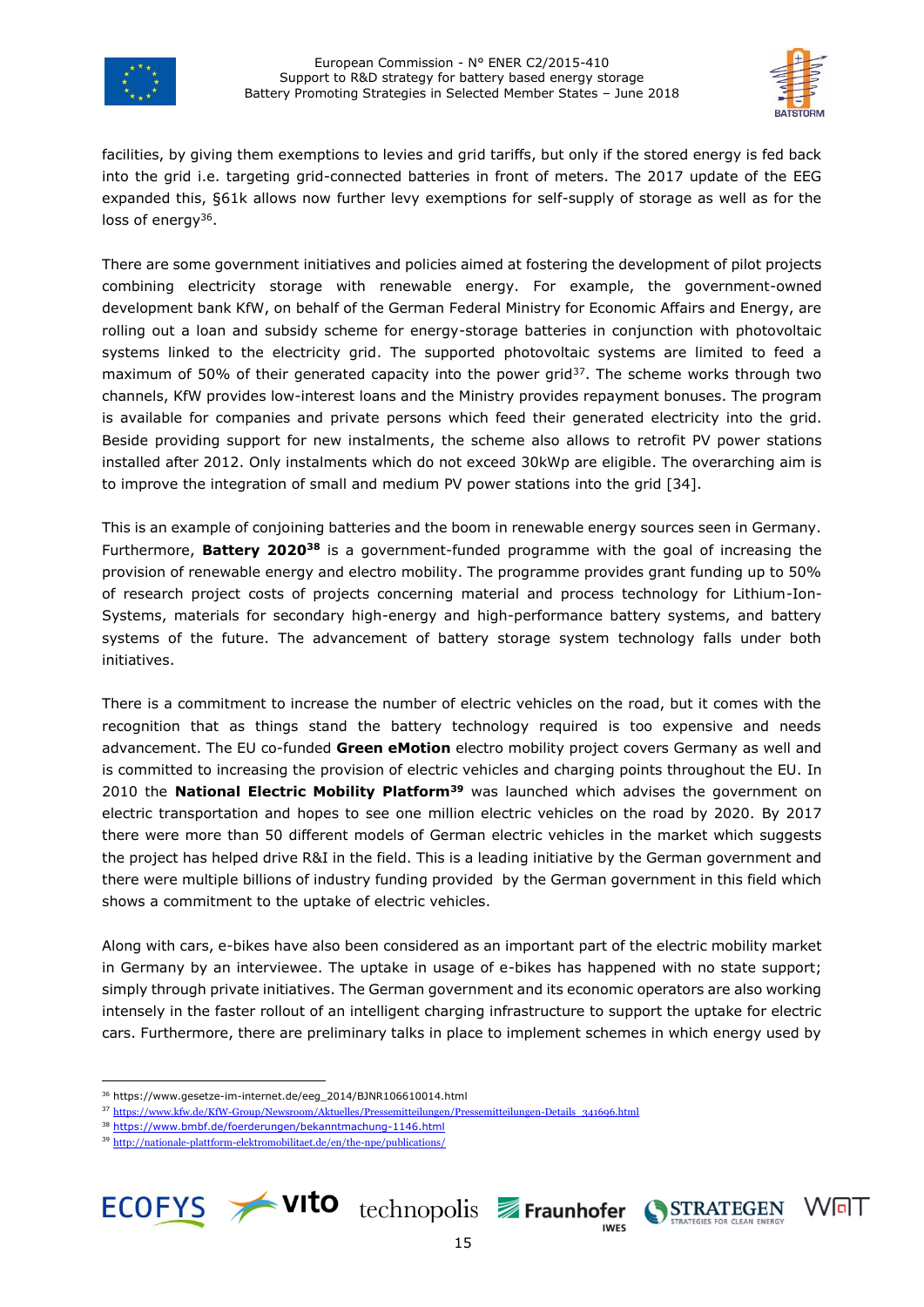

<span id="page-18-0"></span>

electric cars could also be provided into households, making the vehicles an active energy storage component of the electric grid.

One interviewee stressed the point that the technology is already sufficiently in place for Germany to see a fast uptake in battery-based electrical storage. An example of this is a large facility in Schwerin<sup>40</sup>, started as a 5 MWh battery storage to support intermittent renewable energy generation and has been upgraded to 15 MWh. This facility allows to 'kickstart' disconnected or dysfunctional grids. It can bring grids which went offline back into operation: a novel functionality with strong benefits for energy security. This black start grid restauration ability makes it possible to decrease the duration of black outs. This happens by powering up a gas turbine and then synchronizing the grid<sup>41</sup>. The facility competes in primary frequency regulation markets in order to pay for the cost of operation, and is being upgraded to support black start capability and full island modes. Another multi-site large scale storage facility built by STEAG has 90 MW in six 15MW units across the country, contributing to the stabilisation of the country's grid via frequency regulation and voltage control. An interviewee suggested that Germany only needs to see an increase in storage capacity of around 5GWh in order to appropriately balance supply and demand in the national grid, which is a small amount proportional to overall electricity usage in the country.

#### **A1.2.3 Country profile: Germany**

| <b>Policy</b><br><b>Framework</b>                                  | The main energy policy concept in Germany is the <b>Energiewende</b> , or<br>$\bullet$<br>energy turnaround, which outlines the transition away from nuclear<br>energy and fossil fuels and towards renewable energy sources.<br>A feature of German energy policy is the commitment to phase out<br>$\bullet$<br>nuclear energy entirely by 2022.<br>The Renewable Energy Act (EEG) is the main instrument behind the<br>uptake in solar, wind and hydro-based energy.<br>Subsidies are in place for the use of renewable energy bought in with the<br>FFG. |
|--------------------------------------------------------------------|--------------------------------------------------------------------------------------------------------------------------------------------------------------------------------------------------------------------------------------------------------------------------------------------------------------------------------------------------------------------------------------------------------------------------------------------------------------------------------------------------------------------------------------------------------------|
| Main<br><b>Stakeholders</b>                                        | Major stakeholders in German energy policy are the 'Big Four' energy<br>$\bullet$<br>providers: E.ON, RWE, EnBW and Vattenfall.<br>Associated lobby groups influence national energy policy.                                                                                                                                                                                                                                                                                                                                                                 |
| <b>Battery</b><br>specific<br><b>Support</b><br><b>Instruments</b> | The bank KfW, on behalf of the German Federal Ministry for Economic<br>$\bullet$<br>Affairs and Energy, are rolling out a loan and subsidy scheme for energy-<br>storage batteries in conjunction with photovoltaic systems linked to the<br>electricity grid.<br><b>Battery 2020<sup>42</sup></b> is a government-funded programme with the goal of<br>increasing the provision of renewable energy and electro mobility.                                                                                                                                   |

<sup>42</sup> <https://www.bmbf.de/foerderungen/bekanntmachung-1146.html>



ł



<sup>40</sup> <https://www.younicos.com/case-studies/schwerin/>

<sup>41</sup> <https://www.energy-storage.news/news/expanded-15mwh-german-battery-park-demonstrates-successful-black-start>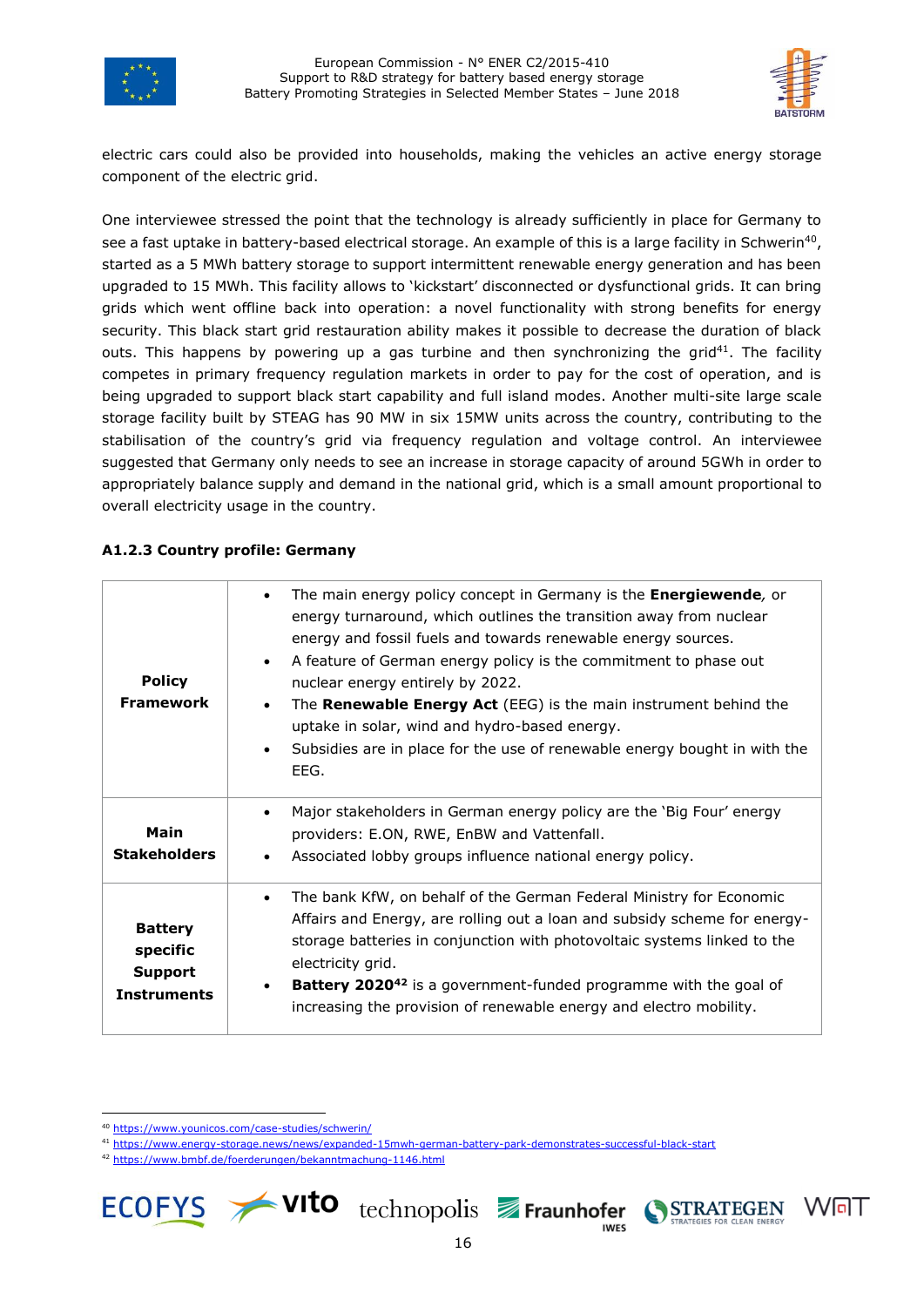



| <b>Barriers</b>                                        | Renewable energy subsidies can continue for up to 6 hours of negative<br>prices. Maintaining subsidies during negative prices gives no incentive to<br>install or develop storage capacity, but rather to rely on an oversupply of<br>renewable energy.                                                                                                                                                                                                                                                                                                                             |
|--------------------------------------------------------|-------------------------------------------------------------------------------------------------------------------------------------------------------------------------------------------------------------------------------------------------------------------------------------------------------------------------------------------------------------------------------------------------------------------------------------------------------------------------------------------------------------------------------------------------------------------------------------|
| <b>Innovative</b><br><b>Storage</b><br><b>Examples</b> | There is a large facility in Schwerin <sup>40</sup> , which started as a 5 MWh battery<br>storage unit to support intermittent renewable energy generation and has<br>been upgraded to 15 MWh. The facility allows black starts of<br>disconnected or dysfunctional grids by powering up a gas turbine in the<br>grid.<br>The six 15MW large-scale facilities from STEAG in Germany operate from<br>$\bullet$<br>different locations in North Rhine-Westphalia and the Saarland and play a<br>big role in stabilising the grid through frequency regulation and voltage<br>control. |



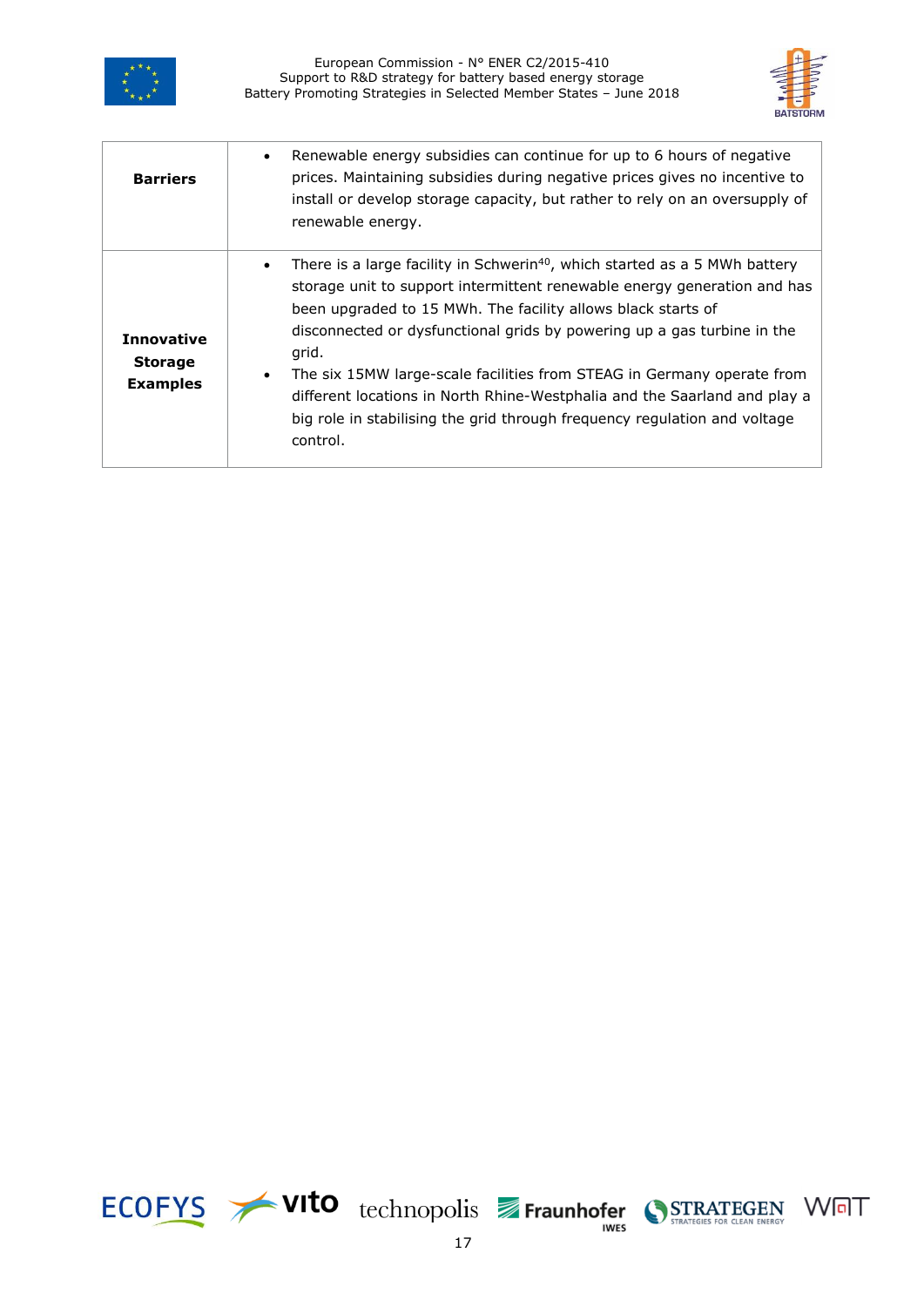



STRATEGEN

### <span id="page-20-0"></span>A1.3 the Netherlands

### **A1.3.1 Overarching policy framework**

Power supply in the Netherlands still depends mainly on fossil fuels. The transition away from them has historically been rather slow, indeed the country is behind its own national targets for usage of renewable energy [14]. The main reason for this is the abundance of natural gas reserves in the country, which provided a big economic boost and less pressure for a quick energy transition. There is however public disapproval of the use of fossil fuels, firstly for reasons associated to climate change fears, but also due to the risk of earthquakes related to gas extraction, specifically in Groningen [4]. As a stakeholder in national energy policy, if the Dutch public were to encourage the use of electric storage facilities this could quicken the uptake of such initiatives.

Due to its position in Europe, the Netherlands enjoys good connections with other countries such as France and Germany to spread out the burden on its grid. One interesting new initiative is a link with the UK called BritNed, which is operated by the system operator TenneT [4]. This connectivity is potentially slowing down the changing makeup of the Dutch grid. There is also a lack of the provision of financial or legislative support from the government's side.

Still, the Netherlands is seeing the supply of energy from renewable sources increasing quickly now, largely thanks to vast wind farms in the North Sea. As this supply increases, storage facilities will become a necessary feature to facilitate its deployment. RES-E is promoted primarily through a feedin premium/tariff and there are also investment subsidies for PV.

Furthermore, net metering is in place which however is harmful to storage deployment. There are also tax regulation mechanisms for renewable energy which include tax exemption for self-consumption and the possibility to write off investments in renewable energy plants against tax for companies<sup>43</sup>.

The Netherlands is subject to EU legislation on energy and climate targets, and the national government is committed to promoting the generation of electricity from renewable sources in order to cut its greenhouse gas emissions and meet international targets. Indeed, the country's energy policy is based on the EU 20-20-20 scheme, transposed to fit its own appropriate national targets.

In 2013, the Social and Economic council (SER) in The Netherlands set out an **energy agreement** which outlines the ambition for the makeup of the energy market in the country in 2020 [14]. Some key features are:

- Tax breaks for locally-generated renewable energy, which are implemented by lower energy tax rates for people who locally club together to generate energy from sustainable resources
- The creation of a new integrated offshore electricity grid,
- Completing the **energy transmission** network which is promising to include storage facilities,
- Encouraging commercialisation of new technologies,
- A commitment to sustainable energy and improved energy efficiency.

Despite these pledges, the government still needs to pass new legislation which will help storage become an important part of the national energy makeup.

<sup>43</sup> <http://www.res-legal.eu/search-by-country/netherlands/summary/c/netherlands/s/res-e/sum/172/lpid/171/>



-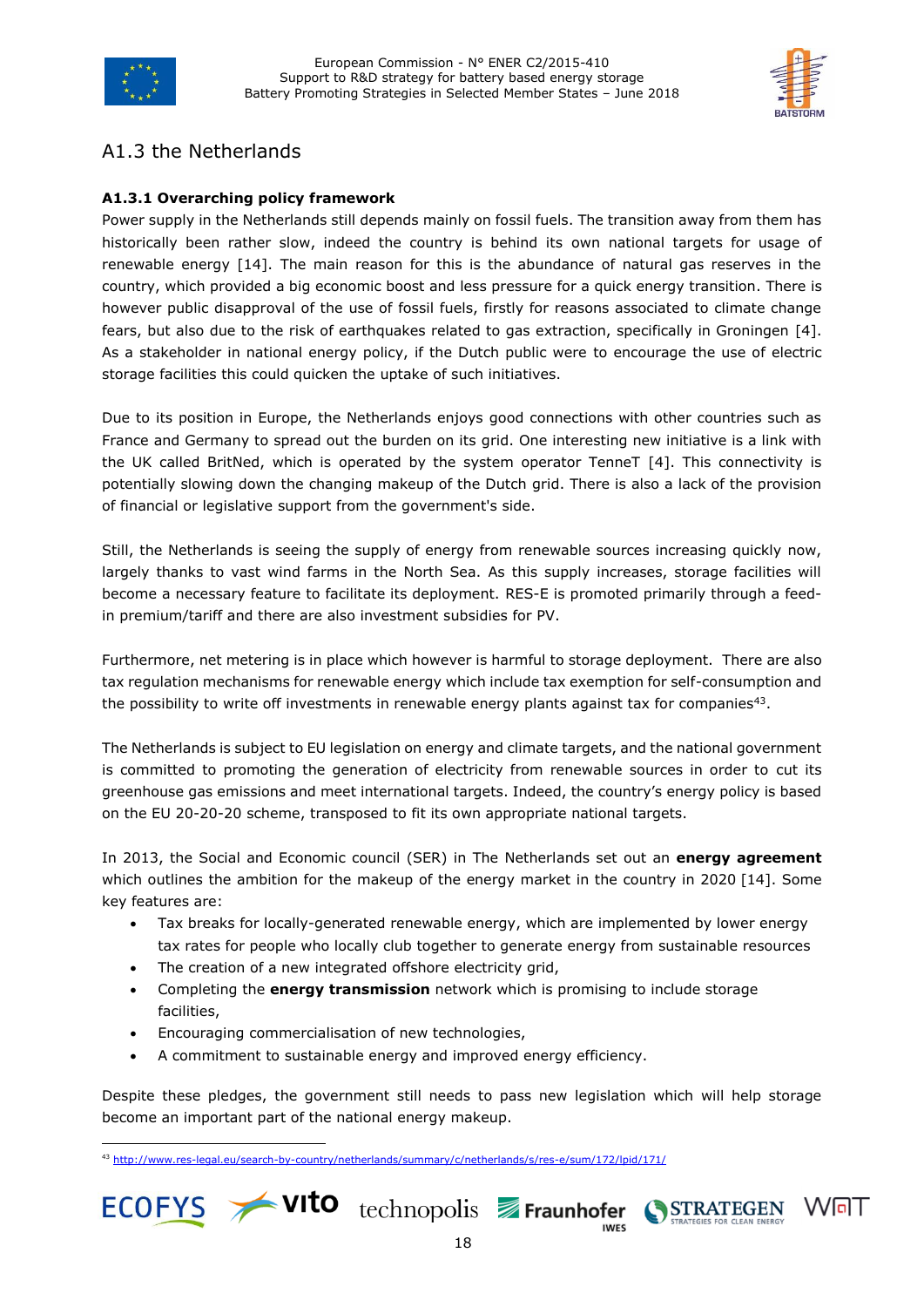



STRATEGEN

#### **A1.3.2 Instruments to foster the uptake of battery storage**

In terms of more concrete policy, the Dutch government has launched grants for **Energy Innovation Demonstration** (DEI). These became available in 2014 and total around €16m a year, and can be spent on any "*concrete demonstration of an energy innovation*". Energy storage certainly falls under this bracket and has already been the topic of some projects under scheme.

The Dutch government is directly funding other R&D projects pertaining to energy innovation. Funding for these is also coming from the EU, to be spent in The Netherlands as well as elsewhere. One such example is the Knowledge and Innovation Community (KIC) **Inno-Energy**, an initiative of the European Institute of Technology. The Dutch government has also implemented the **Top Consortia for Knowledge and Innovation Scheme** (TKI)<sup>44</sup>, a public-private partnership focused on energy innovation. Amongst their many support schemes there is a  $\epsilon$ 750k subsidy for systems integration projects that heavily targets new energy conversion and storage solutions.

Additionally, the **Amsterdam Smart City<sup>45</sup>** project is a large innovation project to redevelop the Amsterdam metropolitan area with a primary focus on reducing CO2 emissions. Energy storage and the implementation of batteries has been identified as a key part of the project, due to the necessity of smart grids and integrating electric transport. There will be funding for R&D of electric storage in this context as well as the provision of such initiatives. A part of the focus is configuring bi-directional charging ports for electric vehicles, to ensure that these can also act as storage facilities integrated into the city grid. Under the Amsterdam Smart City umbrella, the **Vehicle2Grid** project<sup>46</sup>, involving the Amsterdam University of Applied Science, Alliander, ABB, Mitsubishi Motors and others, aims to develop such solutions. Participants in this scheme will produce energy locally (e.g. from solar panels) and the excess that can't be used will be stored in the battery of an electric vehicle, with participants having the option to sell stored energy back into the grid. The scheme is starting off on a small scale and in 2016 it covered one street in Amsterdam. A similar initiative exists in the cities Delft<sup>47</sup> and Utrecht<sup>48</sup>

The Dutch are pioneering an initiative to upcycle used car batteries, using them as devices for electrical storage using which support mechanisms. This is applicable for all cars, not necessarily electric ones. One of such schemes is being trialled on the small island of Pampus, which is not connected to the main national grid. If successful this would have benefits not only for advancing energy storage uptake but also for increasing battery re-use and recycling. This type of second-life initiative can be easily transferred to other locations and it is already being piloted in the country's national football stadium, the Amsterdam Arena. In place there are batteries that have been re-appropriated to form a storage facility for back-up energy<sup>49</sup>. This is the largest example in Europe of a project which re-uses car batteries to provide a stationary storage solution. These pilots are having good results and similar initiatives could follow in the Netherlands or elsewhere in Europe. Another interesting pilot project is the "buurtbatterij" which is a neighbourhood battery project which allows 35 homes to store the energy from their roof Solar-PV modules<sup>50</sup>.

<sup>44</sup> <https://topsectorenergie.nl/urban-energy/subsidie>

- <sup>46</sup> <http://www.smart-circle.org/portfolios/vehicle2grid/>
- <sup>47</sup> <https://www.delft.nl/content.jsp?objectid=66492>
- <sup>48</sup> <http://www.lombox.nl/nieuws/vpros-tegenlicht-over-wereldprimeur-vehicle-to-grid>
- <sup>49</sup> <http://www.amsterdamarena.nl/default-showon-page/amsterdam-arena-more-energy-efficient-with-battery-storage-.htm>
- <sup>50</sup> [https://www.nrc.nl/nieuws/2017/11/27/je-stroom-bewaren-in-de-buurtbatterij-14189442-a1582717](file:///C:/Users/samuelleistner/Documents/OneDrive%20-%20Technopolis%20Group%20Ltd/Samuel)



<sup>45</sup> <https://amsterdamsmartcity.com/>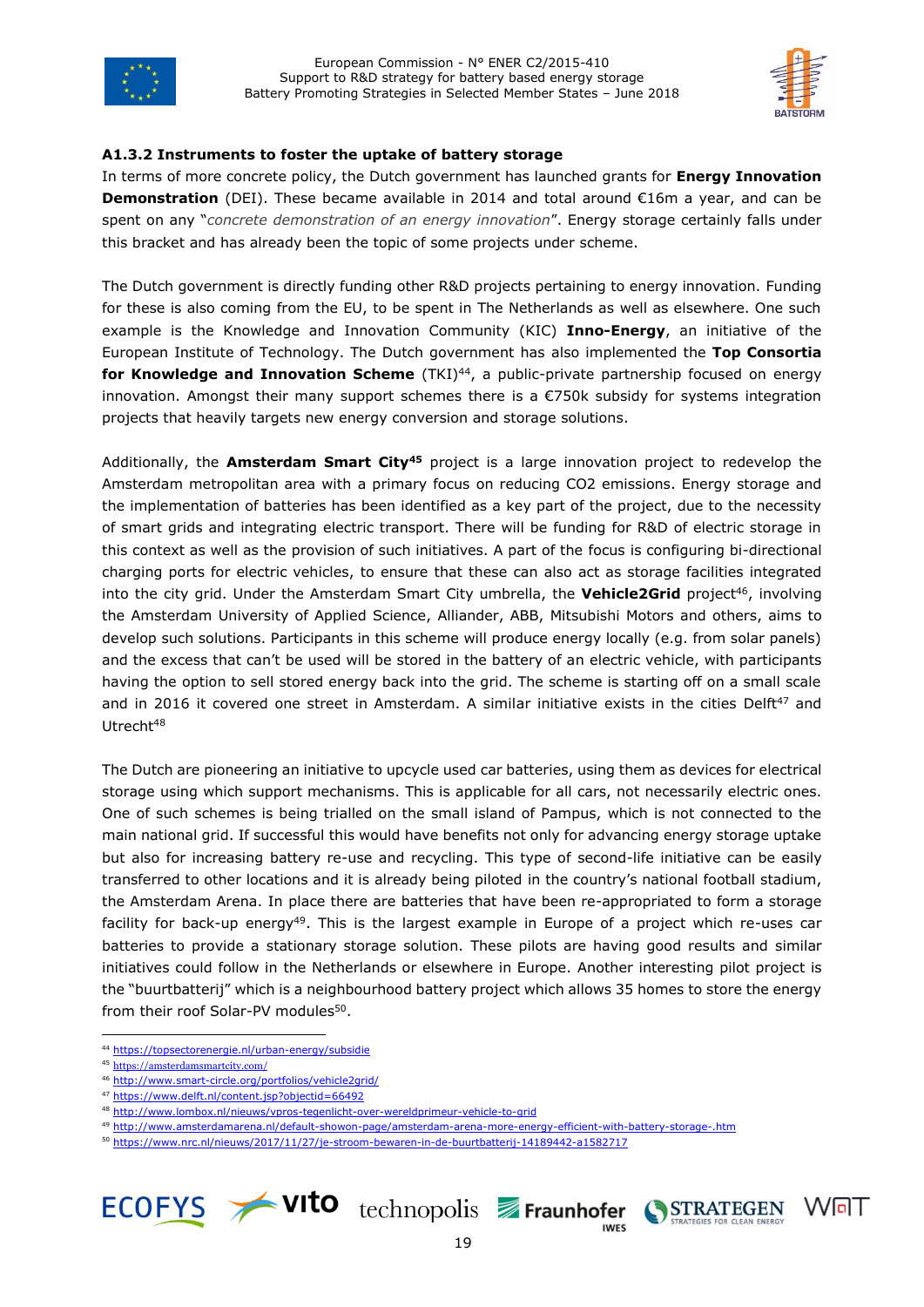



**STRATEGEN** 

There are increasing examples of policies in place at a local level to reuse car batteries (not necessariyly from electric vehicles) in stationary domestic energy storage solutions. In the Netherlands a good example are initiatives by Alliander<sup>51</sup>.

In 2011, the Dutch Ministry of Economic Affairs launched the Green Deals initiative<sup>52</sup>, a public-private sector collaboration aimed and starting sustainable initiatives. Energy storage is relevant to 2 of the 9 thematic areas of the Green Deals scheme, namely mobility and energy. Since the inception of the scheme there have been 20 deals made in the domain of electrical transport, with an impact in energy storage and battery initiatives. Furthermore, the Ministry has initiated an **Energy Storage Roadmap<sup>53</sup>** in association with the Technical University of Delft and consultancy companies DNV GL and Berenschot. The aim of this initiative is to increase flexibility in the national electricity system and to accommodate the increasing input from renewable energy sources via electrical storage, as well as encouraging R&D in the field. Finally, in 2015, the national Government launched temporary regulation that allows **Electricity Law Experiments<sup>54</sup>,** which could potentially change the production and distribution of electricity in The Netherlands. This regulation is meant for projects that combine local production of renewable energy and consumption for 'local' (up to 500 end users) or 'regional' scale (up to 10.000 end users). An interviewee clarified that the Experiments are a government scheme that allows pilot projects to be run and participated by publically-owned regional network operators (which need this kind of exemption to participate in these pilot activities that are outside of their initial charter). Private energy suppliers and other companies also participate in the experiments, without having to ask for explicit permission. Batteries and the promotion of smart grids are among the primary points of investigation of this scheme.

#### **A1.3.3 Country profile: The Netherlands**

|                                                                                                                                                            | There is an abundant fossil fuel supply on the country which slowed down<br>RES uptake in the past. |  |  |  |
|------------------------------------------------------------------------------------------------------------------------------------------------------------|-----------------------------------------------------------------------------------------------------|--|--|--|
|                                                                                                                                                            | The Dutch national grid is operated by TSO Tennet, and regional                                     |  |  |  |
|                                                                                                                                                            | networks are owned and managed by (public) utility companies.                                       |  |  |  |
|                                                                                                                                                            | The Government is now committed to promoting the generation of<br>$\bullet$                         |  |  |  |
|                                                                                                                                                            | electricity from renewable sources in order to cut its greenhouse gas                               |  |  |  |
| <b>Policy</b>                                                                                                                                              | emissions and meet international targets.                                                           |  |  |  |
| <b>Framework</b>                                                                                                                                           | There is no adequate legislation on energy storage, which discourages its<br>$\bullet$<br>uptake.   |  |  |  |
| In 2015, the national Government launched temporary regulation that<br>$\bullet$<br>allows Electricity Law Experiments, which could potentially change the |                                                                                                     |  |  |  |
|                                                                                                                                                            |                                                                                                     |  |  |  |
|                                                                                                                                                            | Premiums on top of market prices for renewable energy, taxation<br>$\bullet$                        |  |  |  |
|                                                                                                                                                            | regulation mechanism i.e. levy exemptions for self-consumption & tax                                |  |  |  |

<sup>54</sup> <http://www.batstorm-project.eu/electricity-law-experiments-netherlands>



ł

<sup>51</sup> <https://www.alliander.com/nl/media/nieuws/batterij-uit-elektrische-auto-krijgt-tweede-leven-op-forteiland-pampus.nl>

<sup>52</sup> <http://www.greendeals.nl/green-deal-aanpak/>

<sup>53</sup>[https://www.dnvgl.com/news/dnv-gl-berenschot-and-tu-delft-present-energy-storage-roadmap-in-the-netherlands-for-topsector-energie-](https://www.dnvgl.com/news/dnv-gl-berenschot-and-tu-delft-present-energy-storage-roadmap-in-the-netherlands-for-topsector-energie-22785)[22785](https://www.dnvgl.com/news/dnv-gl-berenschot-and-tu-delft-present-energy-storage-roadmap-in-the-netherlands-for-topsector-energie-22785)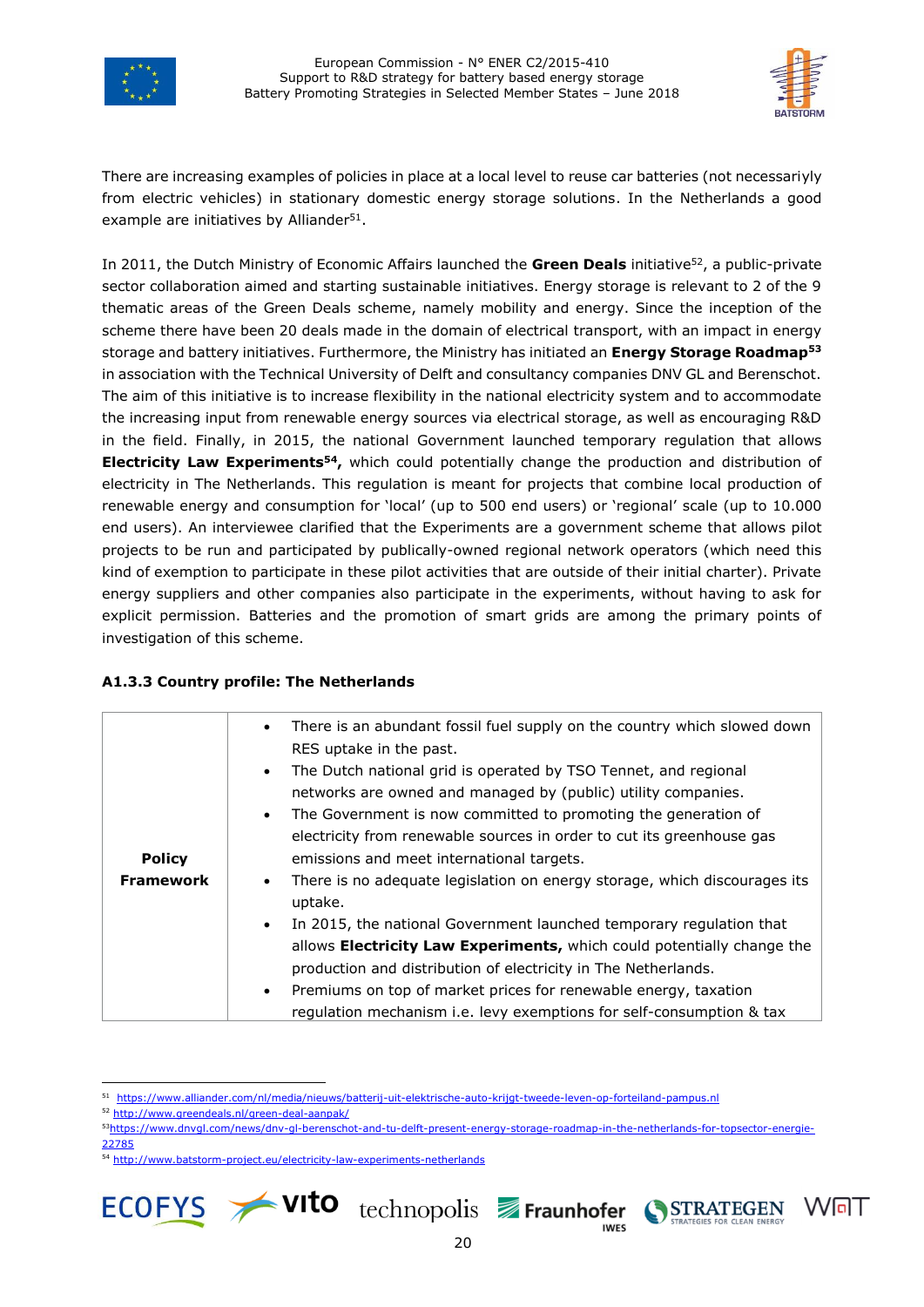



|                                                                    | incentives for RES investments, preferential loans are available for RES<br>investors.                                                                                                                                                                                                                                                                                                                                                                                                                                                                                                                                                                                                         |
|--------------------------------------------------------------------|------------------------------------------------------------------------------------------------------------------------------------------------------------------------------------------------------------------------------------------------------------------------------------------------------------------------------------------------------------------------------------------------------------------------------------------------------------------------------------------------------------------------------------------------------------------------------------------------------------------------------------------------------------------------------------------------|
| Main<br><b>Stakeholders</b>                                        | Stakeholders in Dutch energy policy include trade unions and<br>$\bullet$<br>environmental NGOs, as part of the country's consensus-based Polder<br>model.<br>TenneT as the transmission systems operator, and several DSOs.<br>$\bullet$                                                                                                                                                                                                                                                                                                                                                                                                                                                      |
| <b>Battery</b><br>specific<br><b>Support</b><br><b>Instruments</b> | In 2014 the Dutch government has launched grants for Energy<br>$\bullet$<br>Innovation Demonstration (DEI). There is also direct funding in place<br>for R&D projects pertaining to energy innovation.<br>In 2011, the Dutch Ministry of Economic Affairs launched the Green<br>$\bullet$<br>Deals initiative, a public-private sector collaboration aimed and starting<br>sustainable initiatives.<br>There is priority access but not priority dispatch available in the<br>Netherlands for RES-E.<br>Lower energy tax rates for people who locally club together to generate<br>$\bullet$<br>energy from sustainable resources are available.                                               |
| <b>Barriers</b>                                                    | Financial and legislative incentives are lacking to support transition to<br>$\bullet$<br>new grid solutions.<br>There is a lack of business interest for the implementation of storage<br>$\bullet$<br>facilities.<br>Due to the national grid's good connection to the French and German<br>grids, there is less urgency towards implementing new energy solutions.<br>Net-metering is in place which is a disincentive for the uptake of battery<br>$\bullet$<br>storage                                                                                                                                                                                                                    |
| <b>Innovative</b><br><b>Storage</b><br><b>Examples</b>             | In the end of 2015 a stationary 10 MW battery array was completed by<br>$\bullet$<br>AES in Vlissingen.<br>The Amsterdam Smart City project is a large scheme to redevelop the<br>metropolitan area of Amsterdam, of which energy storage facilities are<br>involved in line with a host of green energy solutions.<br>The Dutch are pioneering an initiative that upcycles used car batteries,<br>$\bullet$<br>and uses them as devices for electrical storage.<br>In the country's national football stadium there are recycled car batteries<br>$\bullet$<br>that have been re-appropriated to form a storage facility for back-up<br>energy.<br>Neighbourhood based shared battery storage |

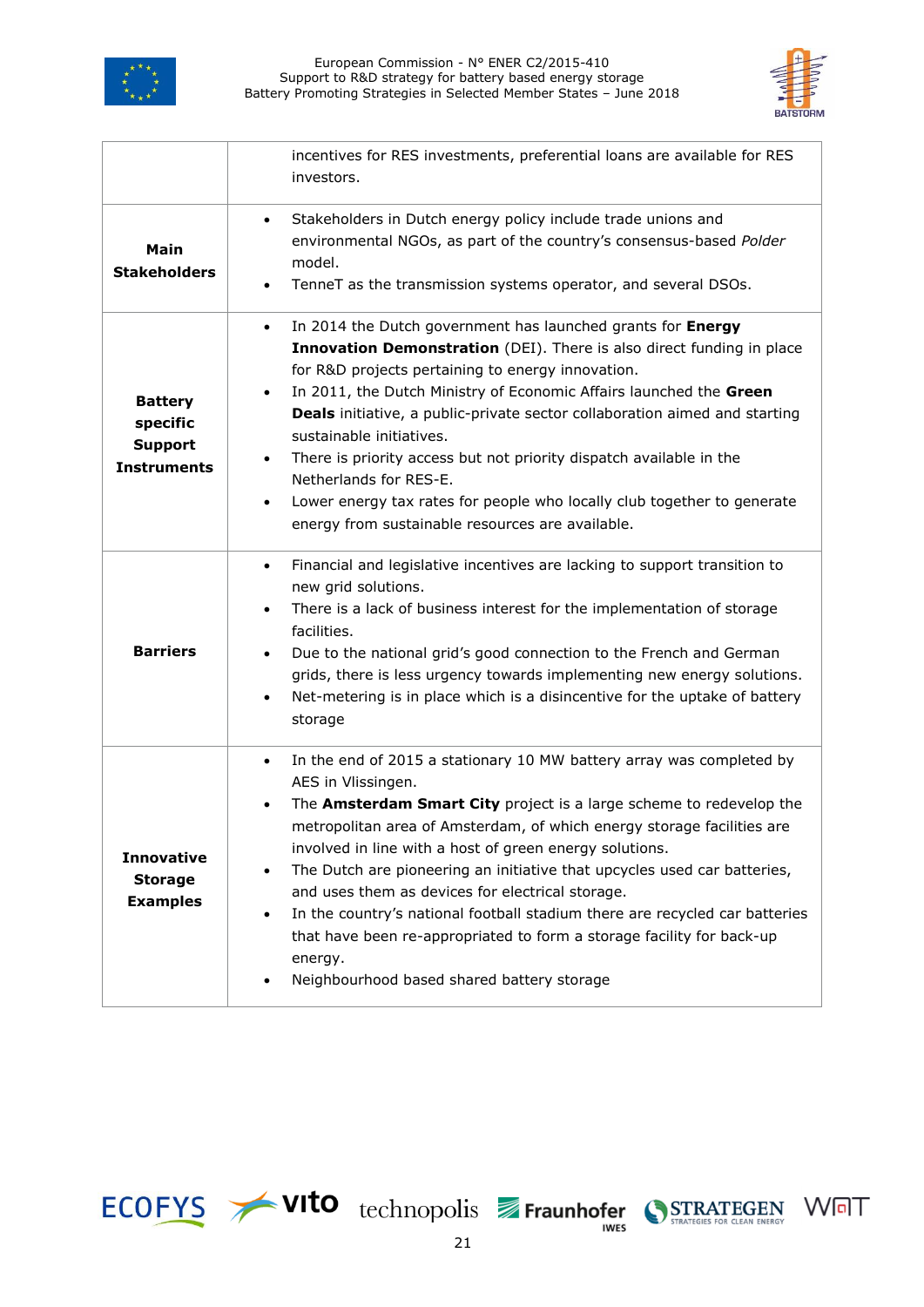



STRATEGEN

### <span id="page-24-0"></span>A1.4 Italy

### **A1.4.1 Overarching policy framework**

Italy still depends heavily on fossil fuels for its energy production, with coal, oil and gas making up 86% of its energy sources as recently as 2013 [8]. However, energy reserves are scarce and the country depends heavily on the import of fossil fuels. In 2013, the country published its **National Energy Strategy** (NES) [20], which identifies the need to reduce imports, with the goal of saving €14bn per year by 2020. The NES also established a commitment to decarbonisation and to exceed EU 2020 environmental objective. Crucially, the NES does pledge to conduct research in smart grids and storage systems, particularly in relation to sustainable transport. One interviewee noted that particular regions of Italy are very densely populated and amount to some of the most polluted regions in Europe. A contributing factor is the density of cars per inhabitant and the emissions coming from these. As such, transitioning to electric vehicles could be an important policy in the Italian energy transition.

There are no dominant providers of electricity in Italy. The state-owned Enel accounts for around a quarter of electricity generation, but otherwise no other player constitutes more than 10% [15]. This is due to a government effort to liberalise the energy market. This leaves some room for new players to enter the market, and for new technologies (e.g. storage) to be implemented by existing companies. On the other hand, the electricity transmission network is almost entirely owned by Terna [15], a stateowned company.

In terms of energy storage itself, the market is growing swiftly due to a recent boom in photovoltaic solar energy<sup>55</sup> for which the current national grid is not well-suited. As such, interest in energy storage solutions is growing quickly. There are obstacles though and government regulation could unblock storage uptake.

Electricity retail tariffs in Italy are amongst the highest in Europe, this is also due to a high grid charges component [15], which also works in a way which seems discouraging storage.

Energy storage benefits from the overarching RES support mechanism in Italy and also priority access for installation and priority dispatch is given to renewable energy. A mix of instruments are in place to support RES primarily feed-in tariffs, tender schemes, and feed-in premiums as per current State aid rules. Solar-PV and Wind plants can benefit from a discounted tax rate of only 50% of the VAT.

However, also Net-metering is in place which is a disincentive for the uptake of battery storage.

### **A1.4.2 Instruments to foster the uptake of battery storage**

'Key policies' in future Italian energy provision focus on renewable energy sources and energy efficiency [15] without specifically mentioning storage.

Terna itself though has launched a major investment plan<sup>56</sup> called **Storage Lab**, which tests battery technologies in five locations of particularly high demand, three of which are completed. This is part of a new grid development plan, looking to change the makeup of the national grid. Terna also wants to improve public knowledge of the topic. This project employs sodium-sulphur and lithium-ion batteries

<sup>56</sup> <http://www.ispionline.it/en/energy-watch/has-time-batteries-italy-arrived-or-not-13748>



ł



<sup>55</sup> <http://www.lexology.com/library/detail.aspx?g=4bf3dda1-44ba-47c3-a860-af76ca74cbe4>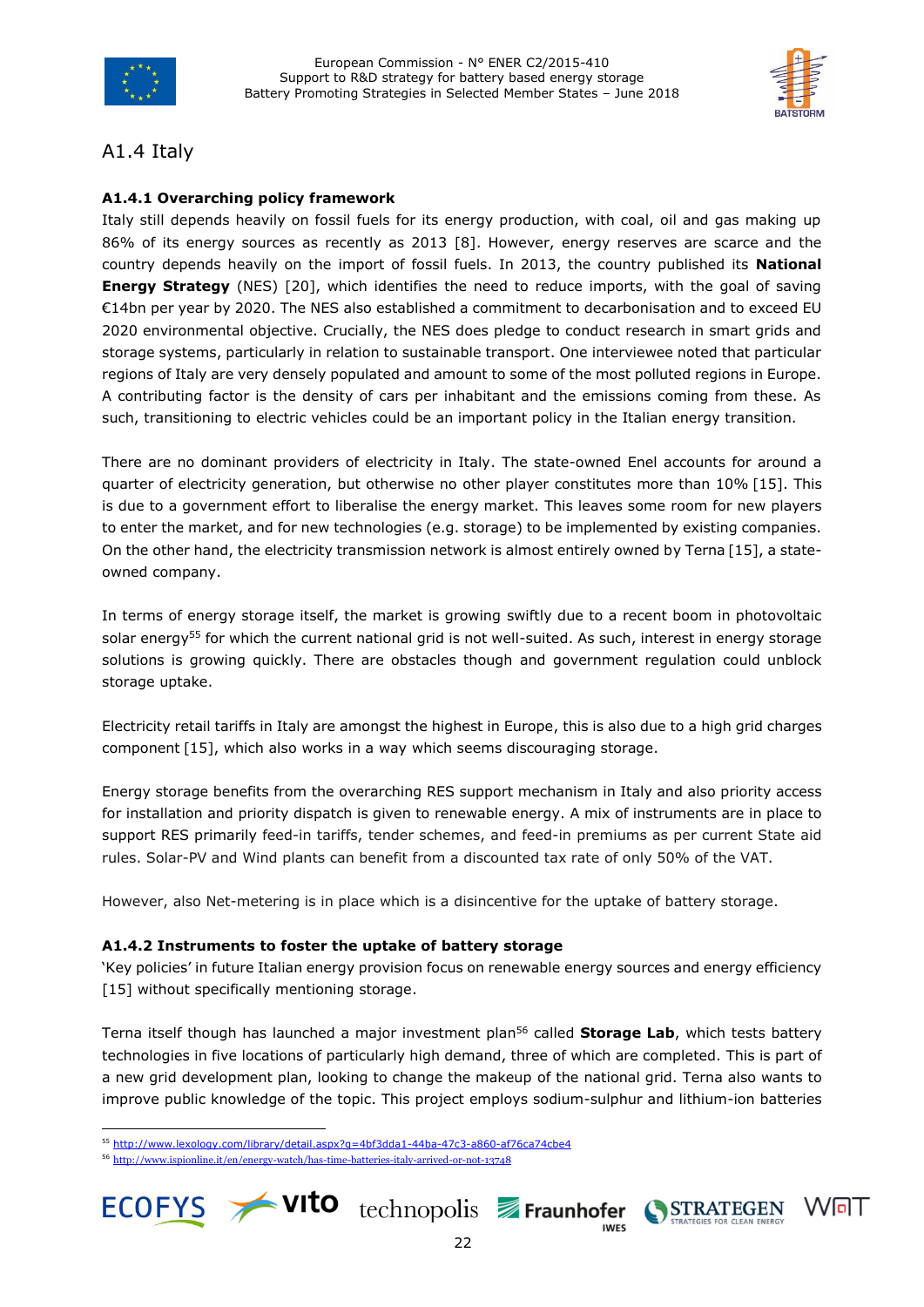



and was approved by the Ministry of Economic Development (MiSE) in 2012. Italian universities and research centres are contributing to the initiative, which in turn will lead to an advancement in knowledge and increased R&D on the subject.

The Ministry of Economic Development in Italy has also set aside funding for the electricity sector for research, development and innovation activities regarding the electricity supply of the country. These research activities are being carried out by some of the major energy stakeholders such as **Italian National Agency for New Technologies, Energy and Sustainable Economic Development (ENEA)** and **Ricerca Sistema Energetico (RSE)** as well as various universities. One interviewee mentioned that Italy's main research activities in this area aim to reduce the cost of electricity, improve reliability of service and ensure the country's conditions to sustainable development. The same interviewee mentioned that the country expects to reach 46,000 energy storage installations by 2025, between large and domestic systems. To get some perspective this amounts to approximately 20% of the number of residential photovoltaic units in the country anticipated by 2025.

Public awareness and dissemination of knowledge and projects surrounding battery storage solutions seem to be on the rise in Italy. This is thanks to knowledge-sharing activities by universities and other R&D institutions. However, the low awareness, lack of clear roles and regulatory frameworks as well as a lack of policy and instruments are preventing the uptake of battery storage initiatives.

| <b>Policy</b><br><b>Framework</b>                                         | In 2013 Italy published a National Energy Strategy (NES), which<br>$\bullet$<br>identified the need to reduce imports of coal, oil and gas, as well as a<br>commitment to decarbonisation.<br>The NES does pledge to conduct research in smart grids and storage<br>$\bullet$<br>systems, particularly in relation to sustainable transport.                                                   |
|---------------------------------------------------------------------------|------------------------------------------------------------------------------------------------------------------------------------------------------------------------------------------------------------------------------------------------------------------------------------------------------------------------------------------------------------------------------------------------|
|                                                                           | The NES notices the need to overhaul electricity prices to achieve<br>$\bullet$<br>convergence in the North and South of the country, as well as the islands<br>with the mainland.                                                                                                                                                                                                             |
| Main<br><b>Stakeholders</b>                                               | There are no dominant providers of electricity in Italy; the state-owned<br>$\bullet$<br>Enel accounts for around a quarter of electricity generation, but<br>otherwise no other player constitutes more than 10%.<br>The electricity transmission network is almost entirely owned by Terna, a<br>state-owned company.                                                                        |
| <b>Battery</b><br><b>Specific</b><br><b>Support</b><br><b>Instruments</b> | Feed-in tariffs, tender schemes, and premium tariffs and net-metering<br>$\bullet$<br>are available. There are also tax benefits for PV and wind energy plants.<br>The Ministry of Economic Development in Italy has also set aside funding<br>$\bullet$<br>for the electricity sector for research, development and innovation<br>activities regarding the electricity supply of the country. |
| <b>Barriers</b>                                                           | Current high grid charges disadvantage storage and may discourage the<br>uptake of electricity storage.                                                                                                                                                                                                                                                                                        |

### **A1.4.3 Country profile: Italy**



23

STRATEGEN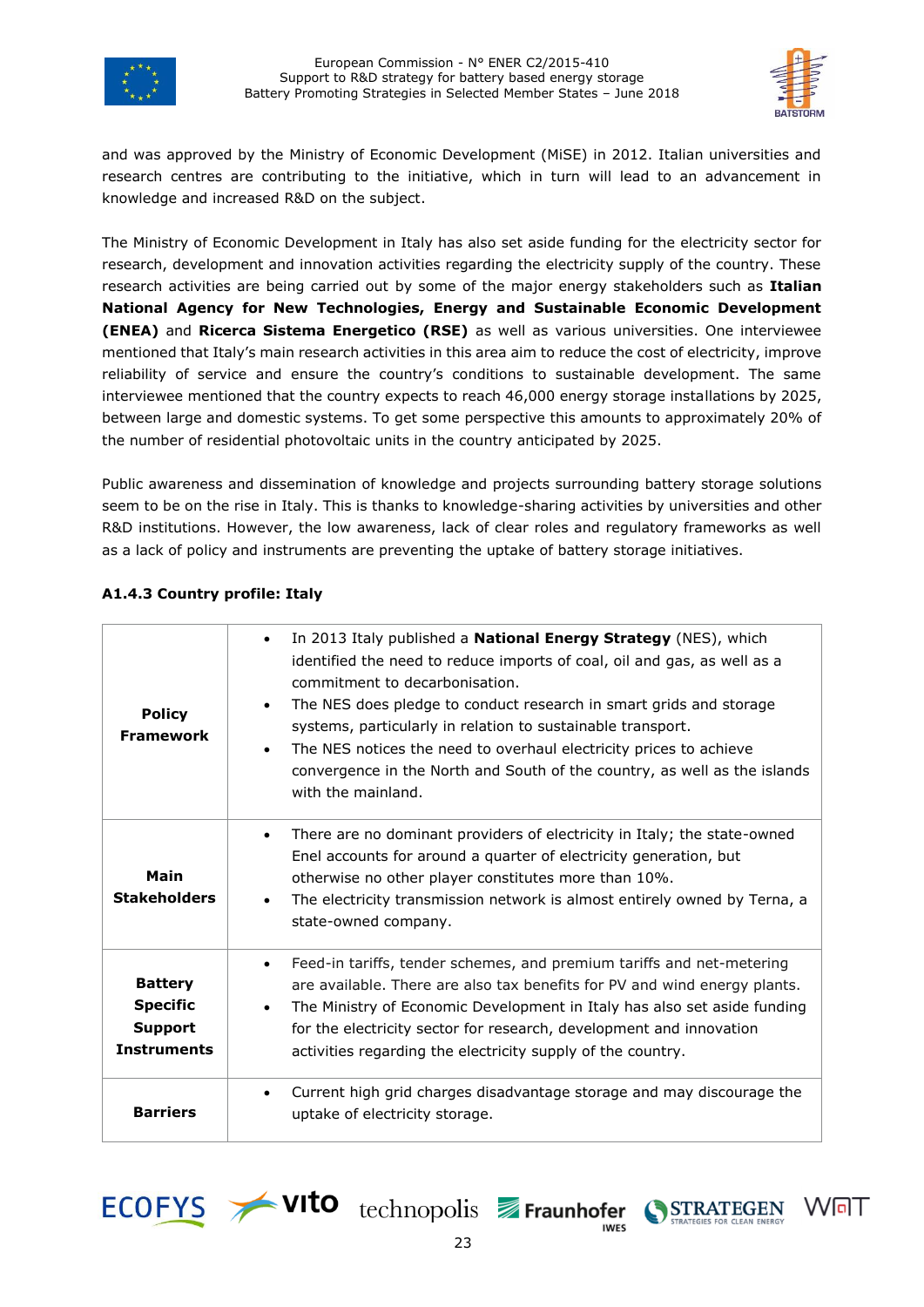



|                   | • Terna has launched Storage Lab, testing batteries in five locations    |  |  |
|-------------------|--------------------------------------------------------------------------|--|--|
| <b>Innovative</b> | nationally of high electricity demand.                                   |  |  |
| <b>Storage</b>    | One interviewee mentioned that the country expects to reach 46,000       |  |  |
| <b>Examples</b>   | energy storage installations by 2025, most of them being domestic units. |  |  |
|                   |                                                                          |  |  |



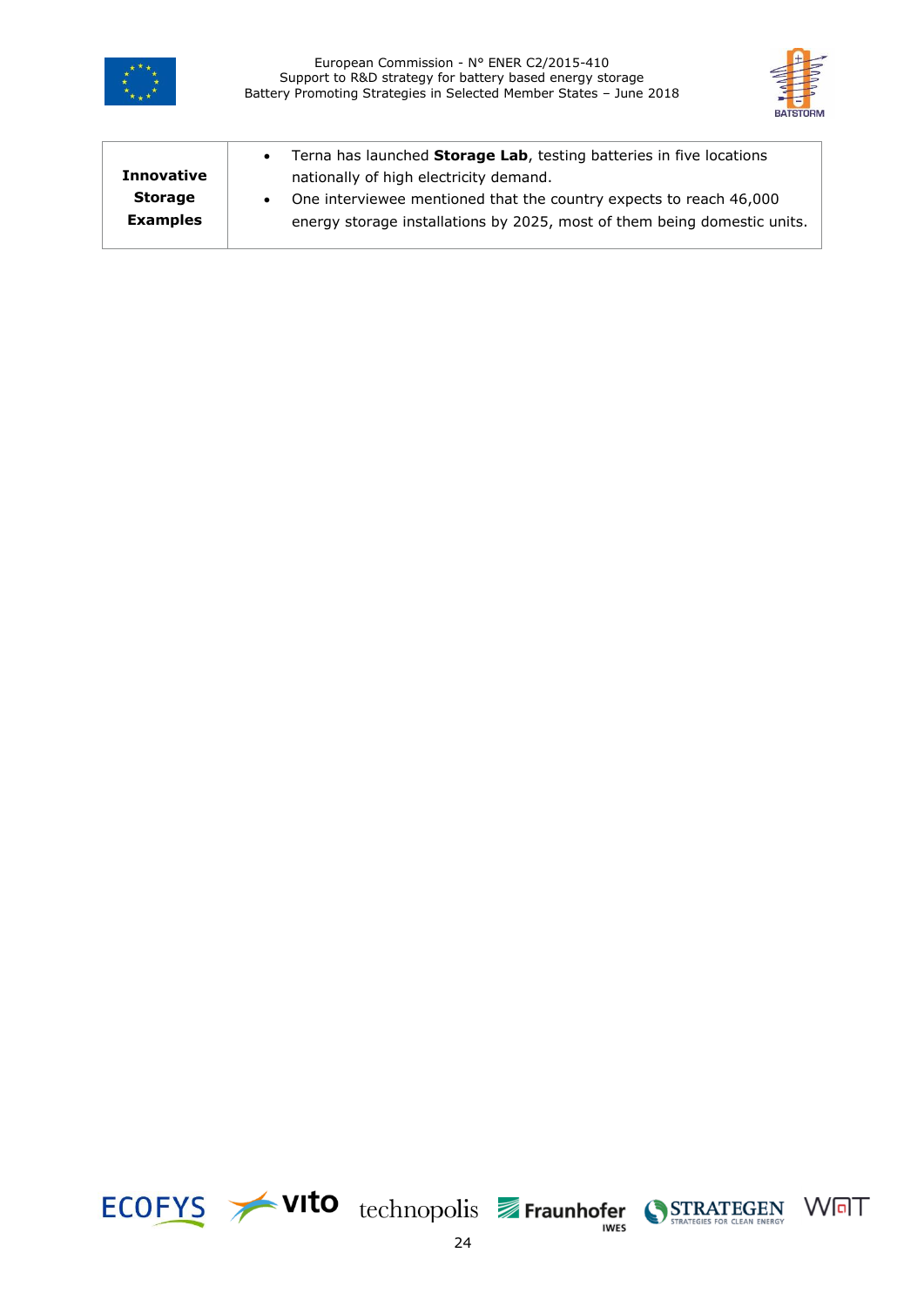



### <span id="page-27-0"></span>A1.5 Spain

### **A1.5.1 Overarching policy framework**

Spain is a big importer of energy, with around 70% of its energy supply coming from imports in 2014. However, this is down from around 80% in 2009 and is attributed to the country's increasing use of renewable energy sources [16]. As such, the decarbonisation efforts of the country were slightly slow to take off, but now there is a manifest commitment to using renewable energy. Wind already competes with nuclear as the main energy source in the Spanish energy mix.

Spain has a feed-in premium ('specific remuneration regime') allocated through tenders which allows to make RES plant competitive to traditional sources of energy<sup>57</sup>. These were dominated by wind energy in 2017<sup>58</sup>. RES are given priority access and priority dispatch to the grid.

Suppliers with self-consumption, using facilities below 100kW, can feed excess energy into the grid but without any preferential remuneration<sup>59</sup> which can be seen positive from a storage perspective since it does not discourage to store energy for self-consumption.

At the same time Spain has incentives for coal power plants in place to reduce emissions which seems to go against polluter pay principle<sup>60</sup>. Furthermore, the Spanish Ministry of Energy released in November 2017 a draft for a new regulation which would allow the Government to veto coal plant closures when there are economic reasons or when they pose a threat to security of supply or sustainability<sup>61</sup>.

It's not the first time ES supports coal based power-plants. E.g. in 2010-2014, e.g. coal-based power plants benefited from priority dispatch<sup>62</sup>.

In 2015, the government revised its **infrastructure plan**, since its 2008-2016 targets were deemed unrealistic. Key aspects of the plan include energy security and energy efficiency. Clearly energy storage initiatives could potentially be involved here, but it is unclear to what extent this is the case.

Since electricity storage is not separately regulated amongst Spanish legislature and counts as generation, storage projects must hold separate licenses (e.g. for photovoltaic power), which places different regulations and obligations on the license holder<sup>63</sup>.

Moreover, Spain imposes a tax on self-consumption RES above 10kW which feed into the grid<sup>64</sup>. This tax can be seen as a consequence of an oversupply of capacity which leads to high operating costs of existing capacity. This potentially provides an incentive for combined deployment of PV and batteries

ł

<sup>60</sup> [http://europa.eu/rapid/press-release\\_IP-17-4965\\_en.htm](http://europa.eu/rapid/press-release_IP-17-4965_en.htm)

61[https://www.elconfidencial.com/empresas/2017-11-13/energia-nadal-iberdrola-galan-carbon-lada-](https://www.elconfidencial.com/empresas/2017-11-13/energia-nadal-iberdrola-galan-carbon-lada-velilla_1476918/?utm_source=twitter&utm_medium=social&utm_campaign=ECDiarioManual)

[velilla\\_1476918/?utm\\_source=twitter&utm\\_medium=social&utm\\_campaign=ECDiarioManual](https://www.elconfidencial.com/empresas/2017-11-13/energia-nadal-iberdrola-galan-carbon-lada-velilla_1476918/?utm_source=twitter&utm_medium=social&utm_campaign=ECDiarioManual)

<sup>64</sup> https://www.boe.es/buscar/act.php?id=BOE-A-2015-10927



STRATEGEN

<sup>57</sup> <http://www.res-legal.eu/search-by-country/spain/single/s/res-e/t/promotion/aid/feed-in-tariff-regimen-especial/lastp/195/>

<sup>58</sup> <https://derstandard.at/2000058357826/Energiewende-Sonniges-Spanien-verzichtet-auf-Solarenergie>

<sup>59</sup><https://www.iea.org/policiesandmeasures/pams/spain/>

 $62$  Article 15 (4) of Directive 2009/72/EC (the Electricity Directive) allows for the priority dispatch of electricity generated from indigenous coal provided this doesn't exceed 15% of electricity consumption, there is a genuine security of supply issue; the measure is of temporary character <sup>63</sup> <http://www.lexology.com/library/detail.aspx?g=e64deba5-e559-4732-b6b8-6dcf28446fc0>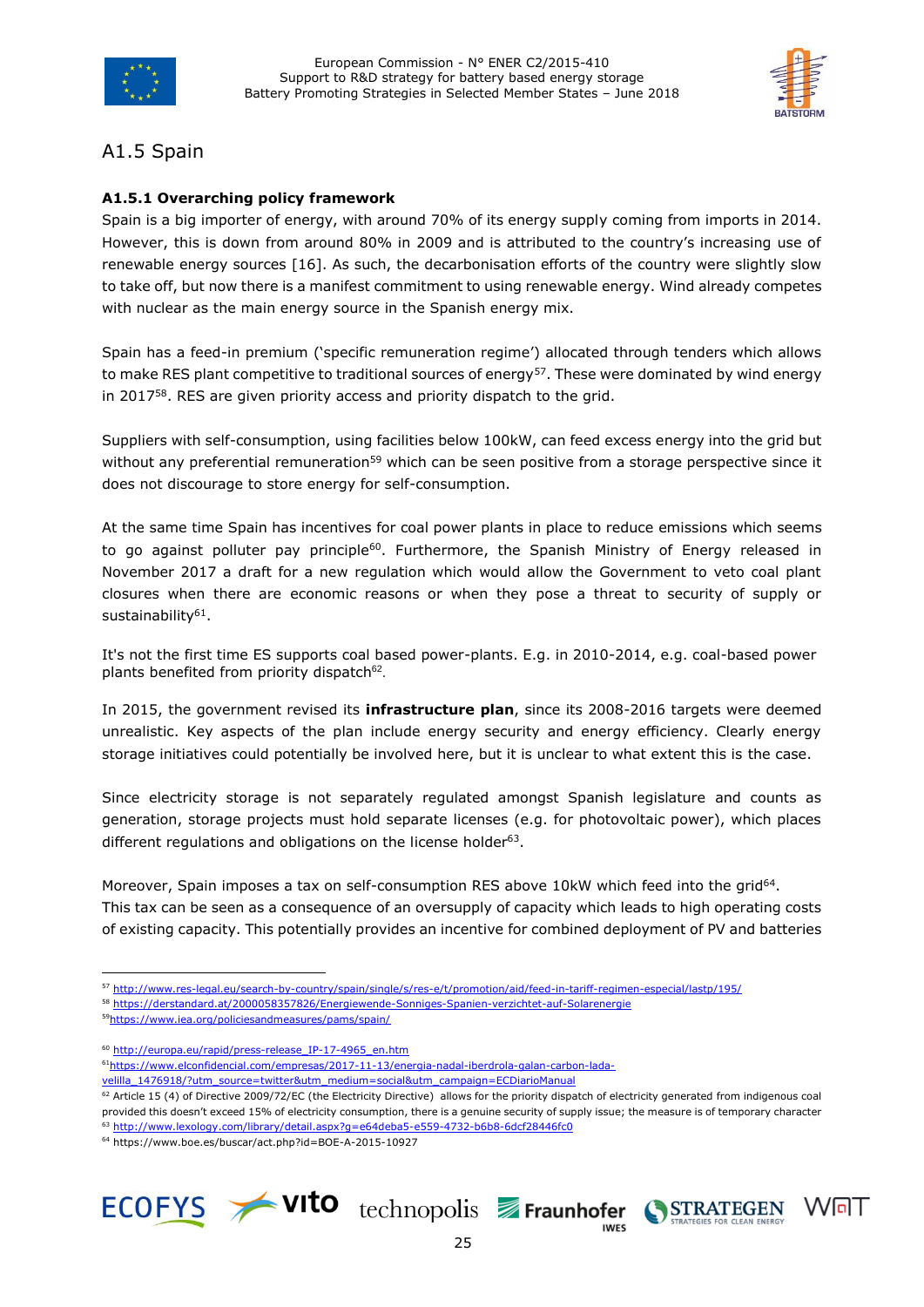



which is done in a way to ensure that no electricity is injected into the grid. Still, this may not be the optimum way to promote storage as it limits its use in demand response mechanisms.

In June 2017 there was an appeal by Catolonia to Spains Constitutional Court which lead to an amendment of the tax. It is now allowed for autonomous regions to regulate shared self-consumption by enacting legislation on their own. This is likely to have positive effects on battery storage for community projects<sup>65</sup>.

The national grid operator is Red Electrica Española (REE), which has a **2014-2019 strategic plan**  with electrical storage as one of its focal points. Although this tends to focus on hydroelectric storage facilities it does explore the expansion of battery-based technologies and certain projects are being realised by REE, as the next section illustrates. Despite there being some resistance from the national government to energy storage, and a complex regulatory framework in place, we see that there is some appetite for new technologies to be incorporated into the country's national grid.

#### **A1.5.2 Instruments to foster the uptake of battery storage**

<span id="page-28-0"></span>The grid operator REE is overseeing **Project Almacena<sup>66</sup>**, an energy storage system with lithium-ion battery technology with the aim of improving energy efficiency of photovoltaic systems. The system is part-funded by the EU-led European Regional Development Fund (ERDF). Furthermore, REE is taking on 64 innovation projects in 2017 alone, at an anticipated cost of €9m<sup>67</sup>. One of these, the **ALISOS project**, will oversee the installation of an electrical storage system in Tenerife, with the goal of increasing the use of these facilities in the energy supply and making the supply of the island more secure.

<span id="page-28-1"></span>Endesa is a large energy company based in Spain and has many initiatives on the topic of energy storage. A large project in the area is **Store<sup>68</sup>**. Under this, Endesa has commissioned three electrical storage facilities in the Canary Islands and Andalucía, with the aim of demonstrating the technical and economic viability of energy storage. The project employs lithium-ion battery technology, as well as ultracapacitors and flywheels. Endesa has partners from industry and education on the project from all over Europe, and aims to enhance R&D along with innovation on the topic of energy storage.

Other projects to do with energy storage undertaken by Endesa include smart grid projects, which look at changing the makeup of electric grids and incorporating energy storage facilities. Such smart grid initiatives are part of **Smart City** projects too, with the revolution of the metropolitan areas of Barcelona and Malaga<sup>69</sup> already in progress. Endesa also claims to be the national leader in electric vehicle uptake and charge points, which would feature in the smart cities<sup>70</sup>. Spain is also a beneficiary of the **Green Emotion** project, which aims to increase the number of electric vehicles and charging points across numerous EU member states. As of the end of 2015 there were less than 6,000 registered plug-in cars in Spain. Coupled with photovoltaic power, this is an area of potential future growth for

ł

<sup>70</sup> <https://www.endesaclientes.com/large-customers/relevant-projects/research-development-and-innovation.html>



STRATEGEN

<sup>65</sup> https://www.energy-storage.news/news/shared-installation-marks-spains-self-consumption-rethink

<sup>66</sup> <http://www.ree.es/en/red21/rdi/rdi-projects/almacena>

<sup>67</sup>[http://www.ree.es/en/press-office/press-release/2017/04/red-electrica-undertakes-64-innovation-projects-2017-overall-investment-of](http://www.ree.es/en/press-office/press-release/2017/04/red-electrica-undertakes-64-innovation-projects-2017-overall-investment-of-over-9-million-euros)[over-9-million-euros](http://www.ree.es/en/press-office/press-release/2017/04/red-electrica-undertakes-64-innovation-projects-2017-overall-investment-of-over-9-million-euros)

<sup>68</sup> <http://www.energynews.es/english/endesa-commissions-three-electricity-storage-facilities-under-the-store-project/>

<sup>69</sup> <http://www.smart-circle.org/portfolios/malaga-smart-city-smart-grid-pilot-project/>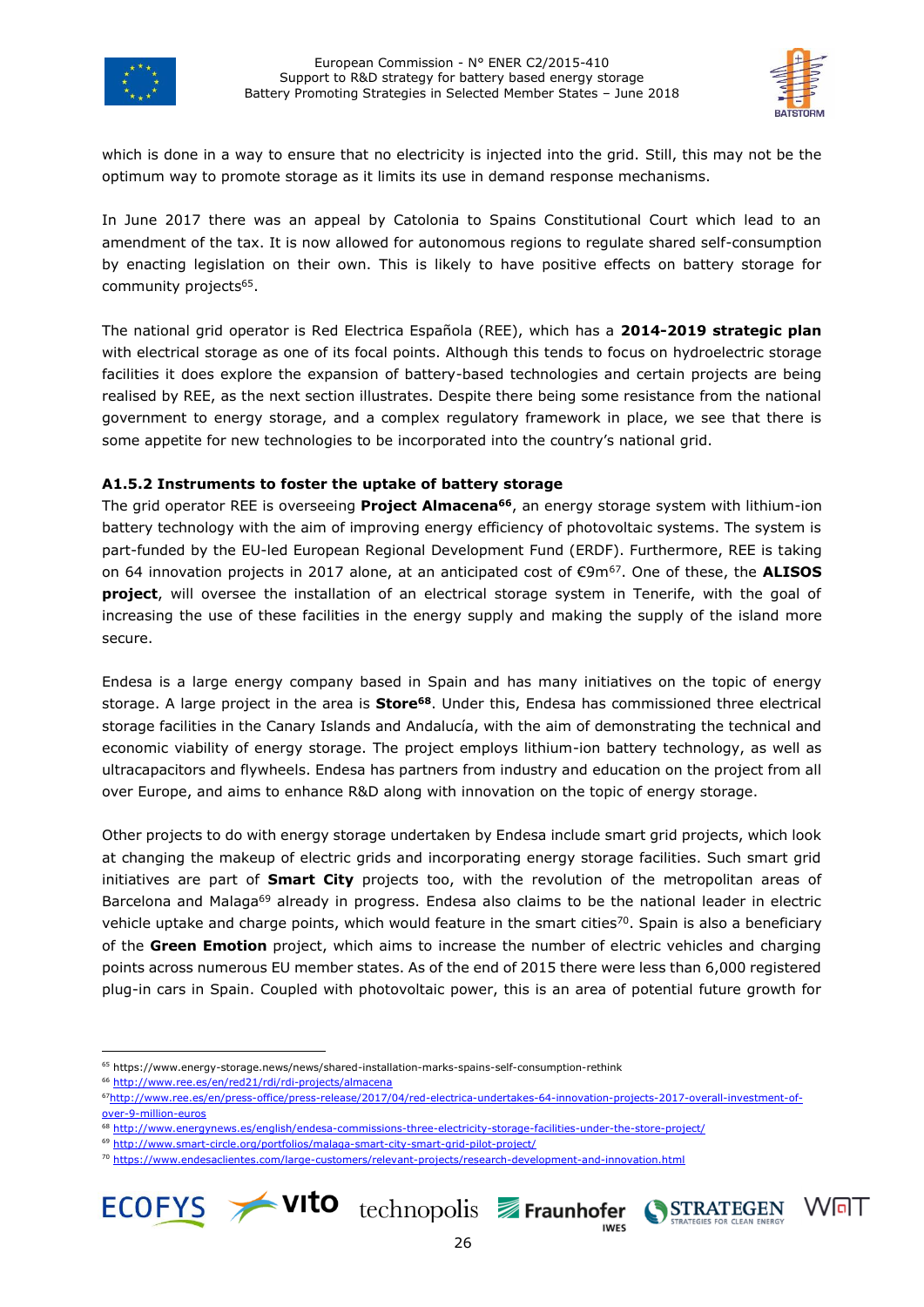



Spain, which is still far from catching up with to other EU Member States in terms of electrification of transport.

This being said the pressure to focus on energy storage is not there, partly due to the fact that current power plants are very flexible in the current over-capacity situation and also coal is still regarded as an important power source.

### **A1.5.3 Country profile: Spain**

| <b>Policy</b><br><b>Framework</b>                                         | Wind competes with nuclear as the main energy source in the Spanish<br>energy mix.<br>Coal is still regarded as an important source of energy generation given<br>$\bullet$<br>vested interests and support measures to coal-based generation have not<br>been completely abandoned<br>Spain is divided into 17 autonomous regions, each of which has its own<br>$\bullet$<br>parliament and is responsible for large chunks of legislature pertaining to<br>energy. Basic provisions still come from the central level.<br>Electricity storage projects are not separately regulated and count as<br>$\bullet$<br>generation. |
|---------------------------------------------------------------------------|--------------------------------------------------------------------------------------------------------------------------------------------------------------------------------------------------------------------------------------------------------------------------------------------------------------------------------------------------------------------------------------------------------------------------------------------------------------------------------------------------------------------------------------------------------------------------------------------------------------------------------|
| Main<br><b>Stakeholders</b>                                               | Due to decentralisation, local governments are far more invested in pilot<br>$\bullet$<br>projects than in other nations.<br>The national grid operator Red Electrica Española<br>$\bullet$<br>Endesa is a large energy company based in Spain and has many<br>$\bullet$<br>initiatives on the topic of energy storage.                                                                                                                                                                                                                                                                                                        |
| <b>Battery</b><br><b>Specific</b><br><b>Support</b><br><b>Instruments</b> | Priority Access, and Priority Dispatch is given to RES. A premium tariff is<br>$\bullet$<br>available through tenders.<br>Innovation grants from the grid operators<br>$\bullet$<br>One-off pilot projects supported by the main electricity providers<br>$\bullet$                                                                                                                                                                                                                                                                                                                                                            |
| <b>Barriers</b>                                                           | Legislation around storage is complex. Electricity storage is not<br>$\bullet$<br>separately regulated amongst Spanish legislature and counts as<br>generation. These two factors make licencing of battery storage rather<br>difficult.                                                                                                                                                                                                                                                                                                                                                                                       |
| <b>Innovative</b><br><b>Storage</b><br><b>Examples</b>                    | REE is overseeing Project Almacena <sup>66</sup> , an energy storage system with<br>$\bullet$<br>lithium-ion battery technology with the aim of improving energy<br>efficiency of photovoltaic systems.<br>Again run by REE, the ALISOS project, will oversee the installation of an<br>$\bullet$<br>electrical storage system in Tenerife.<br>Store <sup>68</sup> , commissioned by Endesa, sees three electrical storage facilities<br>with the aim of demonstrating the technical and economic viability of<br>energy storage.<br>Smart grid initiatives in Barcelona and Malaga.                                           |



**IWES**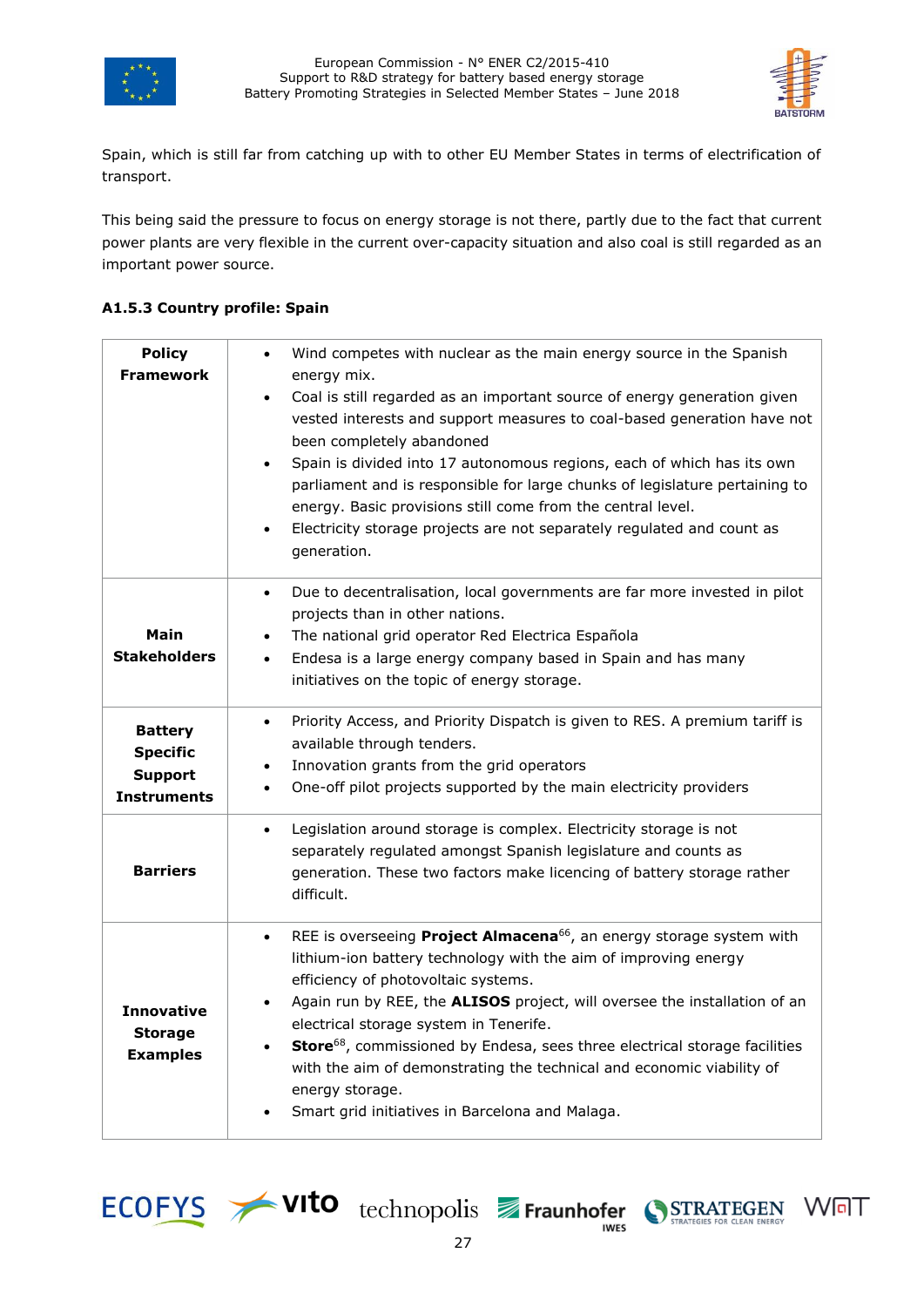



# <span id="page-30-0"></span>Appendix A2: References

[1] "Stakeholder kick-off report", Batstorm, April 2016. [http://www.batstorm](http://www.batstorm-project.eu/sites/default/files/BATSTORM_StakeholderKick-off_WorkshopIRES_report.pdf)[project.eu/sites/default/files/BATSTORM\\_StakeholderKick-off\\_WorkshopIRES\\_report.pdf](http://www.batstorm-project.eu/sites/default/files/BATSTORM_StakeholderKick-off_WorkshopIRES_report.pdf)

[2] "Expert meeting implementation plan", Batstorm, April 2016. [http://www.batstorm](http://www.batstorm-project.eu/sites/default/files/BATSTORM_ExpertMeetingIP_report.pdf)[project.eu/sites/default/files/BATSTORM\\_ExpertMeetingIP\\_report.pdf](http://www.batstorm-project.eu/sites/default/files/BATSTORM_ExpertMeetingIP_report.pdf)

[3] "Initial Implementation Plan 2016-2018", Batstorm, June 2016. [http://www.batstorm](http://www.batstorm-project.eu/sites/default/files/Implementation_plan_2016-2018_final.pdf)[project.eu/sites/default/files/Implementation\\_plan\\_2016-2018\\_final.pdf](http://www.batstorm-project.eu/sites/default/files/Implementation_plan_2016-2018_final.pdf)

[4] "Costs and benefits for deployment scenarios of battery systems", Batstorm, March 2017. [http://www.batstorm](http://www.batstorm-project.eu/sites/default/files/BATSTORM_D7_%20SocioEconomicAnalysis_Final.pdf)[project.eu/sites/default/files/BATSTORM\\_D7\\_%20SocioEconomicAnalysis\\_Final.pdf](http://www.batstorm-project.eu/sites/default/files/BATSTORM_D7_%20SocioEconomicAnalysis_Final.pdf)

[5] "10 year R&I roadmap 2017-2026 (D10)", BATSTORM, May 2016. [http://www.batstorm](http://www.batstorm-project.eu/sites/default/files/BATSTORM_D10_%20Roadmap.pdf)[project.eu/sites/default/files/BATSTORM\\_D10\\_%20Roadmap.pdf](http://www.batstorm-project.eu/sites/default/files/BATSTORM_D10_%20Roadmap.pdf)

[6] "Technical analysis of ongoing projects", Batstorm, March 2017. [http://www.batstorm](http://www.batstorm-project.eu/sites/default/files/BATSTORM_D5_%20Technical%20analysis%20of%20projects_Final.pdf)[project.eu/sites/default/files/BATSTORM\\_D5\\_%20Technical%20analysis%20of%20projects\\_Final.pdf](http://www.batstorm-project.eu/sites/default/files/BATSTORM_D5_%20Technical%20analysis%20of%20projects_Final.pdf)

[7] "A smart, flexible energy system: A call for evidence", Department for Business, Energy and Industrial Strategy, Ofgem, November 2016. [https://www.gov.uk/government/uploads/system/uploads/attachment\\_data/file/576367/Smart\\_Flexi](https://www.gov.uk/government/uploads/system/uploads/attachment_data/file/576367/Smart_Flexibility_Energy_-_Call_for_Evidence1.pdf) bility\_Energy - Call\_for\_Evidence1.pdf

[8] "European Energy Market Reform. Country Profile: Italy", Deloitte, 2013. [https://www2.deloitte.com/content/dam/Deloitte/global/Documents/Energy-and-Resources/gx-er](https://www2.deloitte.com/content/dam/Deloitte/global/Documents/Energy-and-Resources/gx-er-market-reform-italy.pdf)[market-reform-italy.pdf](https://www2.deloitte.com/content/dam/Deloitte/global/Documents/Energy-and-Resources/gx-er-market-reform-italy.pdf)

[9] "Towards an Integrated Strategic Energy Technology Plan: Accelerating the European Energy System Transformation, European Commission, September 2015. <https://ec.europa.eu/energy/sites/ener/files/publication/Complete-A4-setplan.pdf>

[10] "Clean Energy For All Europeans", European Commission, November 2016. [http://europa.eu/rapid/press-release\\_IP-16-4009\\_en.htm](http://europa.eu/rapid/press-release_IP-16-4009_en.htm)

[11] "EUROBAT feedback on the EC roadmap on the Batteries Directive", EUROBAT, September 2016. [https://eurobat.org/sites/default/files/160928\\_eurobatposition\\_batteries\\_directive\\_roadmap\\_clean.p](https://eurobat.org/sites/default/files/160928_eurobatposition_batteries_directive_roadmap_clean.pdf) [df](https://eurobat.org/sites/default/files/160928_eurobatposition_batteries_directive_roadmap_clean.pdf)

[12] "Towards a '2030 Battery Strategy for Europe'", EUROBAT, February 2017. [https://eurobat.org/sites/default/files/170224\\_eurobat\\_battery\\_strategy\\_for\\_europe.pdf](https://eurobat.org/sites/default/files/170224_eurobat_battery_strategy_for_europe.pdf)



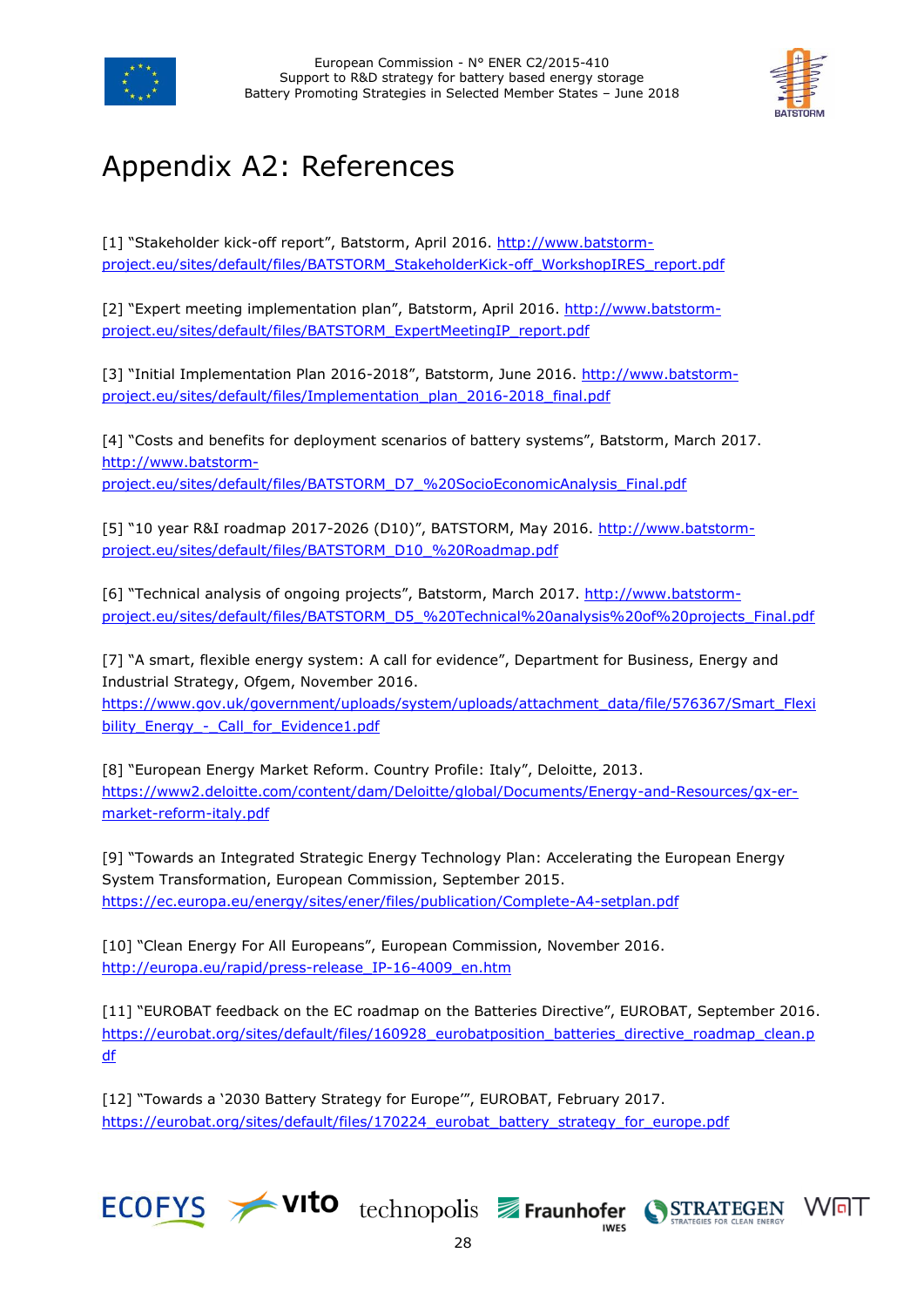



[13] "Energy Policies of IEA Countries: The United Kingdom", International Energy Agency, 2012. [http://www.iea.org/publications/freepublications/publication/UK2012\\_free.pdf](http://www.iea.org/publications/freepublications/publication/UK2012_free.pdf)

[14] "Energy Policies of IEA Countries: The Netherlands", International Energy Agency, 2014. <http://www.iea.org/publications/freepublications/publication/Netherlands2014.pdf>

[15] "Energy Policies of IEA countries: Italy", International Energy Agency, 2016. [https://www.iea.org/publications/freepublications/publication/EnergiePoliciesofIEACountriesItaly2016](https://www.iea.org/publications/freepublications/publication/EnergiePoliciesofIEACountriesItaly2016Review.pdf) [Review.pdf](https://www.iea.org/publications/freepublications/publication/EnergiePoliciesofIEACountriesItaly2016Review.pdf)

[16] "Energy Policies of IEA Countries: Spain", International Energy Agency, 2015. [http://www.iea.org/publications/freepublications/publication/IDR\\_Spain2015.pdf](http://www.iea.org/publications/freepublications/publication/IDR_Spain2015.pdf)

[17] "Energy Technology Perspectives 2012: Pathways to a Clean Energy System", International Energy Agency, 2012. [https://www.iea.org/publications/freepublications/publication/ETP2012\\_free.pdf](https://www.iea.org/publications/freepublications/publication/ETP2012_free.pdf)

[18] "Enhanced Frequency Response: Market Information Report", National Grid, August 2016. <http://www2.nationalgrid.com/Enhanced-Frequency-Response.aspx>

[19] "Energy Storage in the UK: An Overview", Renewable Energy Association, 2016. [https://www.r](https://www.r-e-a.net/upload/rea_uk_energy_storage_report_november_2015_-_final.pdf)[e-a.net/upload/rea\\_uk\\_energy\\_storage\\_report\\_november\\_2015\\_-\\_final.pdf](https://www.r-e-a.net/upload/rea_uk_energy_storage_report_november_2015_-_final.pdf)

[20] "Italy's National Energy Strategy", Ministero dello Sviluppo Economico, March 2013. [http://www.sviluppoeconomico.gov.it/images/stories/documenti/SEN\\_EN\\_marzo2013.pdf](http://www.sviluppoeconomico.gov.it/images/stories/documenti/SEN_EN_marzo2013.pdf)

[21] "ICET Country Study: United Kingdom", Technopolis, November 2016. [http://www.technopolis](http://www.technopolis-group.com/wp-content/uploads/2017/03/InternationaalVergelijkEnergietransities_161215.pdf)[group.com/wp-content/uploads/2017/03/InternationaalVergelijkEnergietransities\\_161215.pdf](http://www.technopolis-group.com/wp-content/uploads/2017/03/InternationaalVergelijkEnergietransities_161215.pdf) (in Dutch)

[22] "ICET Country Study: Germany", Technopolis, November 2016. [http://www.technopolis](http://www.technopolis-group.com/wp-content/uploads/2017/03/InternationaalVergelijkEnergietransities_161215.pdf)[group.com/wp-content/uploads/2017/03/InternationaalVergelijkEnergietransities\\_161215.pdf](http://www.technopolis-group.com/wp-content/uploads/2017/03/InternationaalVergelijkEnergietransities_161215.pdf) (in Dutch)

[23] "Batstorm survey results of the qualitative survey questions", Technopolis (unpublished)

[24] "Eurobat E-Mobility Battery R&D Roadmap 2030: Battery Technology for Vehicle Applications", Eurobat, June 2015

[https://eurobat.org/sites/default/files/eurobat\\_emobility\\_roadmap\\_lores\\_2.pdf](https://eurobat.org/sites/default/files/eurobat_emobility_roadmap_lores_2.pdf)

[25] "Combining feed-in tariffs and net-metering schemes to balance development in adoption of photovoltaic energy: Comparative economic assessment and policy implications for European countries", F. JavierRamíreza; A.Honrubia-Escribano; E.Gómez-Lázarob; Duc T.Phamc, March 2017. <https://doi.org/10.1016/j.enpol.2016.12.040>



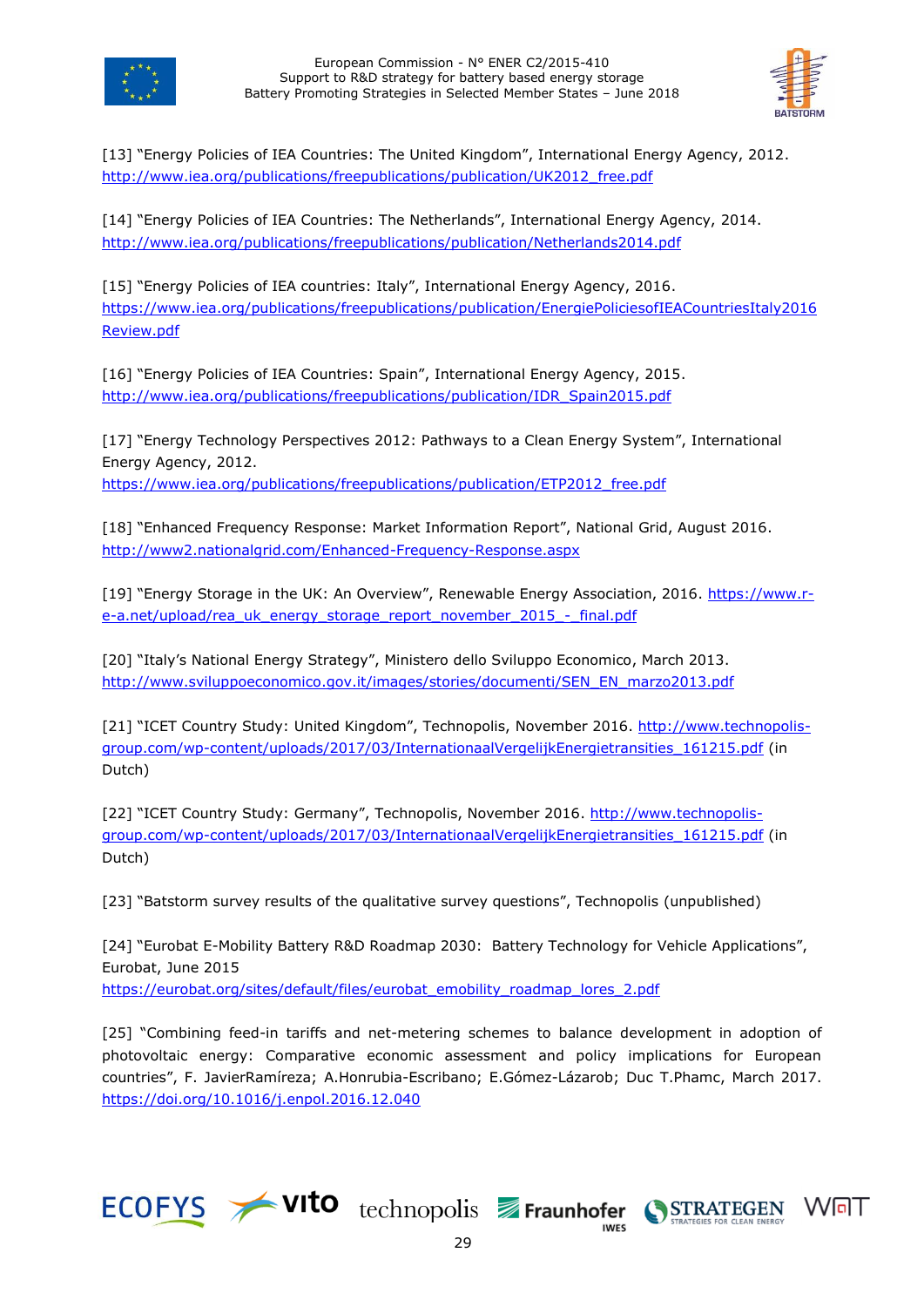



[26] "The regulatory framework for wind energy in EU Member States", Javier Serrano González & Roberto Lacal Arántegui, 2015.

[http://publications.jrc.ec.europa.eu/repository/bitstream/JRC93792/d1\\_regulatory\\_framework\\_wind\\_](http://publications.jrc.ec.europa.eu/repository/bitstream/JRC93792/d1_regulatory_framework_wind_energy_in_ms_march_2015%20(2).pdf) energy in ms march 2015 (2).pdf

[27] "Valuation Of Energy Use And Greenhouse Gas", Department for Business, Energy & Industrial Strategy, March 2017.

https://www.gov.uk/government/uploads/system/uploads/attachment\_data/file/615374/1. Valuation of energy use and greenhouse gas emissions for appraisal 2016.pdf

[28] Delivering UK Energy Investment, Department of Energy & Climate Change, July 2014. [https://www.gov.uk/government/uploads/system/uploads/attachment\\_data/file/331071/DECC\\_Energ](https://www.gov.uk/government/uploads/system/uploads/attachment_data/file/331071/DECC_Energy_Investment_Report.pdf) [y\\_Investment\\_Report.pdf](https://www.gov.uk/government/uploads/system/uploads/attachment_data/file/331071/DECC_Energy_Investment_Report.pdf)

[29] " Final Auction Results: T-4 Capacity Market Auction for 2020/21", National Grid UK, December 2016.

[https://www.emrdeliverybody.com/Capacity%20Markets%20Document%20Library/Final%20Results](https://www.emrdeliverybody.com/Capacity%20Markets%20Document%20Library/Final%20Results%20Report%20-%20T-4%202016.pdf) [%20Report%20-%20T-4%202016.pdf](https://www.emrdeliverybody.com/Capacity%20Markets%20Document%20Library/Final%20Results%20Report%20-%20T-4%202016.pdf)

[30] "Capacity Market Consultation – Improving the Framework: Government Response", Department for Business, Energy & Industrial Strategy, December 2017. [https://www.gov.uk/government/uploads/system/uploads/attachment\\_data/file/664272/capacity](https://www.gov.uk/government/uploads/system/uploads/attachment_data/file/664272/capacity-market-consultation-improving-framework-response.pdf)[market-consultation-improving-framework-response.pdf](https://www.gov.uk/government/uploads/system/uploads/attachment_data/file/664272/capacity-market-consultation-improving-framework-response.pdf)

[31] "Aktualisierung der BEE-Prognose Entwicklung der Erneuerbaren Energien bis 2020", Bundesverband Erneuerbare Energien e.V., September 2017. [https://www.bee-ev.de/fileadmin/Publikationen/Positionspapiere\\_Stellungnahmen/BEE/BEE-](https://www.bee-ev.de/fileadmin/Publikationen/Positionspapiere_Stellungnahmen/BEE/BEE-Prognose_EU-Ziel_Anteil_Erneuerbarer_Energien_bis_2020_Sep2017.pdf)Prognose EU-Ziel Anteil Erneuerbarer Energien bis 2020 Sep2017.pdf (in German)

[32] "Anteile einzelner Marktakteure anErneuerbare Energien-Anlagen in Deutschland (2. Auflage)", Trendresearch, 2013. <http://www.trendresearch.de/studien/16-0188-2.pdf> (in German)

[33] "Erneuerbare Energien in Zahlen: Nationale und internationale Entwicklung im Jahr 2016, BMWi, September 2017.

[http://www.bmwi.de/Redaktion/DE/Publikationen/Energie/erneuerbare-energien-in-zahlen-](http://www.bmwi.de/Redaktion/DE/Publikationen/Energie/erneuerbare-energien-in-zahlen-2016.pdf?__blob=publicationFile&v=16)2016.pdf? blob=publicationFile&v=16 (in German)

[34] "Merkblatt Erneuerbare Energien: KfW-Programm Erneuerbare Energien 'Speicher', KfW, 2017. [https://www.kfw.de/Download-Center/F%C3%B6rderprogramme-\(Inlandsf%C3%B6rderung\)/PDF-](https://www.kfw.de/Download-Center/F%C3%B6rderprogramme-(Inlandsf%C3%B6rderung)/PDF-Dokumente/6000002700_M_275_Speicher.pdf)[Dokumente/6000002700\\_M\\_275\\_Speicher.pdf](https://www.kfw.de/Download-Center/F%C3%B6rderprogramme-(Inlandsf%C3%B6rderung)/PDF-Dokumente/6000002700_M_275_Speicher.pdf) (in German)



**IWFS**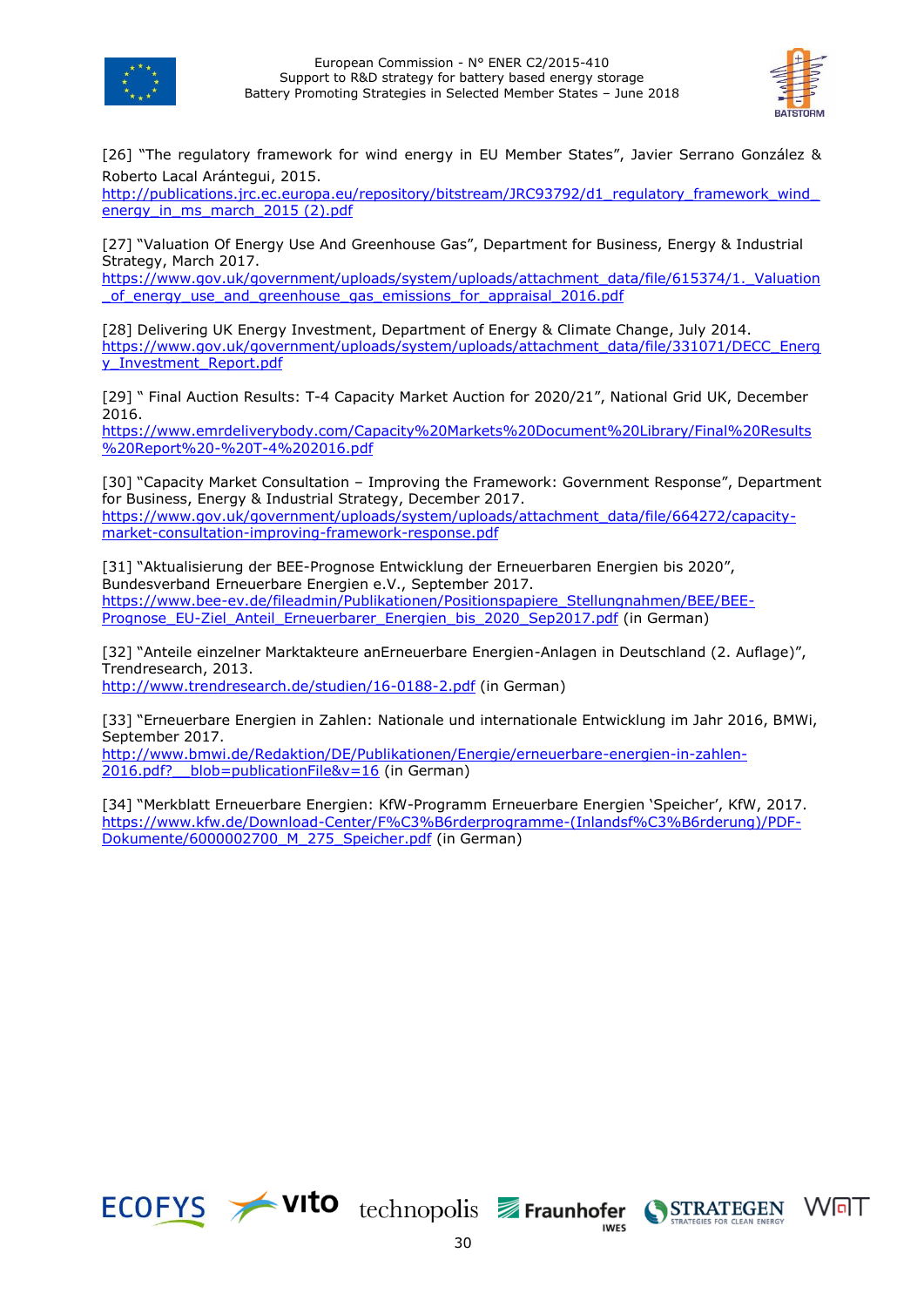



# <span id="page-33-0"></span>Appendix A3: Interviewees

| <b>Name</b>                        | <b>Company</b>                                                                                            | <b>Country</b>  | <b>Date</b><br><b>Interviewed</b> |
|------------------------------------|-----------------------------------------------------------------------------------------------------------|-----------------|-----------------------------------|
| Professor Richard van<br>de Sanden | Dutch Institute for Fundamental<br>Energy Research (DIFFER)                                               | The Netherlands | 31/05/17                          |
| Michael Deutmeyer                  | <b>EAS Germany GMBH</b>                                                                                   | Germany         | 31/05/17                          |
| Giovanni Pede                      | Italian National Agency for New<br>Technologies, Energy and<br>Sustainable Economic<br>Development (ENEA) | Italy           | 31/05/17 (in<br>writing)          |
| Professor Tomás<br>Gómez San Román | Institute for Research in<br>Technology, Universidad<br>Pontifica Comillas                                | Spain           | 01/06/17                          |
| Annelies van der Stoep             | Citizen, Amsterdam Smart City                                                                             | The Netherlands | 02/06/17                          |
| Gian Piero Celata                  | <b>ENEA</b>                                                                                               | Italy           | 07/06/17 (in<br>writing)          |
| Karolien de Bruine                 | Alliander                                                                                                 | The Netherlands | 08/06/17                          |
| Dr Alexander Berland               | Department of Business, Energy<br>and Industrial Strategy (BEIS)                                          | <b>UK</b>       | 04/07/17                          |



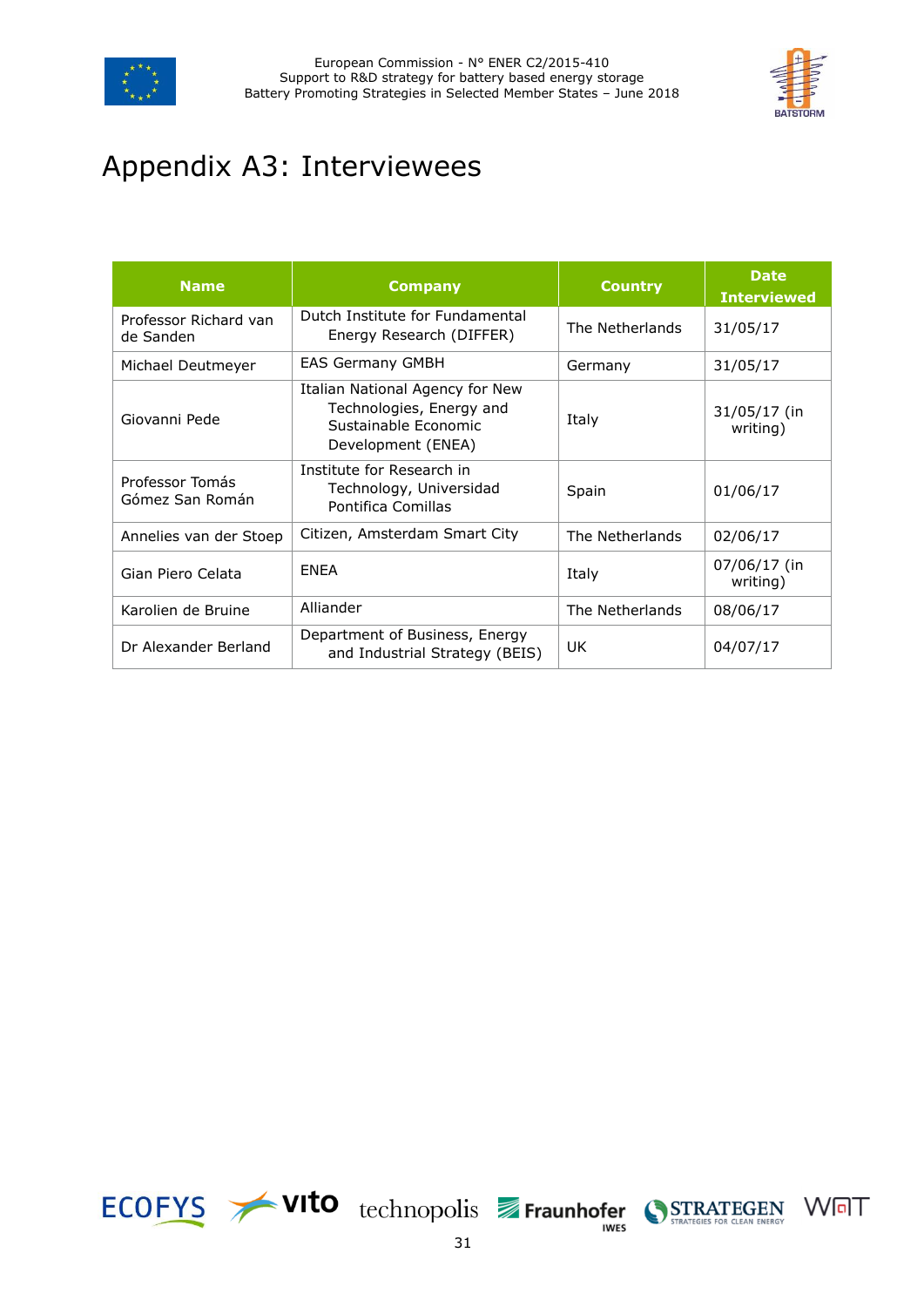

European Commission - N° ENER C2/2015-410 Support to R&D strategy for battery based energy storage Battery Promoting Strategies in Selected Member States – June 2018